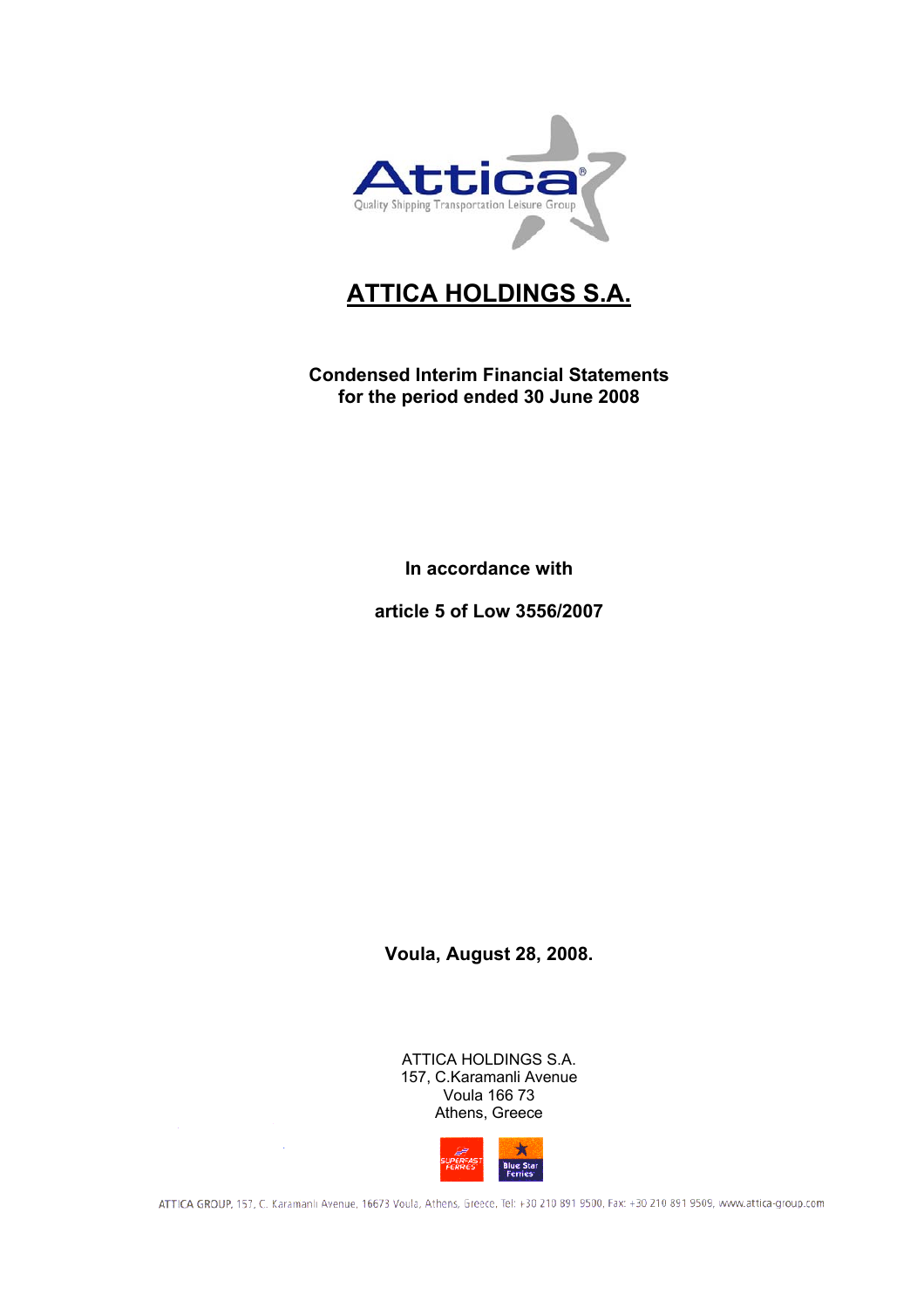

|                                     | <b>CONTENTS</b>                                                            | Page      |  |  |  |
|-------------------------------------|----------------------------------------------------------------------------|-----------|--|--|--|
|                                     | <b>Statement of the Board of Directors' Members</b>                        | 3         |  |  |  |
| <b>Independent Auditor's Report</b> |                                                                            |           |  |  |  |
|                                     | Report of the Board of Directors in accordance with L.3556/2007            | $6 - 17$  |  |  |  |
|                                     | Interim Financial Statements 1-1 to 30/06/2008                             | 19        |  |  |  |
|                                     | Income Statement of the Group and the Company                              | 20        |  |  |  |
|                                     | Balance Sheet as at 30 <sup>th</sup> of June 2008 and at December 31, 2007 | 21        |  |  |  |
|                                     | Statement of Changes in Equity of the Group (period 1-1 to 30-06-2008)     | 22        |  |  |  |
|                                     | Statement of Changes in Equity of the Company (period 1-1 to 30-06-2008)   | 23        |  |  |  |
|                                     | Statement of Changes in Equity of the Group (period 1-1 to 30-06-2007)     | 24        |  |  |  |
|                                     | Statement of Changes in Equity of the Company (period 1-1 to 30-06-2007)   | 25        |  |  |  |
|                                     | Cash Flow Statement (period 1-1 to 30-06 2008 and 2007)                    | 25        |  |  |  |
|                                     | <b>Notes to the Financial Statements</b><br><b>General Information</b>     | 26        |  |  |  |
| 1.<br>2.                            | <b>Significant Group accounting policies</b>                               | $26 - 27$ |  |  |  |
| 2.1.                                | Major accounting judgements and main sources                               |           |  |  |  |
|                                     | of uncertainty for accounting estimations                                  | $27 - 28$ |  |  |  |
| 3.                                  | <b>Consolidation</b>                                                       | $28 - 29$ |  |  |  |
| 4.                                  | <b>Related party disclosures</b>                                           | 29        |  |  |  |
| 4.1.                                | Intercompany transactions between Attica Holdings S.A.                     |           |  |  |  |
|                                     | and the companies of Attica Group                                          | 29-30     |  |  |  |
| 4.1.1.                              | Intercompany transactions between Attica Holdings S.A.                     |           |  |  |  |
|                                     | and the companies of MARFIN INVESTMENT Group                               | 30        |  |  |  |
| 4.1.2.                              | Intercompany transactions between Attica Holdings S.A.                     |           |  |  |  |
|                                     | and MARFIN POPULAR BANK                                                    | 30        |  |  |  |
| 4.2.                                | Guarantees                                                                 | 30        |  |  |  |
| 4.3.                                | Board of Directors and Executive Directors' Fees                           | 31        |  |  |  |
| 5.                                  | <b>General information for the Financial Statements</b>                    |           |  |  |  |
|                                     | (period 1-1 to 30-06-2008)                                                 | 31        |  |  |  |
| 5.1.                                | Revenue Analysis and Geographical Segment Report                           | $31 - 34$ |  |  |  |
| 5.2.                                | Cost of sales                                                              | 34        |  |  |  |
| 5.3.                                | Profit/(loss) from sale of tangible assets                                 | 34        |  |  |  |
| 5.4.                                | Tangible assets                                                            | 34        |  |  |  |
| 5.5.                                | <b>Derivatives</b>                                                         | 34        |  |  |  |
| 5.6.<br>5.7.                        | Other current assets                                                       | 34<br>34  |  |  |  |
| 5.8.                                | Cash and cash equivalents<br>Fair value reserves                           | 34        |  |  |  |
| 5.9.                                | Long – term and Short – term liabilities                                   | 34        |  |  |  |
| 5.10.                               | Non – current provisions                                                   | 35        |  |  |  |
| 5.11.                               | Other short - term liabilities                                             | 35        |  |  |  |
| 6.                                  | <b>Other information</b>                                                   | 35        |  |  |  |
| 6.1.                                | Unaudited fiscal years                                                     | 35        |  |  |  |
| 6.2.                                | Stock option                                                               | 35        |  |  |  |
| 6.3.                                | Payments of borrowings                                                     | 35        |  |  |  |
| 6.4.                                | Payments of finance and operating leases                                   | 36        |  |  |  |
| 6.5.                                | Contingent assets and liabilities                                          | 36-37     |  |  |  |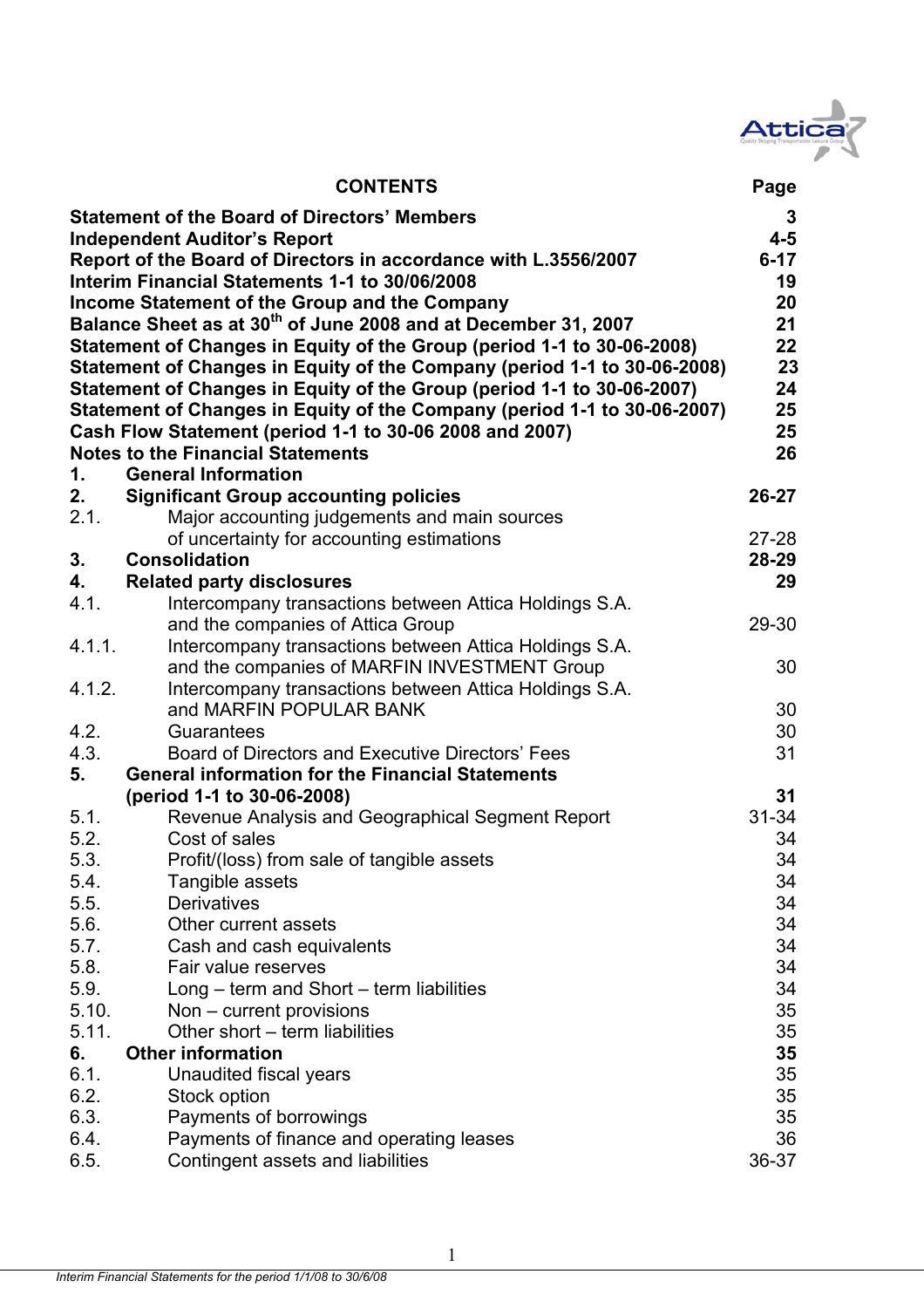

|    | Presentation and analysis of reclassified items of                     |       |
|----|------------------------------------------------------------------------|-------|
|    | the period 1-1 to 31-12-2007                                           | 37-38 |
| 8. | <b>Significant events</b>                                              | 38    |
| 9. | Events after the balance sheet date                                    | 39    |
|    | Figures and Information for the period from January 1 to June 30, 2008 | 40    |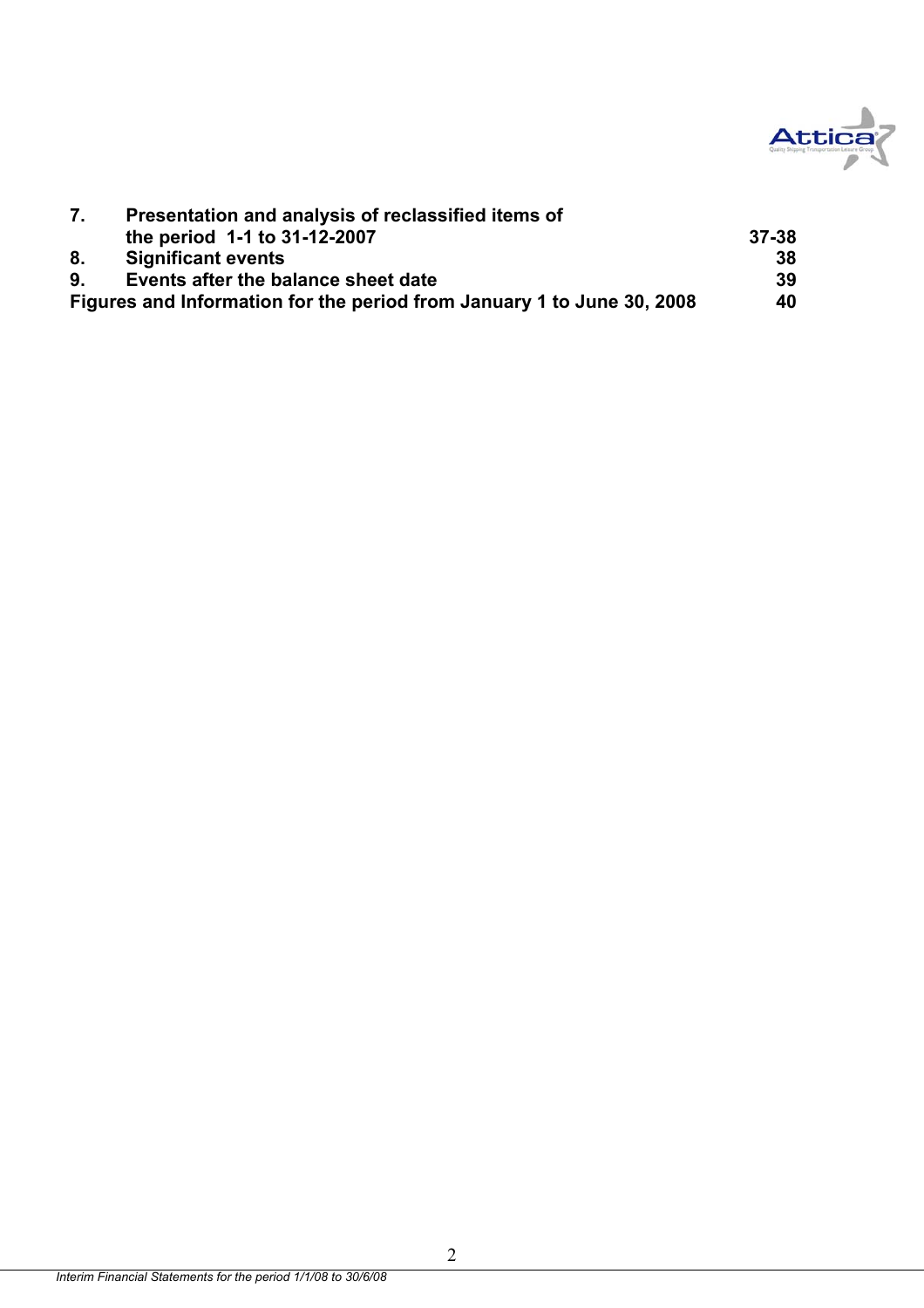

## **STATEMENTS OF MEMBERS OF THE BOARD OF DIRECTORS (In accordance with article 5 par. 2 of Law 3556/2007)**

It is hereby stated that, to the best of our knowledge, the semiannual company and consolidated financial statements of ATTICA HOLDINGS S.A. for the period from 1 January 2008 to 30 June 2008, which were prepared in accordance with the current International Financial Reporting Standards (IFRS), give a true picture of the assets and liabilities, the shareholder's equity and the profit and loss acount of the Group and of the Company, as well as of the companies included in the consolidation as a whole, in accordance with the provisions laid down in paragraphs 3 to 5 of Law No. 3556/2007.

It is also hereby stated, to the best of our knowledge, the semiannual report prepared by the Board of Directors includes a true presentation required in accordance with the provisions laid down in paragraphs 6 of article 5 of Law No. 3556/2007.

|  | Voula, 28 <sup>th</sup> August, 2008 |  |
|--|--------------------------------------|--|
|--|--------------------------------------|--|

Confirmed by

| Charalambos S. Paschalis      | <b>Petros M. Vettas</b>  | <b>Spiros Ch. Paschalis</b> |
|-------------------------------|--------------------------|-----------------------------|
| <b>Chairman of the B.O.D.</b> | <b>Managing Director</b> | Member of the B.O.D.        |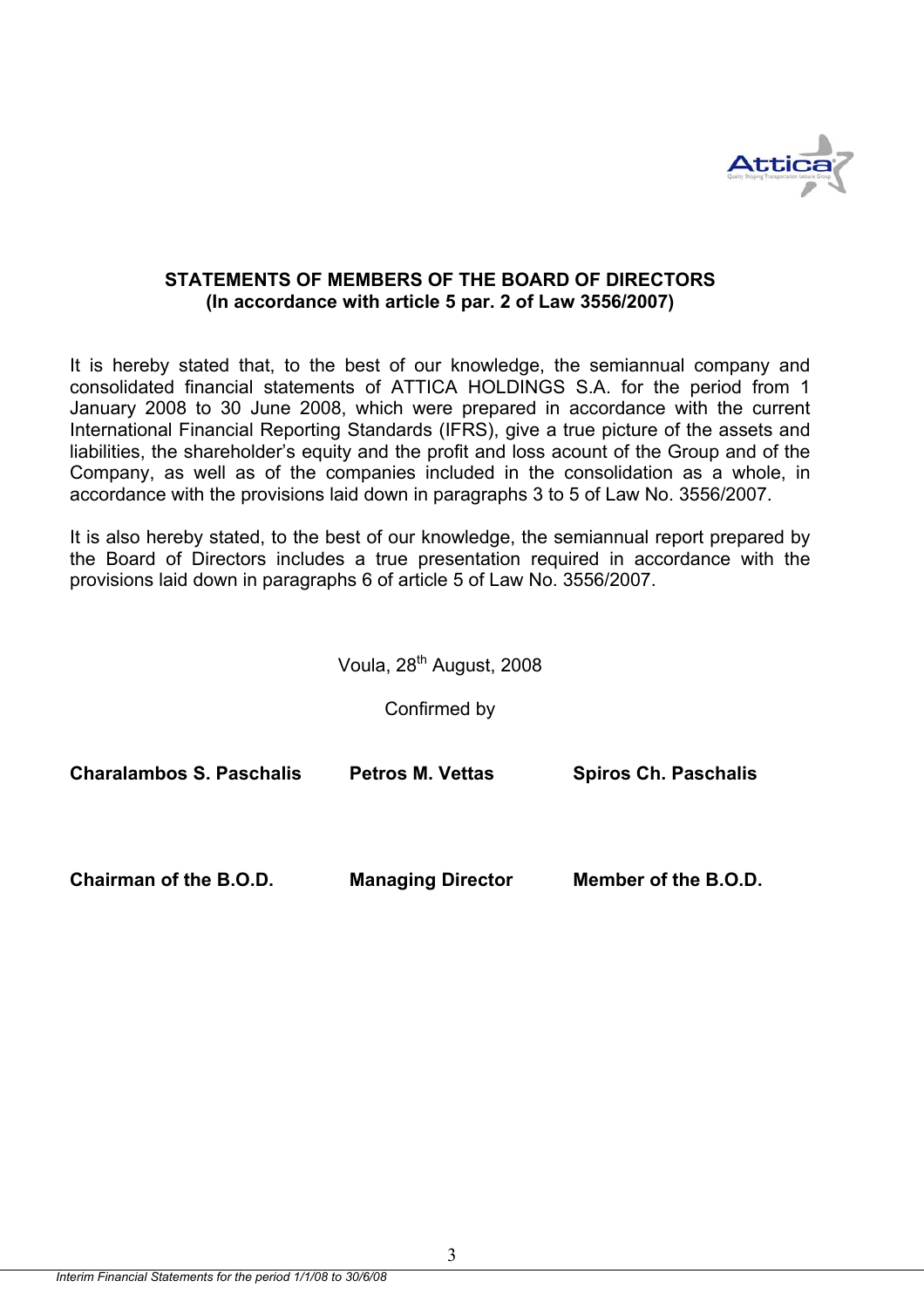

## **Report on Review of Interim Financial Information**

To the Sharehorders of **«ATTICA HOLDINGS S.A.»** 

## **Introduction**

We have reviewed the accompanying balance sheet of **«ATTICA HOLDINGS S.A.»** (the Company), as well as the accompanying consolidated balance sheet of the Company and its Subsidiaries (the Group) as of June 30, 2007 and the related statements of income, changes in equity and cash flows for the six-month period then ended, and the selected explanatory notes, that comprise the interim financial information and which form an integral part of the six-month financial report as required by article 5 of L.3556/2007. The Company's Management is responsible for the preparation and fair presentation of this interim financial information in accordance with the International Financial Reporting Standards that have been adopted by European Union and apply for interim financial information ("IAS 34"). Our responsibility is to express a conclusion on this interim financial information based on our review.

## Scope of Review

We conducted our review in accordance with International Standard on Review

Engagements 2410, "Review of Interim Financial Information Performed by the Independent Auditor of the Entity" to which the Greek Auditing Standards indict. A review of interim financial information consists of making inquiries, primarily of persons responsible for financial and accounting matters, and applying analytical and other review procedures. A review is substantially less in scope than an audit conducted in accordance with Greek Auditing Standards and consequently does not enable us to obtain assurance that we would become aware of all significant matters that might be identified in an audit. Accordingly, we do not express an audit opinion.

## Review Conclusion

Based on our review, nothing has come to our attention that causes us to believe that the accompanying interim financial information is not prepared, in all material respects, in accordance with IAS 34.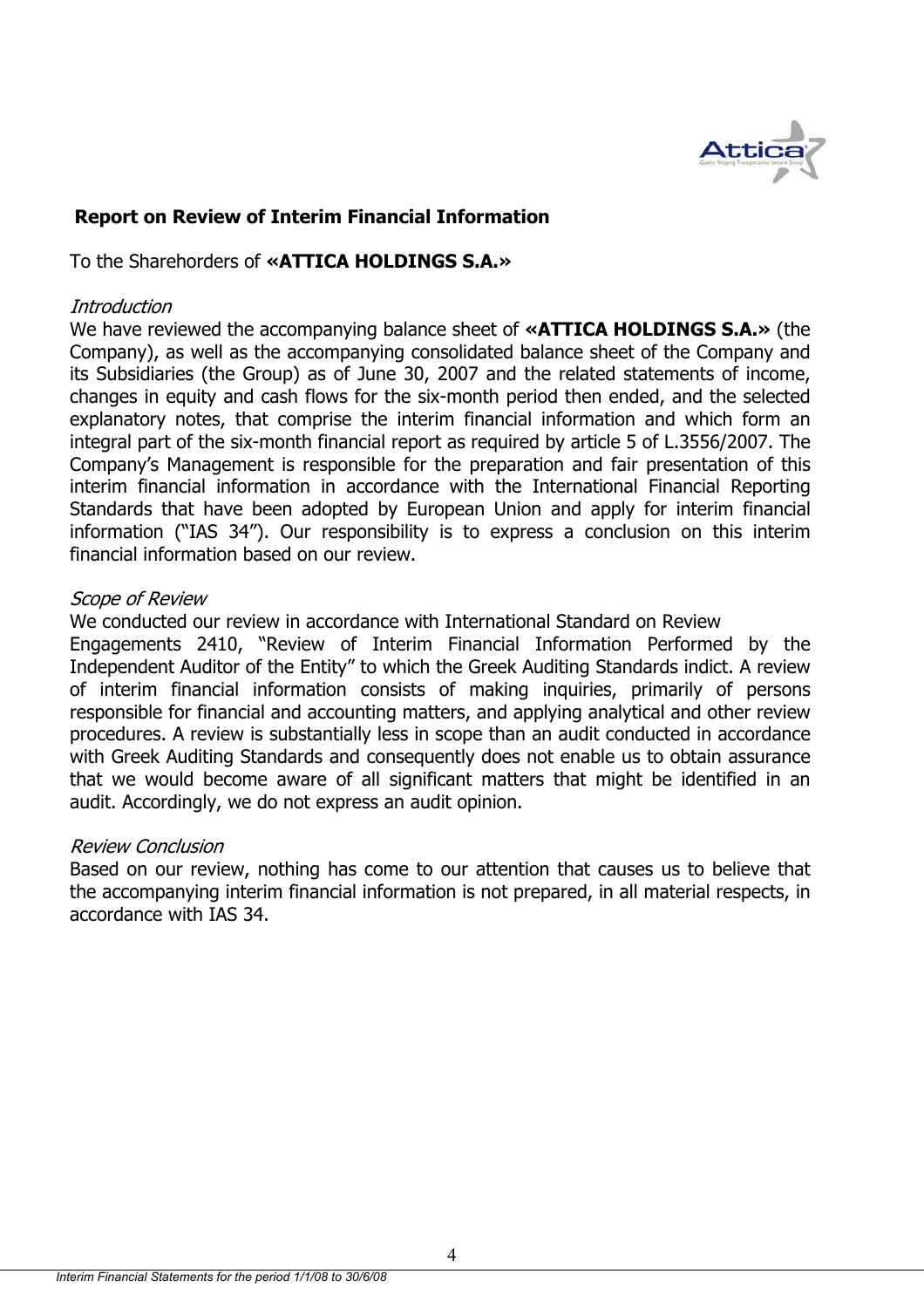

Reference to Other Legal and Regulatory Requirements

Apart from the aforementioned interim financial information, we also reviewed the remaining information included in the six-month financial report as required by article 5 of L.3556/2007 as well as the information required by the relevant Decisions of the Capital Markets Committee as set-out in the Law. Based on our review we concluded that the financial report includes the data and the information that are required by the Law and the Decisions referred to above and is consistent with the accompanying financial information.

Athens, 29 August 2008

The Chartered Accountant

The Chartered Accountant

Vasilis Kazas SOEL Reg. No 13281 Manolis Michalios

SOEL Reg. No 25131



Chartered Accountants Vassileos Konstantinou 44, 116 35 Athens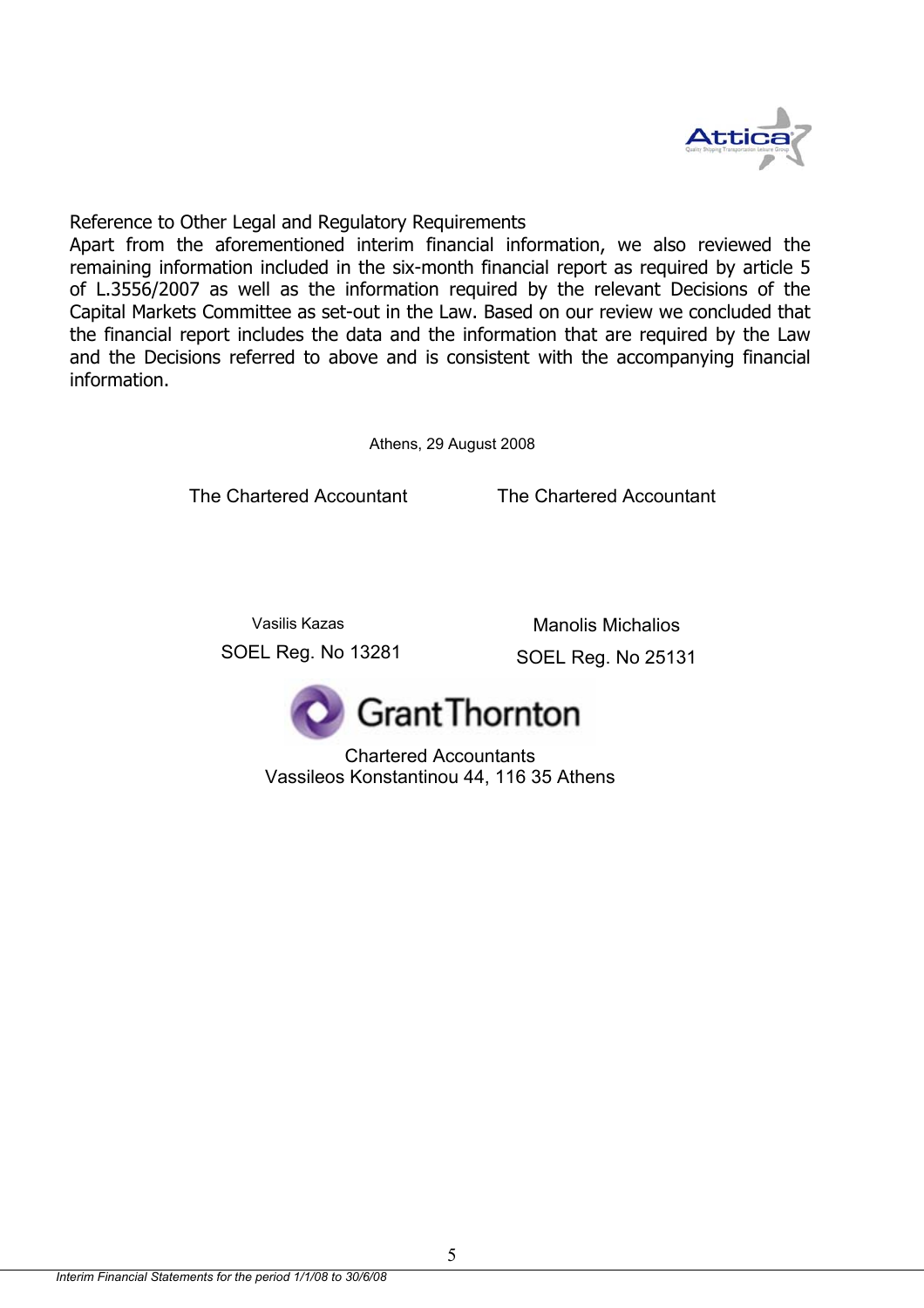

## **HALF YEAR REPORT OF THE BOARD OF DIRECTORS OF ATTICA HOLDINGS S.A. regarding the Interim Financial Results of the period 01.01.2008 – 30.06.2008**

(§5 of Law 3556/2007)

The Group's vessels operate in two main markets, the Adriatic Sea and the Greek domestic market. In the Adriatic Sea operate four Superfast and one Blue Star vessel on the routes Patras – Igoumenitsa – Ancona and Patras - Igoumenitsa – Bari, while in the Greek domestic market operate six Blue Star vessels on the routes of Cyclades and the Dodecanese Islands.

Further, the subsidiary Blue Star is also present in the North Sea market serving the route Zeebrugge (Belgium) – Rosyth (Scotland). Blue Star has already decided to discontinue this service and redeploy the vessel Blue Star 1 on the routes of Cyclades and the Dodecanese Islands.

During the first months of the first half of 2008 the Group proceeded to the sale of the four Ro-Ro vessels (Nordia, Marin, Challenge, and Shield) it owned. The contribution of these vessels to the Group's sales and results was very small.

## **Attica Group's Financial Results**

The total revenue for the Group during the first half of 2008 was €156.48 million and the earnings before interest, taxes, depreciation, and amortization reached €22.21 million. The figures for the same period of 2007 were  $\epsilon$ 144.81 million and  $\epsilon$ 30.08 million, respectively.

The figures per geographic segment are as follows: 48.56% of the revenue stems from the operations in the Adriatic Sea (49.34% for the first half of 2007), 42.73% stems from the operation in the domestic Greek Market (versus 39.83%), and 6.98% stems from the North Sea operations (versus 8.55%), while the rest of the revenue represent 1.73% (versus 2.88%). The main source of the earnings before interest, taxes, depreciation, and amortization was the domestic Greek market, while the contribution from the operations in the Adriatic Sea to the Group's earnings before interest, taxes, depreciation, and amortization was low when compared with the one of the same period of 2007.

The main factors that affected the results of the first half of 2008 were the high price of the marine fuel oil and the intensity of competition. It is worth noticing here that according to a ministerial decree, the use of low sulphur fuel oil became mandatory since 01.10.2007 to all passenger ships serving the Greek domestic market. This type of fuel oil (380 Cst, 1.5% sulphur) is more expensive than the 380 Cst, 3.5% sulphur fuel oil that all the vessels used. This switch to the new and more expensive fuel oil type caused an additional burden to all shipping companies' results. The average fuel oil price (380 Cst, 1.5% sulphur) increased by more than 60% compared with the already high price of the 380 Cst, 3.5% sulphur of the same period last year. The effect of this increase was that the vessels' operational expenses increased by €19.1 million compared with the same period of 2007. Additionally, the maturity phase the Adriatic Sea market has entered to, during the last years, led to a price competition curtailing the operational profitability in this market.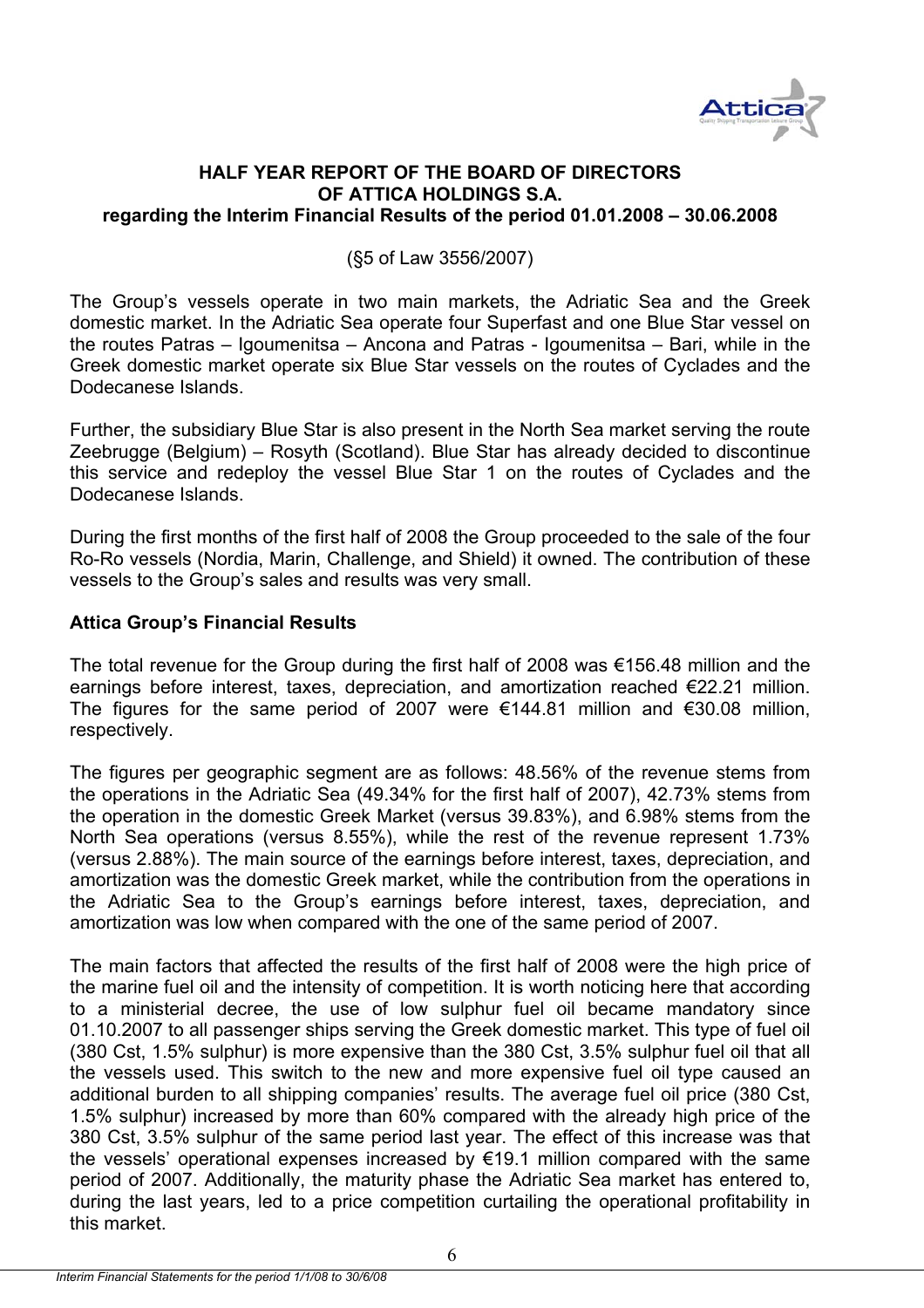

The Group's operation per geographic segment is as follows:

In the Adriatic Sea operate the vessels Superfast V, Superfast VI, Superfast XI, Superfast XII, and Blue Horizon on the Patras – Igoumenitsa – Ancona and Patras – Igoumenitsa – Bari routes. Despite the fact that this specific market has entered during the last years into a maturity phase and a fierce price competition, the Group achieved a revenue increase, from €71.45 million to €75.98 million (6.34% increase), mainly due to the increased number of the freight units carried. It must be noted that the number of sailings decreased by 1.99%.

The revenue increase has partially offset the considerable increase in the operational expenses, due to the increase of the fuel oil price. The result was that the earnings before interest, taxes, depreciation, and amortization decreased by 53.78% from €10.19 mil (first half of 2007) to  $€4.71$  million.

In the Greek domestic market the Group deploys the vessels Blue Star Paros, Blue Star Naxos, Blue Star Ithaki, and Superferry II on the Cyclades route and Blue Star 2 and Diagoras on the Dodecanese route. In this market the Group's revenue was €66.87 million, while during the same period of 2007 the revenue stood at €57.67 million (15.95% increase), despite the decrease of sailings by 5.17%. The vessels' load factor improvement contributed to the before-mentioned revenue increase.

This revenue increase has offset the operational cost increase, caused by the higher fuel oil price, so that the final result was a marginally higher earnings before interest, taxes, depreciation, and amortization. These earnings stood during the first half of 2008 at €19.16 million, versus €18.78 million during the same period of 2007 (2.01% increase).

In the Zeebrugge (Belgium) – Rosyth (Scotland) route the Group's revenue was €10.92 million, versus €12.38 million during the same period of 2007 (11.82% decrease), while the number of sailings was 150, versus 155 during the same period of 2007. The Group deployed on this route the vessel Superfast X until its sale at the  $29<sup>th</sup>$  January, 2007 and then the vessel Blue Star 1. The Group's earnings before interest, taxes, depreciation, and amortization were negative ( $\epsilon$ -0.7 million) on this route, versus  $\epsilon$ 0.90 million during the same period of 2007. The subsidiary Blue Star Ferries Group has decided the discontinuation of this service as of September 2008 and the redeployment of the vessel Blue Star 1 on the routes of Cyclades and the Dodecanese Islands.

The Group's total profit before taxes for the first half of 2008 was €9.74 million, including the €9.65 million profit from the sale of the four Ro-Ro vessels (Marin, Challenge, Shield, and Nordia). During the first half of 2007 the Group's total profit before taxes was €47.06 million, including the €12.5 million extraordinary profit from the sale of the vessel Superfast X and the  $E$ 27.67 million profit from the sale of the Group's participation in Minoan Lines S.A.

The Group's total profit after taxes and minority interests was €5.51 million, versus €42.05 million during the same period of 2007.

It must be noted here that the Group's financial data during the first half of 2008 and those of the same period of 2007 are not completely comparable, since: a) the RoRo vessel Marin operated throughout the year 2007 until its sale at the beginning of February 2008, b) the RoRo vessel Nordia operated throughout the year 2007 until its sale at the beginning of April 2008, c) the RoRo vessels Challenge and Shield operated until their sale in mid February 2008. The Group acquired these vessels in the second half of 2007.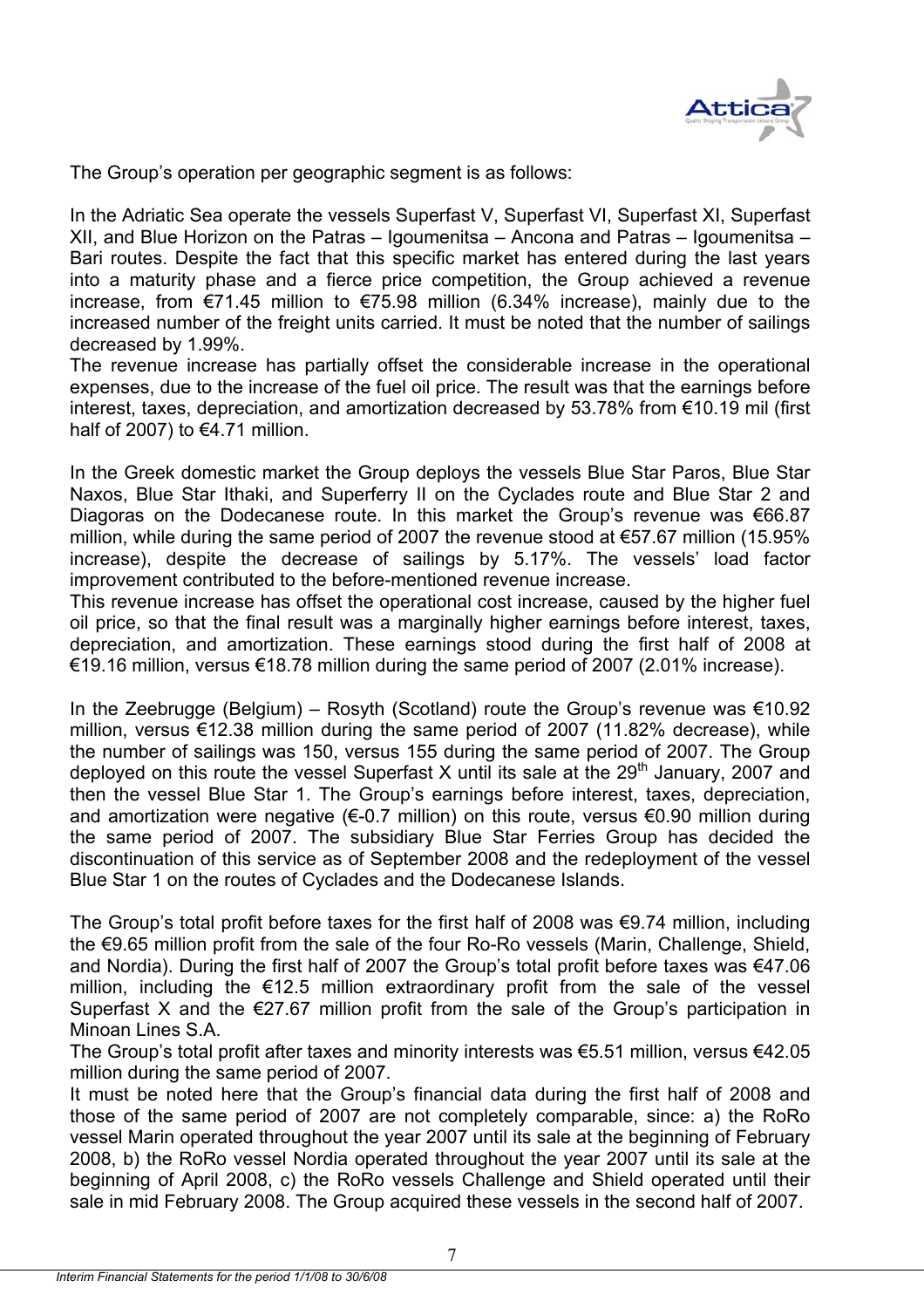

Analyzing the results of the first half of 2008, it must be taken into consideration the fact that the Group operates in markets with very high seasonality. The volumes carried in the passenger and private vehicle segments are high between July and September and low between November and February. The opposite takes place in the freight unit segment. The seasonality is lower in this segment, with the volumes carried being allocated evenly throughout the whole year.

## **Operating review**

## 1. Adriatic Sea

The volumes carried of the four Superfast vessels (Superfast V, Superfast VI, Superfast XI, Superfast XII) on the Patras – Igoumenitsa – Ancona and Patras – Igoumenitsa – Bari routes during the first half of 2008 were 239,239 passengers, 43,521 private vehicles, and 66,376 freight units. Compared with the same period during 2007, these figures represent a 1.44% and 3.20% decrease in the passenger and private vehicle numbers, respectively and a 10.73% increase in the freight unit numbers. The number of sailings remained almost the same (0.86% increase during the first half of 2008).

Blue Star Ferries was present in the Adriatic Sea with the vessel Blue Horizon (on the Patras – Igoumenitsa – Bari route). The volumes carried of the Blue Star Group were 48,936 passengers (11.1% decrease compared with the same period during 2007), 5,091 private vehicles (28.05% decrease), and 12,525 freight units (9.23% decrease). The number of sailings decreased by 14.84% during the first half of 2008, compared with the same period during 2007.

The market shares of Superfast Group on the Greece – Italy routes for the first half of 2008 were 29.1% in the passenger (30.5% in the same period during 2007), 25.2% in the private vehicle (26.3% in the same period during 2007), and 25.3% in the freight unit segment (26.2% in the same period during 2007). The shares of the Blue Star Group were 5.9% in the passenger (versus 6.9%), 2.7% in the private vehicle (versus 3.7%), and 4.7% in the freight units segment (versus 5.9%).

The above-mentioned market shares were derived by data of the Greek Port Authorities of Patras and Igoumenitsa.

## 2. The Greek Domestic Market

The Group operated in the Piraeus – Cyclades, Rafina – Cyclades, and Piraeus – Dodecanes routes. Despite the fact that the number of sailings decreased by 5.17% during the first half of 2008, compared with the same period during 2007, the volumes carried increased significantly. The figures are 1,596,943 passengers, versus 1,502,805 during the same period of 2007 (increase 6.26%), 211,612 private vehicles, versus 196,759 during the same period of 2007 (increase 7.55%), and 58,353 freight units, versus 58,210 during the same period of 2007 (increase 0.25%).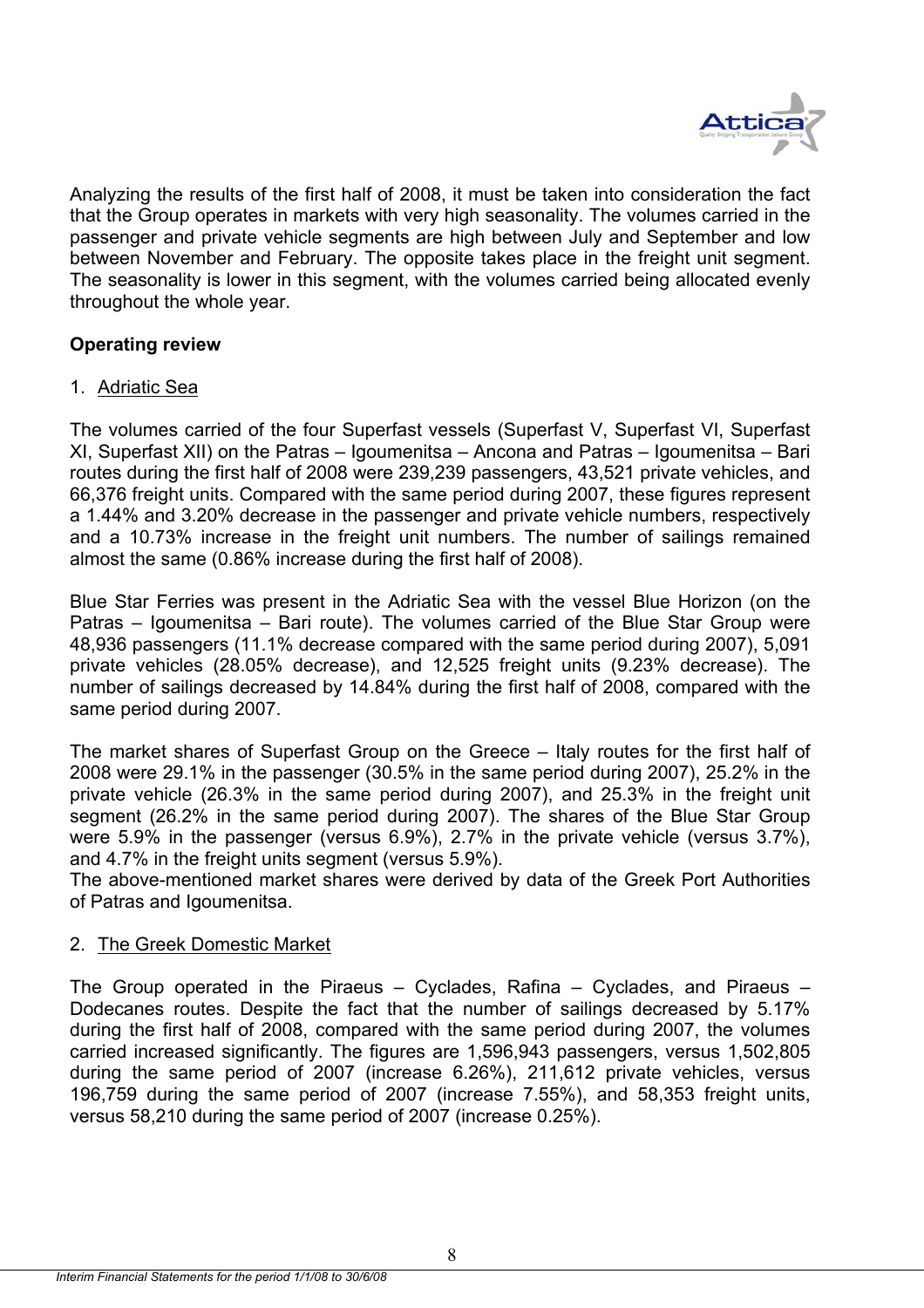

## **Selected financial data and ratios**

Total Equity for the Group after minority interests were €385.05 million, versus €389.12 million at 31.12.2007.

The Group's long-term debt obligations stood at €333.93 million, versus 361.75 million at 31.12.2007. The long-term liabilities to equity (after minority interests) ratio stood at 0.86 versus 0.93 for the fiscal year 2007. This considered satisfactory for the industry the Group is active in.

The Group's total bank obligations (long- and short-term debt) stood at €367.67 million, versus €422.80 million at 31.12.2007. The Group's cash position was at 30.06.2008 €158.89 million, versus €171.87 million at 31.12.2007.

The gearing ratio (net debt / total capital employed) was 29% at 30.06.2008, versus 33% at 31.12.2007.

The Group's liquidity ratio was 2.44 at 30.06.2008, versus 2.90 during the fiscal year 2007. The acid-test ratio was 2.40 at 30.06.2008, versus 2.85 during the fiscal year 2007. The equity (excluding minority interests) to total debt ratio was 1.05 at 30.06.2008, versus 0.92 during the fiscal year 2007.

The Group's cash flow from operating activities was negative  $(E-4.50 \text{ million})$ , versus a positive operational cash flow of €18.10 million at 30.06.2007.

## **Financial results of the parent company Attica Holdings S.A.**

ATTICA HOLDINGS S.A. is a Holding Company and its revenues derive from dividends and from interest received.

During the first half of 2008 the Company's dividend received of the fiscal year 2007 was €4.61 million from Blues Star Maritime S.A. and €4.00 million from Superfast Maritime S.A. The Company's receivables derived from fiscal year 2007 dividend are €6.62 million and originate from its 100% subsidiaries.

During the first half of 2008 the Company's interest received was €1.5 million.

Taking into consideration the above, as well as the administrative and other expenses, the profit after taxes of Attica Holdings S.A. was €15.17 million, versus €55.64 mil during the same period of 2007. It must be noted that there is no direct comparability possible, mainly due to the additional profit of €27.67 million the Company achieved through the sale of its stake in Minoan Lines S.A.

Cash and cash equivalents of the parent company at 30.06.2008 stood at  $€84.06$  million, versus 76.87 million at 31.12.2007. An amount of €15.6 million is committed to the agreement for the acquisition of the two Ro-Pax vessels that are built in the Italian yards Nuovi Cantieri Apuania.

The parent company has neither long- nor short-term debt obligations.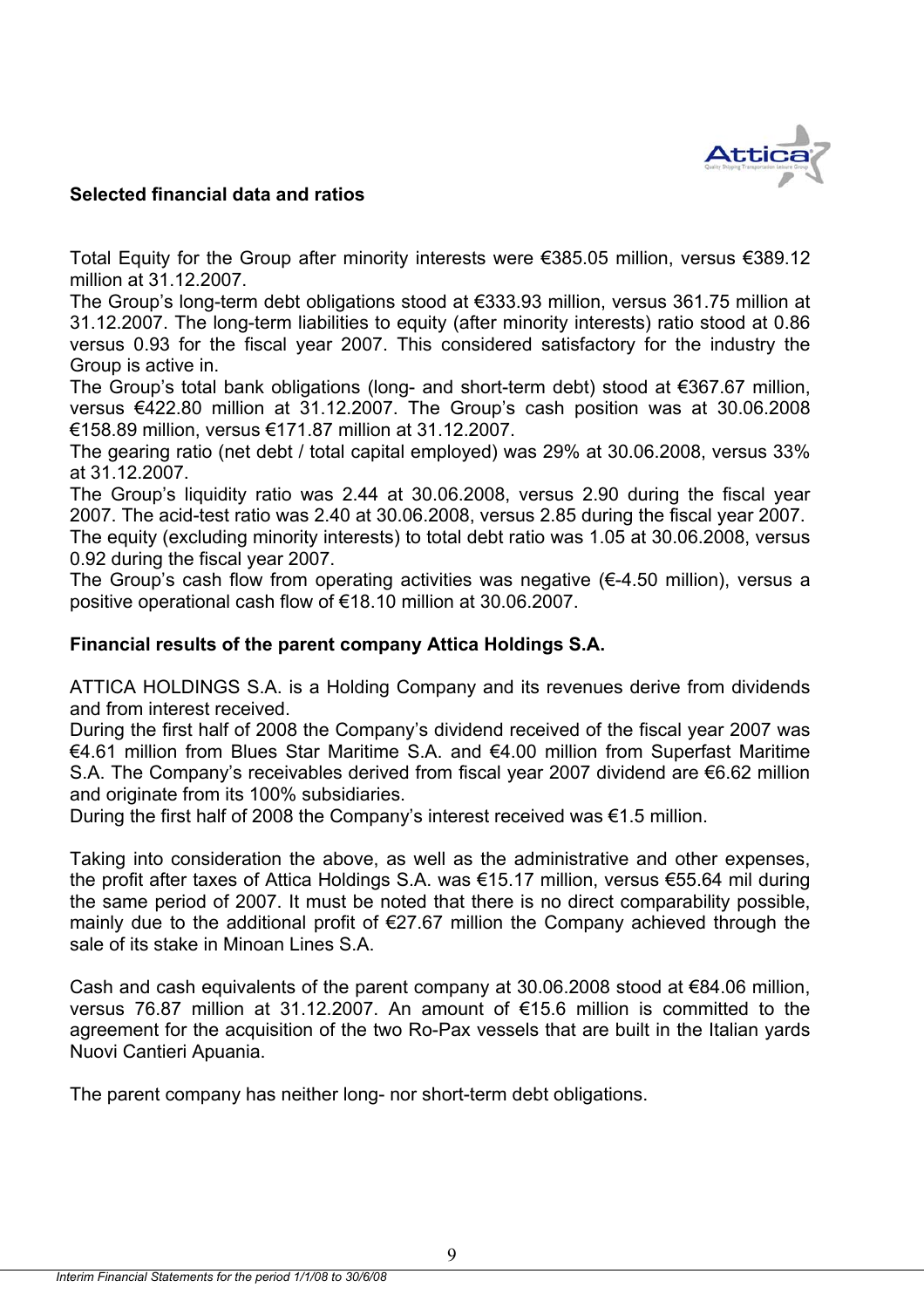

## **Important developments for the half year 2008**

After the acquisition of the majority stake in October 2007 and the completion of the Mandatory Public Offering in January 2008, MARFIN INVESTMENT GROUP HOLDINGS S.A. (MIG) owns - directly or indirectly through its 100% subsidiary MIG SHIPPING S.A. – 89.8% of the company's equity capital.

The most important decisions of the Extraordinary Shareholders Meeting of the 12<sup>th</sup> of February 2008 are the following:

- o The conversion of the Group's outstanding shares from bearer to registered.
- o Establishment of a stock options plan for the Members of the Board of Directors, the Company's members of staff, and these of affiliated companies, including persons who offer their services to the Company and its affiliates on a regular basis. The strike price was fixed at €6.20 per share and the duration of the program was set to five years.
- o Election of new Board of Directors with the following members:

Mr. Charalambos S. Paschalis (Chairman / Non Executive Member), Andreas E. Vgenopoulos (Vice Chairman / Non Executive Member), Mr. Petros M. Vettas (C.E.O. / Executive Member), Mr. Michalis G. Sakellis (Executive Member), Mr. Spiros Ch. Paschalis (Executive Member), Mr. Markos A. Foros (Non Executive Member), Mrs. Areti Souvatzoglou (Non Executive Member), Mr. Theofilos – Aristeides G. Priovolos (Independent, Non Executive Member), and Mr. Alexander Th. Edipidis (Independent, Non Executive Member).

At the beginning of April 2008 the Group concluded the sale of the four RoRo vessels, achieving capital gains of €9.64 million and generating additional cash of approximately €24.48 million.

In May 2008 the Board of Directors of the subsidiary Blue Star Maritime S.A. decided the discontinuation of the route Rosyth (Scotland) – Zeebrugge (Belgium) as of September 2008. The vessel Blue Star 1 will be redeployed on the routes of the Dodecanese Islands and the Cyclades.

At 05/06/2008 Attica Group announced the agreement with Grimaldi Holdings S.p.A. of Genova, Italy, regarding the acquisition of two modern Ro-Pax vessels that are built in the yards Nuovi Cantieri Apuania in Italy. The vessels are of high standards, have a speed of 24 knots, and a carrying capacity of 950 passengers, 170 freight units, and 100 private vehicles. The first vessel will be delivered during autumn 2008 and the second one during summer/autumn 2009. The vessels will be deployed on routes the Group's vessels already operate in.

The Annual General Meeting at 17/06/2008 approved, among others, a dividend distribution of €0.08 per share.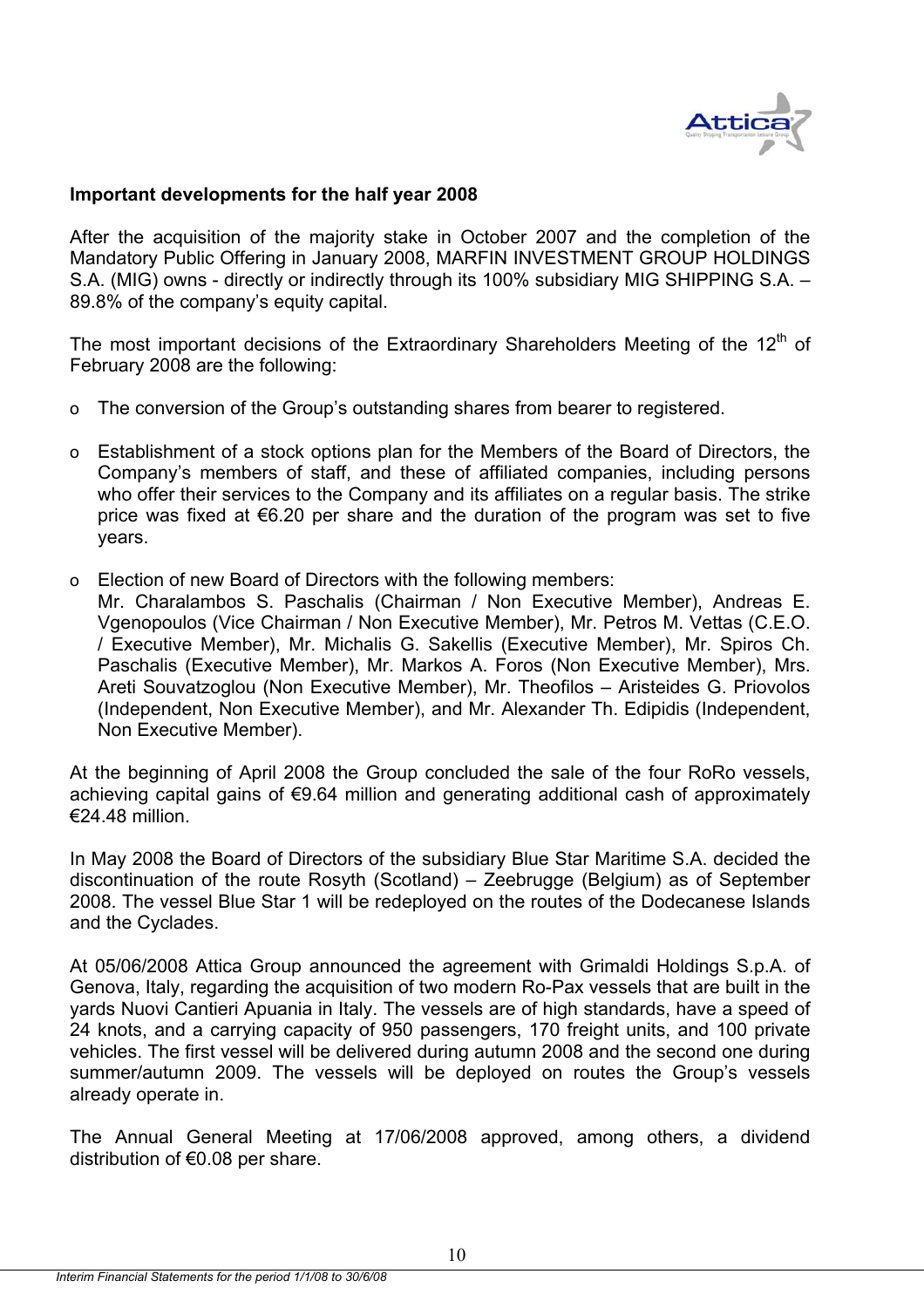

At 27/06/2008 the Group's Board of Directors, following the respective decision at 26/02/2008, decided to propose to the Shareholders' General Meeting the merger by absorption of the listed in the Athens Stock Exchange subsidiary Blue Star Maritime S.A. and the 100% owned subsidiary Superfast Ferries Maritime S.A. by the parent company Attica Holdings S.A., as per the provisions of the articles 69-78 of Common Law 2190/1920, the articles 1-5 of Law 2166/1993, and other provisions of the Commercial Law as applicable. The Transformation Balance Sheet date is the  $30<sup>th</sup>$  of June. 2008.

## **Prospects**

The prospects for the second half of 2008 are that our Group, as well as the rest of the Greek passenger shipping industry, will be affected by the considerable fuel oil price increase, the highly competitive environment, and the economic slowdown observed not only in the Euro zone countries, but also in the rest of the world. In this context, the Group is prepared accordingly in order to take advantage of any opportunity that could emerge in the before-mentioned environment. Attica Group is studying methodically potential markets and operational areas, streamlining its corporate structure, and enhancing its size through the upcoming acquisition of the minorities by its merger of its subsidiaries Blue Star Maritime S.A. and Superfast Ferries Maritime S.A. In this context, several decisions have been made, such as the agreement for the acquisition of two modern Ro-Pax vessels that are built by the Italian yards Nuovi Cantieri Apuania, as well as the discontinuation of the route Zeebrugge (Belgium) - Rosyth (Scotland) and the redeployment of the vessel Blue Star 1 in the routes of the Cyclades and the Dodecanese Islands

## **Principal risk factors**

The principal risk factors the Group and its operation are exposed to continuously and not only during the second half of 2008 are the following:

## 1. Foreign exchange risk

The Group faces financial risk from adverse movements in the currency exchange rates. Such risk arises: a) from sales (until September 2008) in GBP, due to the employment of the car-passenger ferry Blue Star 1 on the Zeebrugge (Belgium) – Rosyth (Scotland) route. Approximately 3% of the Group's sales are denominated in GBP; b) from the USD pricing of the fuel oil that the Group's vessels use; c) from the fact that the Group includes in its cash position USD53.5 million. A potential weakening of the USD versus the Euro would have a negative impact on the Group's results, while the opposite will take place with a stronger USD  $\ell \in$  rate.

## 2. Credit risk

The Group has established credit control procedures in order to minimize the credit risk. To this purpose, the management has established specific credit policies and limits for all of its customers, while the Group has obtained bank guarantees from its major customers (port and sales agents), in order to secure its trade receivables.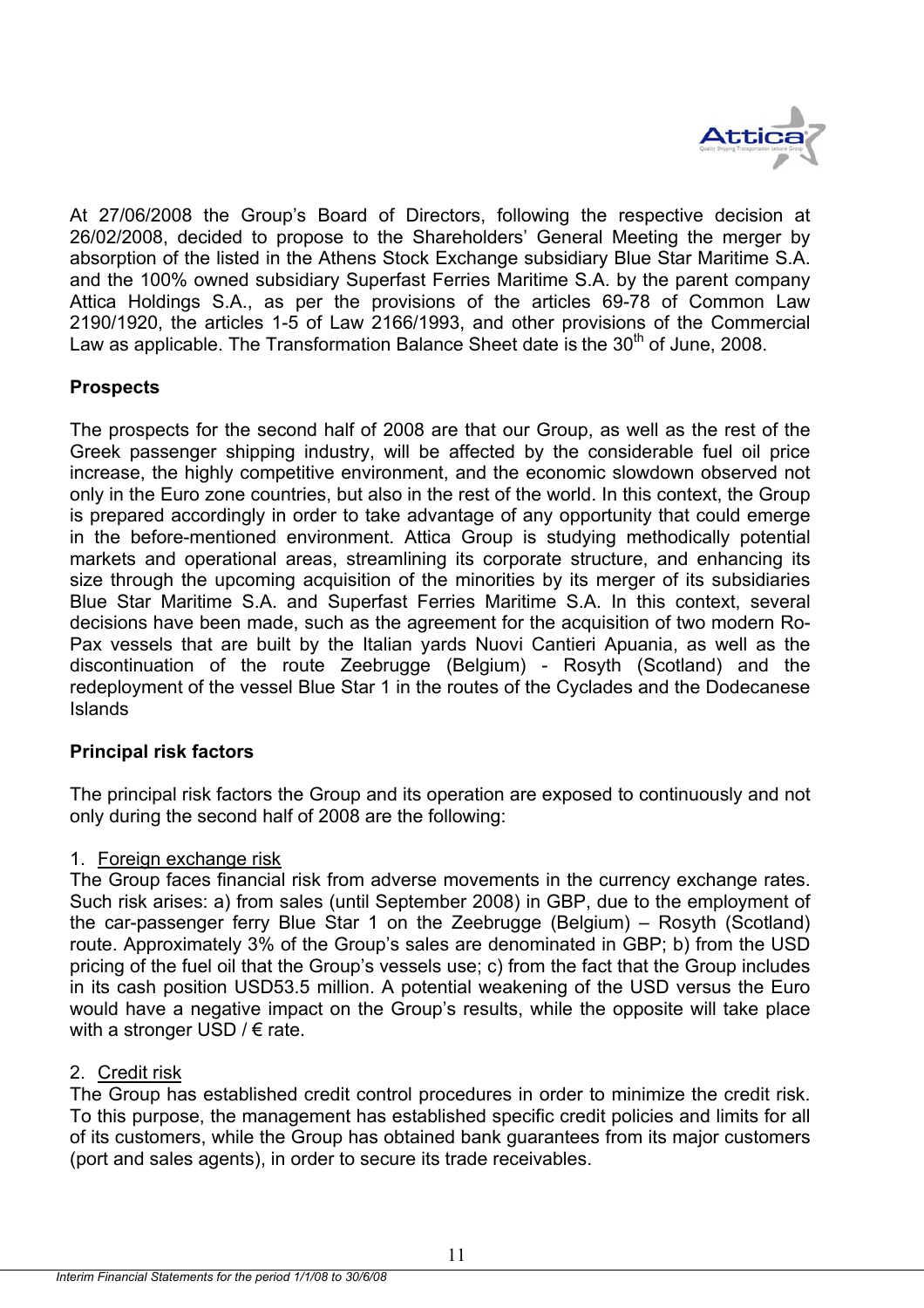

The maximum Group's exposure to the credit risk is described in the following table (all amounts are in € thousand).

| Maximum Group's exposure to credit risk               |                      |                      |
|-------------------------------------------------------|----------------------|----------------------|
| <b>Total receivables</b><br>Plus:                     | 30/06/2008<br>64.310 | 31/12/2007<br>41.345 |
| Customers' guarantees                                 | 1,388                | 699                  |
| <b>Minus:</b>                                         |                      |                      |
| Provisions for bad debts                              | 7,448                | 8,084                |
| Post dated cheques                                    | 20,328               | 16,758               |
| Contingency guarantees                                | 324                  | 324                  |
| Letters of guarantee, mortgages, mortgage attachments | 7,148                | 6,538                |
| Maximum credit risk exposure                          | 30,450               | 10,340               |

A respective analysis does not apply for the parent company, due to its nature as a holding company.

The

## 3. Liquidity risk

The Group is monitoring its risk to a shortage of funds considering carefully the maturity of both its receivables and payables aiming to a balance between the continuity of its funds and its flexibility driven by the high credit rating from the banks.

The Group's cash position was at 30.06.2008 €158,887 thousand, while its short-term liabilities were €107,595 thousand. There are no overdue liabilities, or liabilities that are about to become due that cannot be paid.

## 4. Interest rate risk

The Group's exposure to the risk of changes in the market interest rates relates primarily to the Group's long-term debt obligations. For hedging this risk, the Group purchased a financial instrument according to which, if the interest rates are floating between 3.5% and 5.5% the Group has a profit, while in the case that the interest rates move beyond these barriers the Group has a loss.

## 5. Capital management risk

The management's objective when managing capital is to safeguard the Group's going concern, thus its ability to provide adequate returns to its shareholders and benefits to the other related parties and maintain an optimal capital structure in order to minimize the cost of capital. The Group's gearing ratio at 30.06.2008 and 30.12.2007 was as the following table shows (amounts in  $\epsilon$  thousand):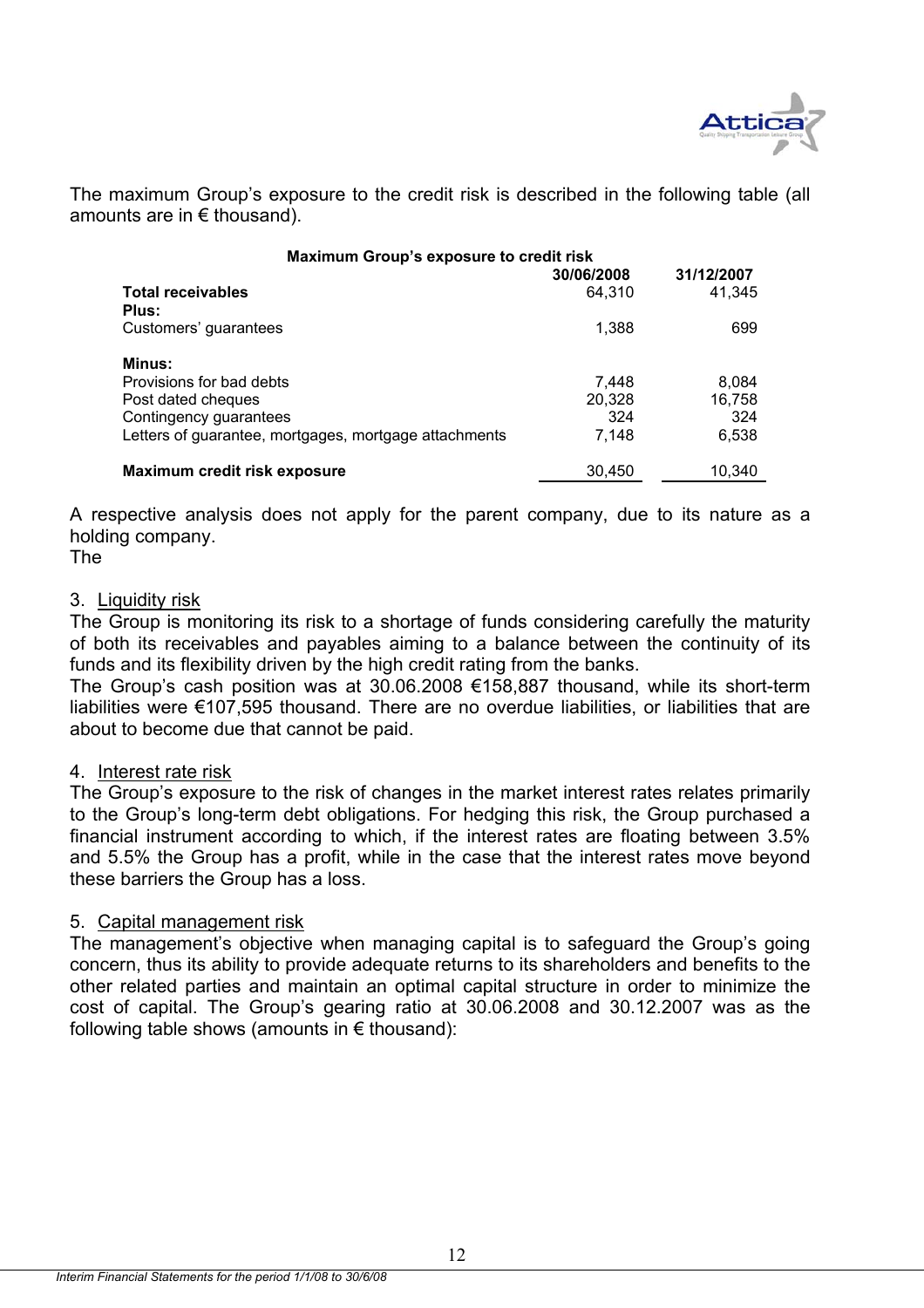

|                                         | 30/06/2008 | 31/12/2007 |
|-----------------------------------------|------------|------------|
| <b>Total debt</b>                       | 367,673    | 422,803    |
| Minus:                                  |            |            |
| Cash and cash equivalents               | 158.887    | 171,873    |
| Net debt                                | 208,786    | 250,930    |
| Plus:                                   |            |            |
| Total equity (incl. minority interests) | 500,905    | 506,145    |
| <b>Total capital employed</b>           | 709,691    | 757,075    |
| Gearing ratio                           | 29%        | 33%        |

The Group is continuously monitoring its funds targeting to sustain its gearing ratio between 20% and 45%.

## 6. Fuel oil prices fluctuation risk

The Group, as the rest of the ferry industry, is significantly affected by the volatility of the fuel oil prices. It must be noted that the fuel oil and lubricant expenses are the most important component of Attica Group's operational expenses, representing them by 54% during the first half of 2008. It must be also noted that during the first six months of 2008 the average price of marine fuel oil (380 Cst, 1.5% sulphur) has increased by over 60% compared with the already high average price of 380 Cst, 3.5% sulphur during the same period of 2007.

The following table gives an example of the impact on the Group's profit during 6 months, following a fuel price increase (decrease):

| Increase / (decease)<br>in fuel price | <b>Effect on the Profit</b><br>before Taxes<br>(in $\epsilon$ thousand) |
|---------------------------------------|-------------------------------------------------------------------------|
| + $/$ - € 10 $/$ mt                   | $-1 + 1.565$                                                            |

## 7. Competition

The Group operates on routes that are characterized by intense competition. There are between two to four major competitors that operate on the same routes as Attica Group.

## **Corporate Social Responsibility**

Attica Group continued throughout 2008 its Corporate Social Responsibility Program, through its subsidiaries Superfast Ferries and Blue Star Ferries, promoting and supporting various activities in areas such as Education, Sports, Culture, and Environment.

Various activities have been undertaken, mainly for the benefit of children, students, and the inhabitants of Cyclades and the Dodecanese Islands. We can refer here to the completion of the school competition "Aegean – O Mikros Naftilos", the donation of laboratory equipment to the  $1<sup>st</sup>$  Technical Vocational Educational School of Kalimnos in order to support the Maritime Studies, as well as the Group's support to the cultural, nonprofit organization "Diadrasi" that visited remote Aegean islands, where it undertook programs of cultural education for students and for the local inhabitants.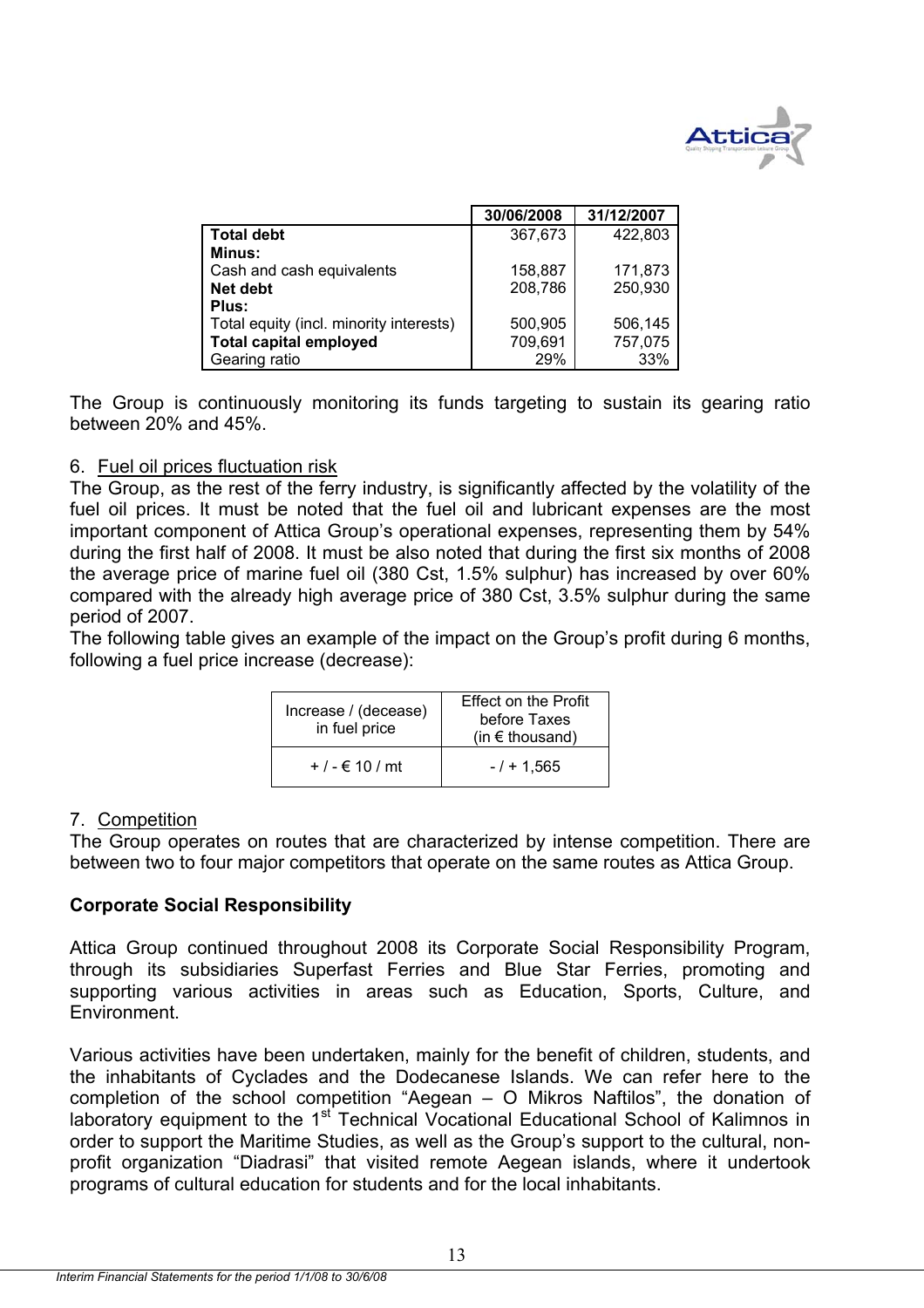

Further, demonstrating its active concern about the major issue of climatic changes and their implications into our quality of life, the Group seeks practices and methods that will contribute to the conservation of our environment.

For this purpose we:

- o Calculate our carbon footprint
- o Have initiated a round of information and discussion with our staff and crew in order to comprehend and encounter the climatic change issue
- o Recycle all the printers' ink cartridges and batteries we use in our offices and on our ships
- o Recycle the paper we use in our offices
- o Cooperate with an agency specialized in the collection and recycling of frying-oil. The agency collects and recycles the frying-oil used on our vessels and converts it into bio-fuel.

## **Related party transactions**

The most important transactions during the period 1/1 - 30/06/2008 between the Company and any other related party were the following:

- o Attica Holdings S.A. (parent company) received €4,000 thousand as a dividend for the fiscal year 2007 from its 100% subsidiary Superfast Ferries Maritime S.A. and €4,611 thousand from its 48.795% subsidiary Blue Star Maritime S.A. Further, the Company's receivables derived from fiscal year 2007 dividend are €6,628 thousand and originate from its 100% subsidiaries. The before-mentioned dividends are written-off in the Group's consolidated accounts.
- o The inter-company transactions between the parent company and its subsidiaries represent the purchase of travel services (airline tickets) from its 100% subsidiary ATTICA PREMIUM S.A. Their value is €1 thousand.

The purchases (ticket purchases for group trips) / sales (ticket sales commissions), as well the receivables / payables (outstanding payments from ticket sales) of ATTICA PREMIUM S.A. from and to other Group's companies that are written-off in the Group's consolidated accounts, are as follows (in  $\epsilon$  thousand):

| <b>ATTICA PREMIUM S.A.</b> |       |           |                            |                |
|----------------------------|-------|-----------|----------------------------|----------------|
| <b>COMPANIES</b>           | Sales | Purchases | <b>Receivables</b><br>from | Payables<br>to |
| Superfast Group            | 1.909 | 73        |                            | 8.116          |
| <b>Blue Star Group</b>     | 576   | 14        |                            | 2,909          |
| Attica Holdings S.A.       |       |           |                            |                |
|                            | 2.486 | 87        |                            | 11.025         |

The transactions between Attica Premium S.A. and the other companies of Attica Group have been priced in market terms.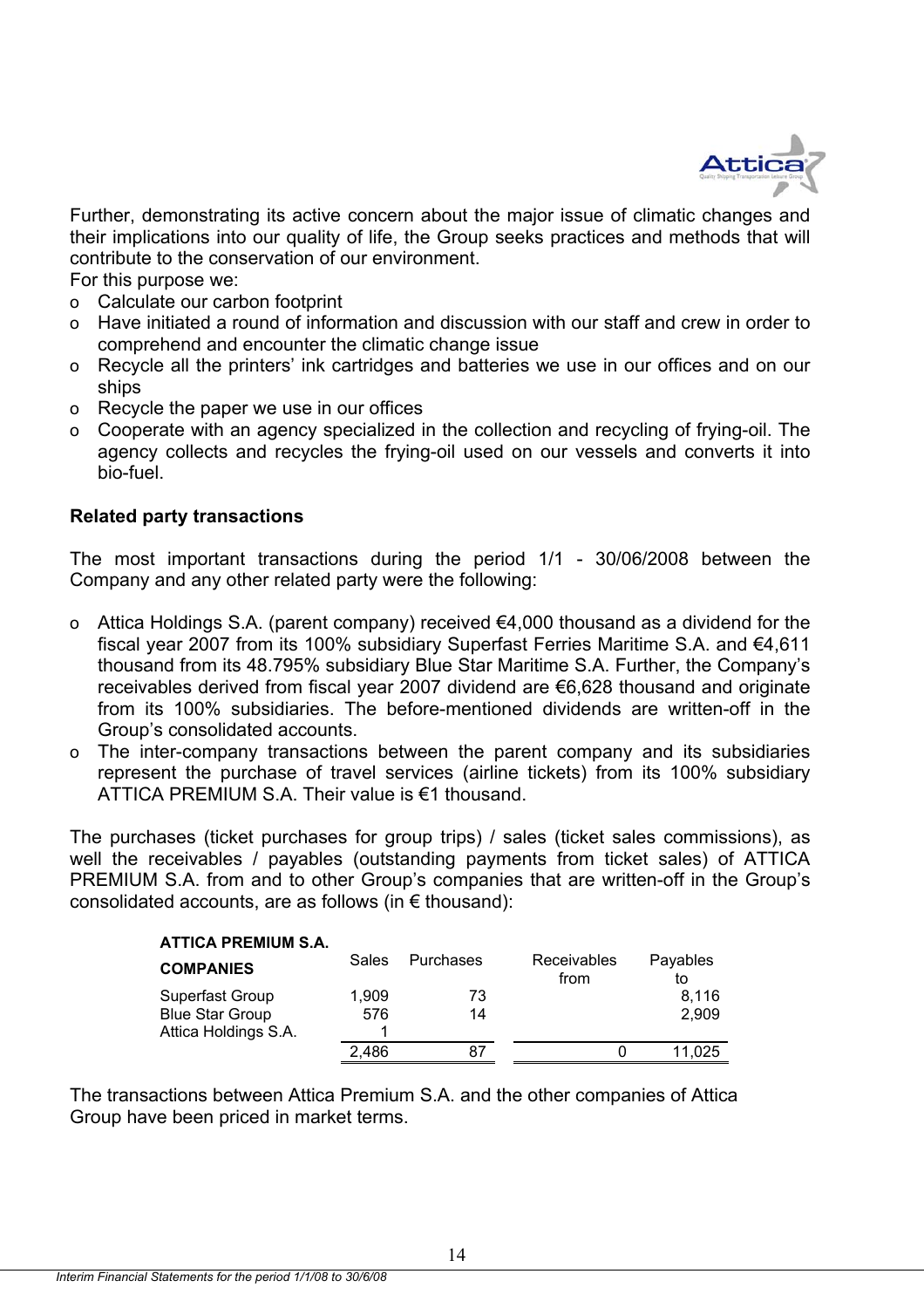

The inter-company transactions with the other companies of the MARFIN INVESTMENT GROUP S.A. HOLDINGS are as follows (in € thousand):

| <b>COMPANIES</b>                 | Sales | Purchases | Receivables<br>from | Payables<br>to |
|----------------------------------|-------|-----------|---------------------|----------------|
| GEVSIPLOIA S.A.                  | 1.999 |           | 600                 |                |
| VIVARTIA S.A.                    | 149   |           |                     |                |
| NENDOS STAVROS S.A.              |       | 17        |                     | 11             |
| <b>HELLENIC CATERING S.A.</b>    |       | 91        |                     | 65             |
| HELLENIC FOODSERVICE PATRAS S.A. |       | 336       |                     | 164            |
|                                  | 2.148 | 444       | 600                 | 240            |

There are no inter-company transactions between the ship owning companies of the SUPERFAST Group and the ones of BLUE STAR Group.

The inter-company balances at 30.06.2008 between the Groups of SUPERFAST and BLUE STAR are of administrative and by no means substantive nature and derive from the Groups' operations in the maritime industry and the need for common management of the vessels' revenues and expenses that takes place through the joint ventures and the ship management companies that produce the inter-company transactions with the other Group's companies.

The before-mentioned inter-company transactions are presented in the following tables (amounts in  $\epsilon$  thousand):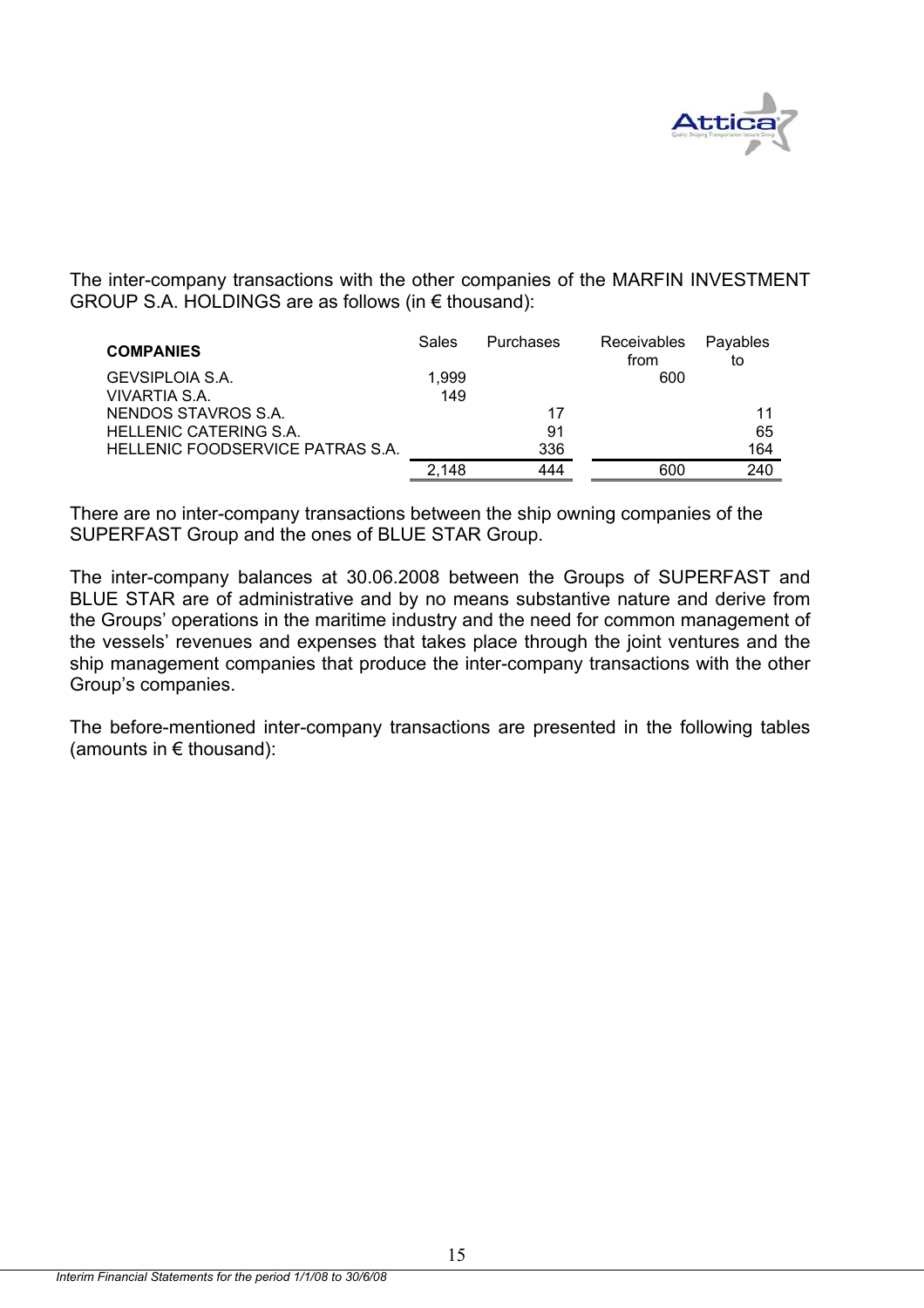

SUPERFAST

|                                              | <b>SUPERFAST</b> |                      |            |                      |                    | SUPERFAST EXI SUPERFAST EPTA SUPERFAST OKTO |                      |                  | <b>SUPERFAST</b>     |                      | SUPERFAST DEKA          |         | <b>SUPERFAST</b>       |                      |
|----------------------------------------------|------------------|----------------------|------------|----------------------|--------------------|---------------------------------------------|----------------------|------------------|----------------------|----------------------|-------------------------|---------|------------------------|----------------------|
| <b>COMPANIES</b>                             | PENTE INC<br>D   | C                    | INC.<br>D  | C                    | MC.<br>D           | C                                           | MC<br>D              | C                | <b>ENNEA MC</b><br>D | C                    | MC.<br>D                | C       | <b>ENDEKA INC</b><br>D | C                    |
|                                              |                  |                      | 48,335     |                      | 9                  |                                             |                      |                  |                      |                      |                         |         |                        |                      |
| SUPERFAST FERRIES S.A.                       | 43,313           | 1,26                 |            | 820                  |                    |                                             | 40                   |                  |                      | 1,040                | 182                     |         | 25,787                 | 733                  |
| SUPERFAST DODEKA<br>(HELLAS) INC. & CO JOINT |                  |                      |            |                      |                    |                                             |                      |                  |                      |                      |                         |         |                        |                      |
|                                              | 10,623           | 43,215               | 5,851      | 48,239               |                    |                                             |                      |                  |                      | 3,757                |                         | 4,170   | 6,073                  | 51,710               |
| <b>VENTURE</b><br>TOTAL                      | 53,936           | 44,480               | 54,186     | 49.059               | 9                  | 0                                           | 40                   |                  | Ω                    | 4,797                | 182                     | 4,170   | 31,860                 | 52.443               |
|                                              |                  |                      |            |                      |                    |                                             |                      |                  |                      |                      |                         |         |                        |                      |
|                                              |                  |                      |            |                      |                    |                                             |                      |                  |                      |                      |                         |         |                        | <b>SUPERFAST</b>     |
|                                              |                  |                      |            |                      |                    |                                             |                      |                  |                      |                      |                         |         |                        | <b>DODEKA</b>        |
| <b>COMPANIES</b>                             | <b>SUPERFAST</b> |                      |            |                      |                    |                                             |                      | <b>ATTICA</b>    |                      |                      | <b>SUPERFAST</b>        |         | <b>INC. &amp; CO</b>   |                      |
|                                              | DODEKA INC       |                      | NORDIA MC  |                      | MARIN MC.          |                                             |                      | CHALLENGE LTD    |                      | ATTICA SHIELD LTD    | <b>FERRIES S.A.</b>     |         |                        | <b>JOINT VENTURE</b> |
|                                              | D                | С                    | D          | С                    | D                  |                                             |                      | G                | D                    |                      | D                       | С       | D                      | С                    |
| SUPERFAST PENTE INC.                         |                  |                      |            |                      |                    |                                             |                      |                  |                      |                      | 1,265                   | 43,313  | 43,215                 | 10,623               |
| SUPERFAST EXI INC.                           |                  |                      |            |                      |                    |                                             |                      |                  |                      |                      | 820                     | 48,33   | 48,239                 | 5,851                |
| SUPERFAST EPTA MC                            |                  |                      |            |                      |                    |                                             |                      |                  |                      |                      |                         |         |                        |                      |
| SUPERFAST OKTO MC.                           |                  |                      |            |                      |                    |                                             |                      |                  |                      |                      |                         | 40      |                        |                      |
| SUPERFAST ENNEA MC.                          |                  |                      |            |                      |                    |                                             |                      |                  |                      |                      | 1,040                   |         | 3,757                  |                      |
| SUPERFAST DEKA MC.                           |                  |                      |            |                      |                    |                                             |                      |                  |                      |                      |                         | 182     | 4,170                  |                      |
| SUPERFAST ENDEKA INC.                        |                  |                      |            |                      |                    |                                             |                      |                  |                      |                      | 733                     | 25,787  | 51,710                 | 6,073                |
| SUPERFAST DODEKA INC.                        |                  |                      |            |                      |                    |                                             |                      |                  |                      |                      | 1,139                   | 21,990  | 37,917                 | 5,864                |
| <b>NORDIA MC.</b>                            |                  |                      |            |                      |                    |                                             |                      |                  |                      |                      | 8.882                   | 1.013   |                        | 5                    |
| <b>MARIN MC.</b>                             |                  |                      |            |                      |                    |                                             |                      |                  |                      |                      | 5,137                   | 96      | 29                     | 16                   |
| ATTICA CHALLENGE LTD                         |                  |                      |            |                      |                    |                                             |                      |                  |                      |                      | 6,384                   | 100     |                        |                      |
| <b>ATTICA SHIELD LTD</b>                     |                  |                      |            |                      |                    |                                             |                      |                  |                      |                      | 6,306                   | 96      |                        |                      |
| SUPERFAST FERRIES S.A.                       | 21,990           | 1,139                | 1,013      | 8,882                | 96                 |                                             | 100                  | 6,384            | 96                   | 6,306                |                         |         |                        |                      |
| SUPERFAST DODEKA                             |                  |                      |            |                      |                    | 5,137                                       |                      |                  |                      |                      |                         |         | 7,057                  | 146,483              |
|                                              |                  |                      |            |                      |                    |                                             |                      |                  |                      |                      |                         |         |                        |                      |
| (HELLAS) INC. & CO JOINT                     |                  | 37,917               |            |                      | 16                 | 29                                          |                      |                  |                      |                      | 146,483                 | 7,057   |                        |                      |
| <b>VENTURE</b><br><b>TOTAL</b>               | 5,864<br>27,854  | 39,056               | 1,018      | 8,882                | 112                | 5,166                                       | 100                  | 6,384            | 96                   | 6,306                | 178,189                 | 148,018 | 196,094                | 174,915              |
|                                              |                  |                      |            |                      |                    |                                             |                      |                  |                      |                      |                         |         |                        |                      |
| inter-company balances                       |                  |                      |            |                      |                    |                                             |                      |                  |                      |                      |                         |         |                        |                      |
| Total debit (D):                             |                  |                      |            |                      |                    |                                             |                      |                  |                      |                      |                         |         |                        |                      |
|                                              | 543,676          |                      |            |                      |                    |                                             |                      |                  |                      |                      |                         |         |                        |                      |
| Total credit (C):                            | 543,676          |                      |            |                      |                    |                                             |                      |                  |                      |                      |                         |         |                        |                      |
| Balance                                      | 0                |                      |            |                      |                    |                                             |                      |                  |                      |                      |                         |         |                        |                      |
|                                              |                  |                      |            |                      |                    |                                             |                      |                  |                      |                      |                         |         |                        |                      |
| Inter-company balances of BLUE STAR Group    |                  |                      |            |                      |                    |                                             |                      |                  |                      |                      |                         |         |                        |                      |
|                                              |                  |                      |            |                      |                    |                                             |                      |                  |                      |                      |                         |         |                        |                      |
|                                              |                  |                      |            |                      |                    |                                             |                      |                  |                      | <b>JOINT VENTURE</b> | <b>BLUE STAR</b>        |         |                        |                      |
| <b>COMPANIES</b>                             |                  | <b>THELMO MARINE</b> | WATERFRONT |                      | <b>BLUE STAR</b>   |                                             |                      | <b>BLUE STAR</b> |                      | <b>BLUE STAR</b>     | <b>FERRIES MARITIME</b> |         | <b>BLUE ISLAND</b>     |                      |
|                                              | S.A              |                      |            | <b>NAVIGATION CO</b> | <b>FERRIES S.A</b> |                                             | <b>MARITIME S.A.</b> |                  | <b>FERRIES</b>       |                      | S.A                     |         | SHIPPING INC           |                      |
|                                              | D                | С                    | D          | С                    | D                  | С                                           | D                    | С                | D                    | С                    | D                       | С       | D                      | С                    |
| BLUE STAR MARITIME S.A.                      |                  | 68                   |            |                      | 126,965            | 137,036                                     |                      |                  | 94,456               | 142,585              |                         |         |                        |                      |
| THELMO MARINE S.A.                           |                  |                      |            |                      |                    |                                             | 68                   |                  |                      |                      |                         |         |                        |                      |
| <b>WATERFRONT NAVIGATION</b>                 |                  |                      |            |                      |                    |                                             |                      |                  |                      |                      |                         |         |                        |                      |
| CO                                           |                  |                      |            |                      |                    |                                             |                      |                  |                      |                      |                         |         |                        |                      |
| <b>STRINTZIS LINES SHIPPING</b>              |                  |                      |            |                      |                    |                                             |                      |                  |                      |                      |                         |         |                        |                      |
| LTD                                          |                  |                      |            |                      | 10,140             | 7                                           | 798                  | 10,935           |                      |                      | 10                      |         |                        |                      |
| <b>BLUE STAR FERRIES</b>                     |                  |                      |            |                      |                    |                                             |                      |                  |                      |                      |                         |         |                        |                      |
| <b>MARITIME S.A.</b>                         |                  |                      |            |                      | 170,482            | 151,702                                     |                      |                  | 323,713              | 246,905              |                         |         |                        |                      |
| <b>BLUE STAR FERRIES S.A.</b>                |                  | 8                    |            |                      |                    |                                             | 137,036              | 126,965          |                      |                      | 151,702                 | 170,482 |                        | 29                   |
| JOINT VENTURE BLUE STAR                      |                  |                      |            |                      |                    |                                             |                      |                  |                      |                      |                         |         |                        |                      |
| <b>FERRIES</b>                               |                  |                      |            |                      | 29                 |                                             | 142,585              | 94,456           |                      |                      | 246,905                 | 323,713 |                        |                      |
| BLUE ISLAND SHIPPING INC.                    | 0                | 76                   | 0          |                      | 307,624            | 288,745                                     | 280,488              | 232,356          | 418,169              | 389,490              | 398,617                 | 494,195 | 0                      | 29                   |
| TOTAL                                        |                  |                      |            |                      |                    |                                             |                      |                  |                      |                      |                         |         |                        |                      |
| inter-company balances                       |                  |                      |            |                      |                    |                                             |                      |                  |                      |                      |                         |         |                        |                      |
| Total debit (D):                             | 1,415,840        |                      |            |                      |                    |                                             |                      |                  |                      |                      |                         |         |                        |                      |
| Total credit (C):<br>Balance                 | 1,415,840<br>0   |                      |            |                      |                    |                                             |                      |                  |                      |                      |                         |         |                        |                      |

The inter-company balances between SUPERFAST DODEKA (HELLAS) INC. AND CO JOINT VENTURE and BLUE STAR GROUP amount €10,093 thousand approximately and are written-off in the Group's consolidated accounts.

Further, following the relevant decision of the Annual Shareholders' Meeting of Blue Star Maritime S.A. on 19.05.2008, three vessels of Blue Star Maritime S.A. have been sold to its 100% subsidiary Blue Star Ferries Maritime S.A. at their book value, thus €37,649 thousand.

Inter-company balances of SUPERFAST Group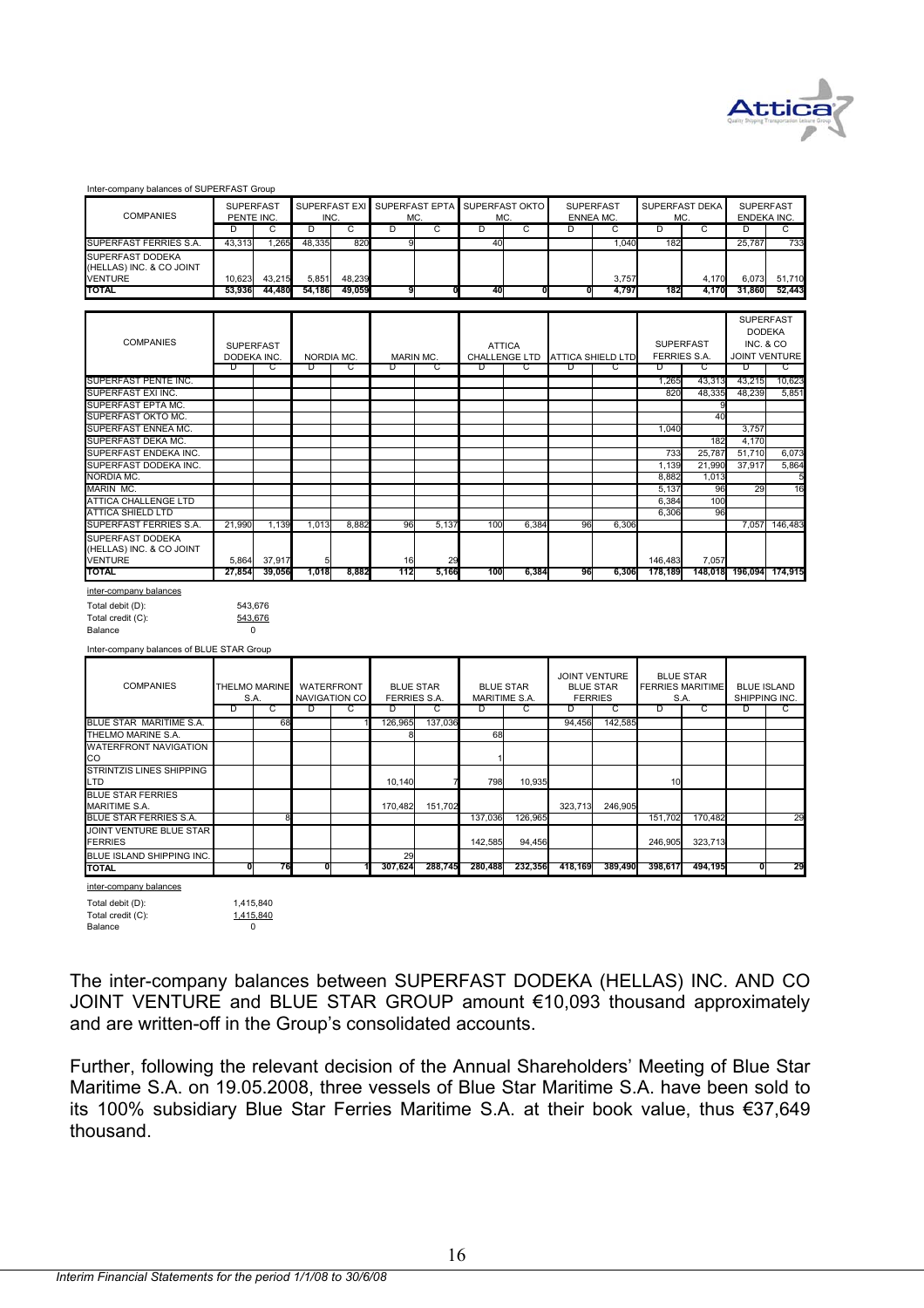

## Board of Directors and Executive Directors' Fees (in € thousand)

**Senior management compensation** 

| <b>Jenior management compensation</b>              |            |            |
|----------------------------------------------------|------------|------------|
|                                                    | 30.06.2008 | 30.06.2007 |
| Salaries & other employees benefits                | 1,649      | 893        |
| Social security expenses                           | 125        | 125        |
| B.O.D. remuneration<br><b>Termination benefits</b> | 401        | 346        |
| Other long-term benefits                           |            |            |
| Share-based payments                               |            |            |
| <b>Total</b>                                       | 2,050      | 1,239      |
|                                                    | 30.06.2008 | 30.06.2007 |
| Number of senior management personnel              | 14         | 16         |

Senior management personnel are those persons having authority and responsibility for planning, directing, and controlling the activities of the entity, directly or indirectly, including any sector (whether executive or otherwise) of that entity.

## **Guarantees**

The parent company has guaranteed to lending banks the repayment of loans of the vessels of SUPERFAST and BLUE STAR Group. The guarantees cover an amount of €205,953 thousand and €200,000 thousand, respectively.

There are no changes in the transactions between the Company and any associated person that occurred since the publication of last fiscal year's report. The transactions that could affect the Company's financial situation and performance during the current fiscal year are described in the last fiscal year's report.

Voula, the 28<sup>th</sup> of August, 2008

The Board of Directors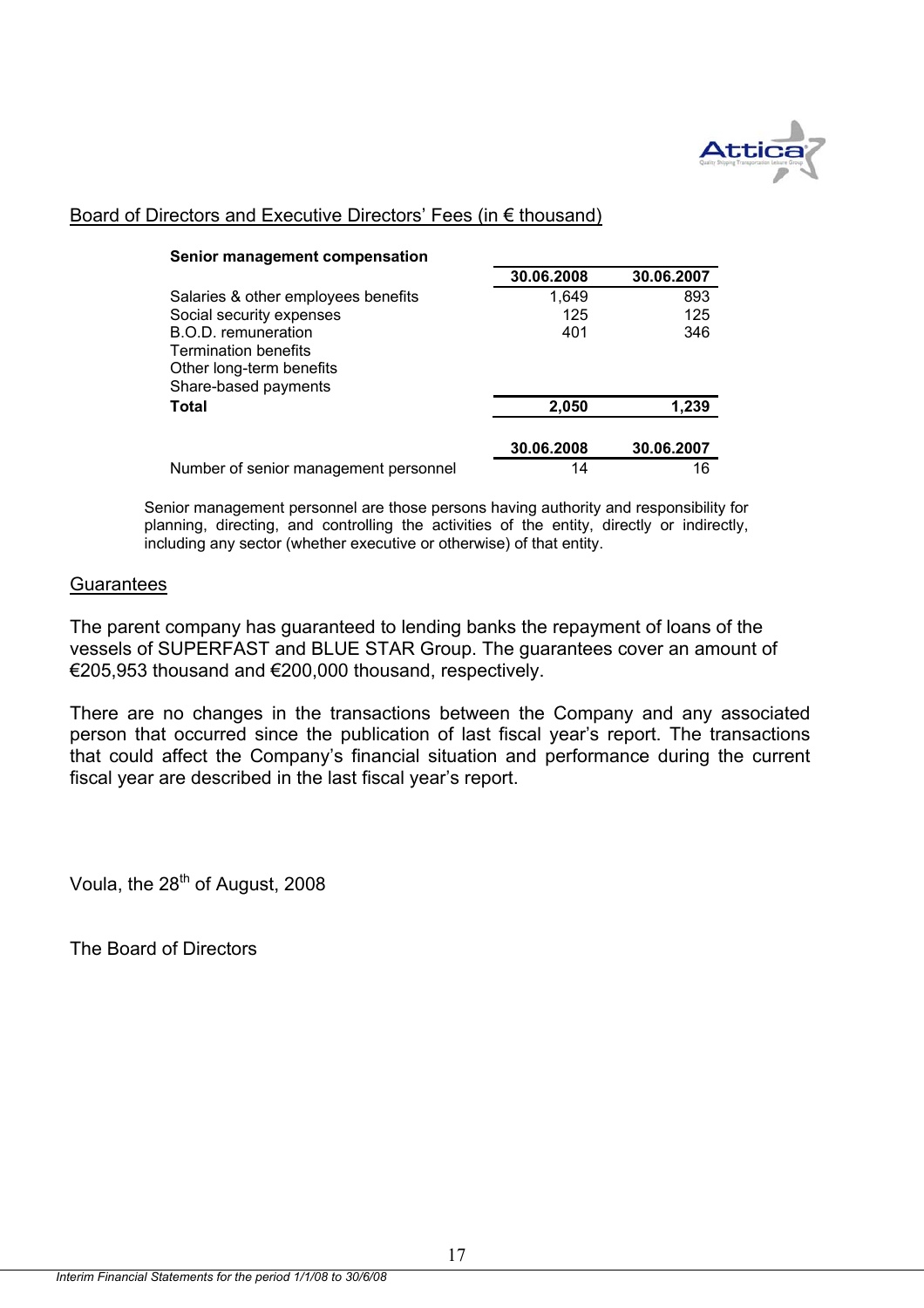

# **ATTICA HOLDINGS S.A.**

Interim Financial Statements for the period 1-1-2008 to 30-6-2008

(amounts in € thousand)

The Interim Financial Statements for the period 1-1-2008 to 30-6-2008 were approved by the Board of Directors of Attica Holdings S.A. on August 28, 2008.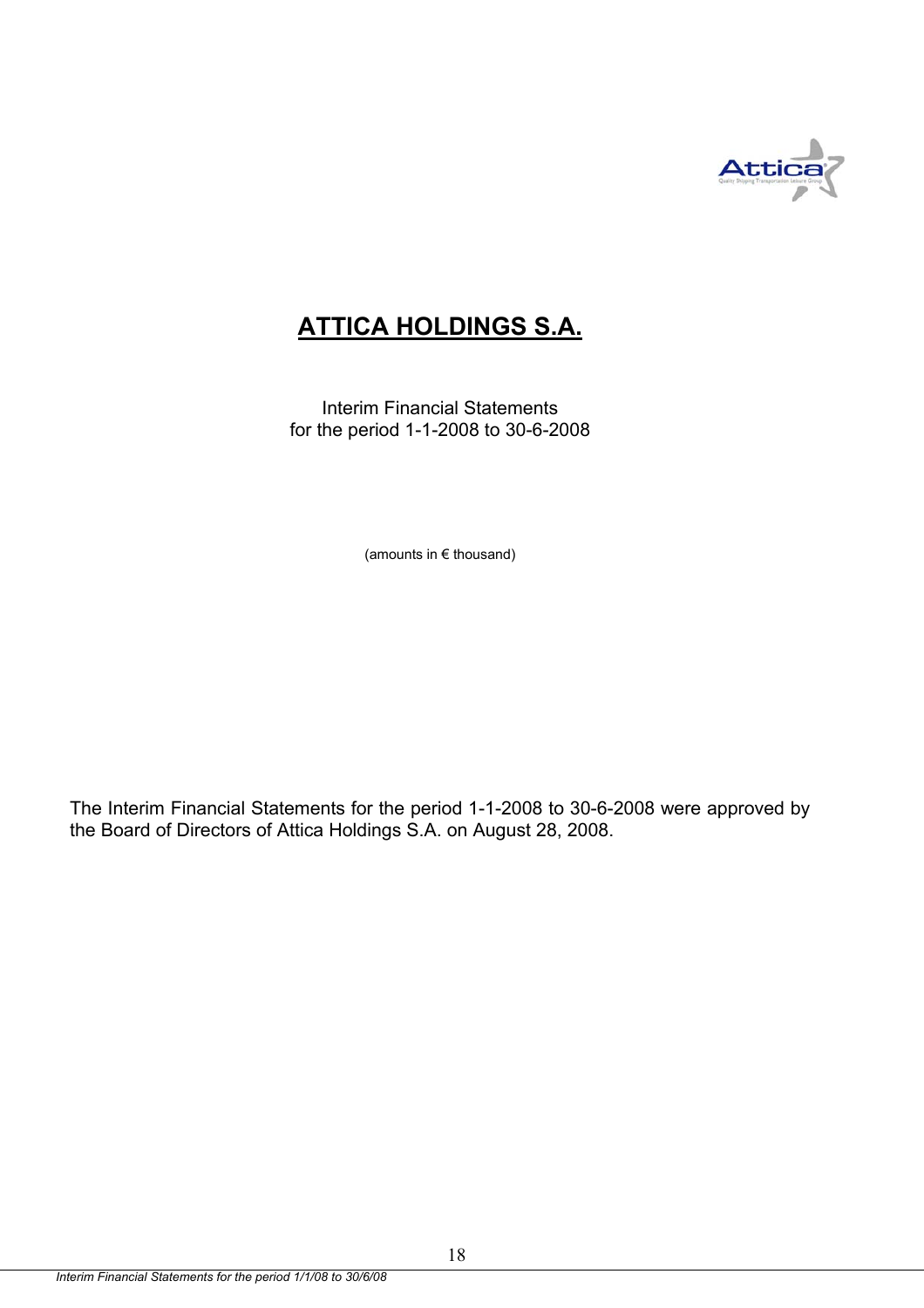| <b>INCOME STATEMENT</b>                                                                      |  |  |  |  |
|----------------------------------------------------------------------------------------------|--|--|--|--|
| For the period ended June 30 2008 & 2007 and for the quarterly period 1/4 - 30/6 2008 & 2007 |  |  |  |  |

|                                                                                |     |                 | <b>GROUP</b>    |                 |                 |                 | <b>COMPANY</b>  |                 |                 |
|--------------------------------------------------------------------------------|-----|-----------------|-----------------|-----------------|-----------------|-----------------|-----------------|-----------------|-----------------|
|                                                                                |     | 1.01-30.06.2008 | 1.01-30.06.2007 | 1.04-30.06.2008 | 1.04-30.06.2007 | 1.01-30.06.2008 | 1.01-30.06.2007 | 1.04-30.06.2008 | 1.04-30.06.2007 |
| Sales                                                                          | 5.1 | 156.479         | 144.815         | 93.069          | 85.360          |                 |                 |                 |                 |
| Cost of sales                                                                  | 5.2 | $-121.685$      | $-103.498$      | $-66.084$       | $-55.573$       |                 |                 |                 |                 |
| <b>Gross profit</b>                                                            |     | 34.794          | 41.317          | 26.985          | 29.787          |                 |                 |                 |                 |
| Administrative expenses                                                        |     | $-13.240$       | $-12.028$       | $-6.887$        | $-6.351$        | $-944$          | $-671$          | $-617$          | $-409$          |
| Distribution expenses                                                          |     | $-12.487$       | $-13.120$       | $-7.458$        | $-8.098$        |                 |                 |                 |                 |
| Other operating income                                                         |     | 217             | 572             | 139             | 156             |                 |                 |                 |                 |
| Other operating expenses                                                       |     |                 |                 |                 |                 |                 |                 |                 |                 |
| Profit / (loss) before taxes, financing and                                    |     | 9.284           | 16.741          | 12.779          | 15.494          | $-944$          | $-671$          | $-617$          | $-409$          |
| investment activities                                                          |     |                 |                 |                 |                 |                 |                 |                 |                 |
| Other financial results                                                        |     | $-864$          | 27.846          | 925             | 27.855          | $-651$          | 27.259          | 28              | 27.193          |
| Financial expenses                                                             |     | $-11.543$       | $-12.265$       | $-5.827$        | $-5.929$        | -5              | $-1.275$        | -1              | $-587$          |
| Financial income                                                               |     | 3.215           | 2.213           | 1.507           | 1.170           | 1.531           | 434             | 729             | 298             |
| Income from dividends                                                          |     |                 |                 |                 |                 | 15.239          | 29.887          | 15.239          |                 |
| Share in net profit (loss) of companies consolidated<br>with the equity method |     |                 | 25              |                 |                 |                 | 25              |                 |                 |
| Profit/ (loss) from sale of assets                                             | 5.3 | 9.649           | 12.504          | 3.328           |                 |                 |                 |                 |                 |
| Profit before income tax                                                       |     | 9.741           | 47.064          | 12.712          | 38.590          | 15.170          | 55.659          | 15.378          | 26.495          |
| Income taxes                                                                   |     | $-120$          | $-117$          | $-74$           | $-35$           |                 | $-20$           |                 | $-20$           |
| Profit for the period from continuing operations                               |     | 9.621           | 46.947          | 12.638          | 38.555          | 15.170          | 55.639          | 15.378          | 26.475          |
| Result from discontinued operations                                            |     |                 |                 |                 |                 |                 |                 |                 |                 |
| Profit for the period                                                          |     | 9.621           | 46.947          | 12.638          | 38.555          | 15.170          | 55.639          | 15.378          | 26.475          |
| <b>Attributable to:</b>                                                        |     |                 |                 |                 |                 |                 |                 |                 |                 |
| Equity holders of the parent                                                   |     | 5.509           | 42.054          | 6.547           | 32.713          | 15.170          | 55.639          | 15.378          | 26.475          |
| Minority interest                                                              |     | 4.112           | 4.893           | 6.091           | 5.842           |                 |                 |                 |                 |
| Earnings After Taxes per Share - Basic (in $\epsilon$ )                        |     | 0,0529          | 0,4037          | 0,0629          | 0,3140          | 0,1456          | 0.5341          | 0.1476          | 0,2541          |

The Notes on pages 26 to 40 are an integral part of these Interim Financial Statements.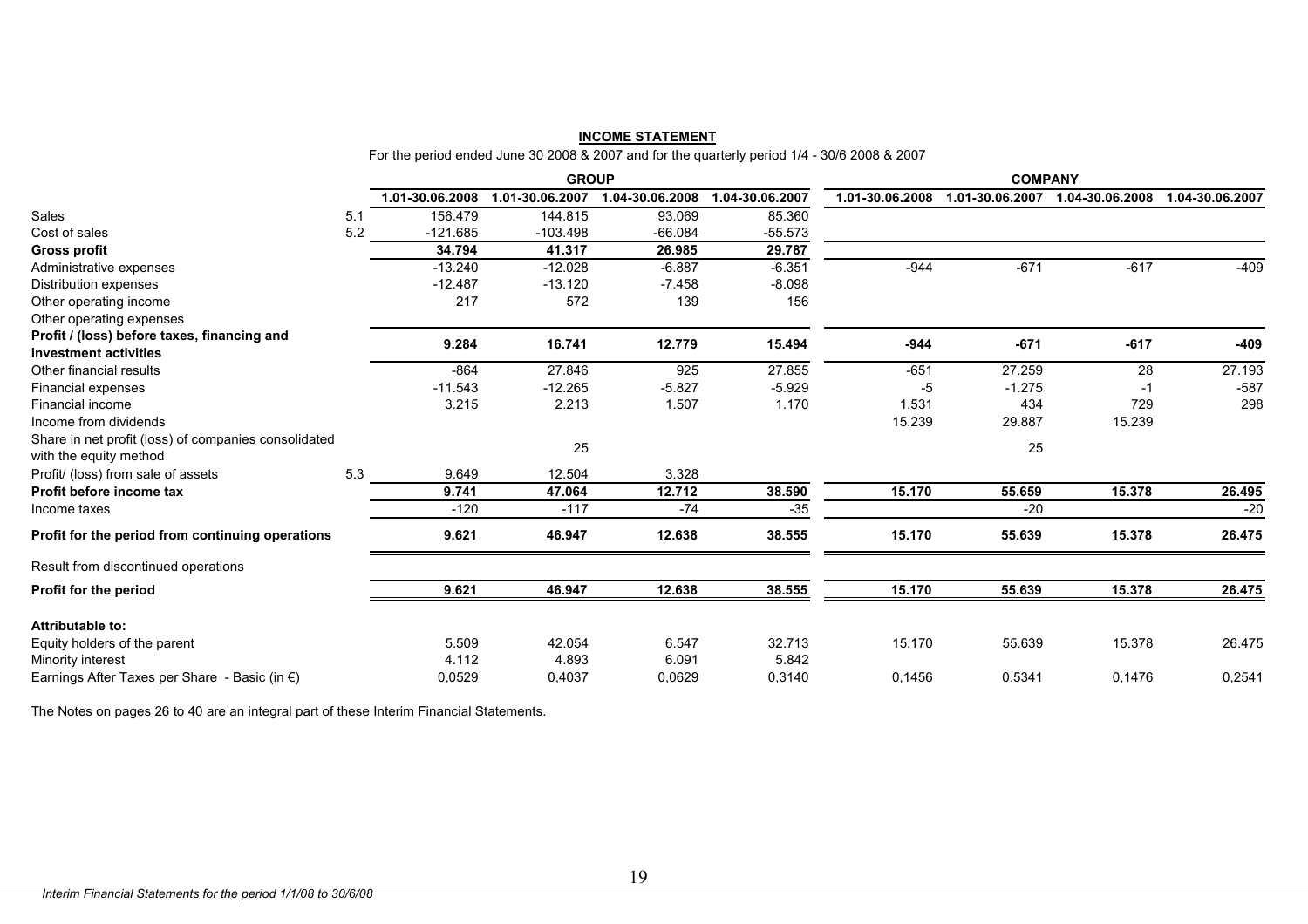

|                                                 |      | As at 30th of June 2008 and at December 31, 2007 |            |                |            |
|-------------------------------------------------|------|--------------------------------------------------|------------|----------------|------------|
|                                                 |      | <b>GROUP</b>                                     |            | <b>COMPANY</b> |            |
|                                                 |      | 30/06/2008                                       | 31/12/2007 | 30/06/2008     | 31/12/2007 |
| <b>ASSETS</b>                                   |      |                                                  |            |                |            |
| <b>Non-Current Assets</b>                       |      |                                                  |            |                |            |
| Tangible assets                                 | 5.4  | 674.943                                          | 690.455    | 4              | 5          |
| Goodwill                                        |      |                                                  |            |                |            |
| Intangible assets                               |      | 1.909                                            | 2.185      | 64             | 69         |
| Investments in subsidiaries                     |      |                                                  |            | 340.757        | 396.091    |
| Investments in associates                       |      |                                                  |            |                |            |
| Investments in joint ventures                   |      |                                                  |            |                |            |
| Investment portfolio                            |      |                                                  |            |                |            |
| Derivatives                                     | 5.5  | 1.694                                            | 3.349      |                |            |
| Investment properties                           |      |                                                  |            |                |            |
| Other non current assets                        |      | 1.348                                            | 1.279      | 136            |            |
| Deferred tax asset                              |      | 189                                              | 189        |                |            |
| Total                                           |      | 680.083                                          | 697.457    | 340.961        | 396.165    |
| <b>Current Assets</b>                           |      |                                                  |            |                |            |
| Inventories                                     |      | 4.622                                            | 4.228      |                |            |
| Trade and other receivables                     |      | 81.125                                           | 52.114     |                |            |
| Receivables from joint ventures                 |      |                                                  |            |                |            |
| Other current assets                            | 5.6  | 17.713                                           | 15.264     | 8.472          | 714        |
| Trading portfolio and financial assets          |      |                                                  |            |                |            |
| measured at fair value through income statement |      |                                                  |            |                |            |
| Derivatives                                     |      |                                                  | 560        |                |            |
| Cash and cash equivalents                       | 5.7  | 158.887                                          | 171.873    | 84.066         | 76.878     |
| Total                                           |      | 262.347                                          | 244.039    | 92.538         | 77.592     |
| Assets held for sale                            |      |                                                  | 36.057     |                |            |
| <b>Total Assets</b>                             |      | 942.430                                          | 977.553    | 433.499        | 473.757    |
| <b>EQUITY AND LIABILITIES</b>                   |      |                                                  |            |                |            |
| <b>Equity</b>                                   |      |                                                  |            |                |            |
| Share capital                                   |      | 62.504                                           | 62.504     | 62.504         | 62.504     |
| Share premium                                   |      | 207.648                                          | 207.648    | 194.340        | 194.340    |
| Fair value reserves                             | 5.8  | 1.361                                            | 2.569      | 68.648         | 123.982    |
| Other reserves                                  |      | 85.165                                           | 15.603     | 81.333         | 30.915     |
| Retained earnings                               |      | 28.374                                           | 100.794    | 17.763         | 61.345     |
| Equity attributable to parent's shareholders    |      | 385.052                                          | 389.118    | 424.588        | 473.086    |
| Minority interests                              |      | 115.853                                          | 117.027    |                |            |
| <b>Total Equity</b>                             |      | 500.905                                          | 506.145    | 424.588        | 473.086    |
| <b>Non-current liabilities</b>                  |      |                                                  |            |                |            |
| Deferred tax liability                          |      | 319                                              | 319        | 267            | 267        |
| Accrued pension and retirement obligations      |      | 1.496                                            | 1.342      | 86             | 76         |
| Government grants                               |      |                                                  |            |                |            |
| Long-term borrowings                            | 5.9  | 331.103                                          | 359.005    |                |            |
| Derivatives                                     |      |                                                  |            |                |            |
| <b>Non-Current Provisions</b>                   | 5.10 | 1.012                                            | 1.088      |                |            |
| Other long-term liabilities                     |      |                                                  |            |                |            |
| Total                                           |      | 333.930                                          | 361.754    | 353            | 343        |
| <b>Current Liabilities</b>                      |      |                                                  |            |                |            |
| Trade and other payables                        |      | 27.339                                           | 26.688     | 12             | 173        |
| Tax payable                                     |      | 296                                              | 548        | 20             | 20         |
| Short-term debt                                 | 5.9  | 36.570                                           | 38.337     |                |            |
| Derivatives                                     |      |                                                  | 1.928      |                |            |
| Payables to Joint Ventures                      |      |                                                  |            |                |            |
| Current portion of non-current provisions       |      |                                                  |            |                |            |
| Other current liabilities                       | 5.11 | 43.390                                           | 16.692     | 8.526          | 135        |
| Total                                           |      | 107.595                                          | 84.193     | 8.558          | 328        |
| Liabilities related to Assets held for sale     |      |                                                  | 25.461     |                |            |
| Total liabilities                               |      | 441.525                                          | 471.408    | 8.911          | 671        |
| <b>Total Equity and Liabilities</b>             |      | 942.430                                          | 977.553    | 433.499        | 473.757    |

**BALANCE SHEET**

The Notes on pages 26 to 40 are an integral part of these Interim Financial Statements.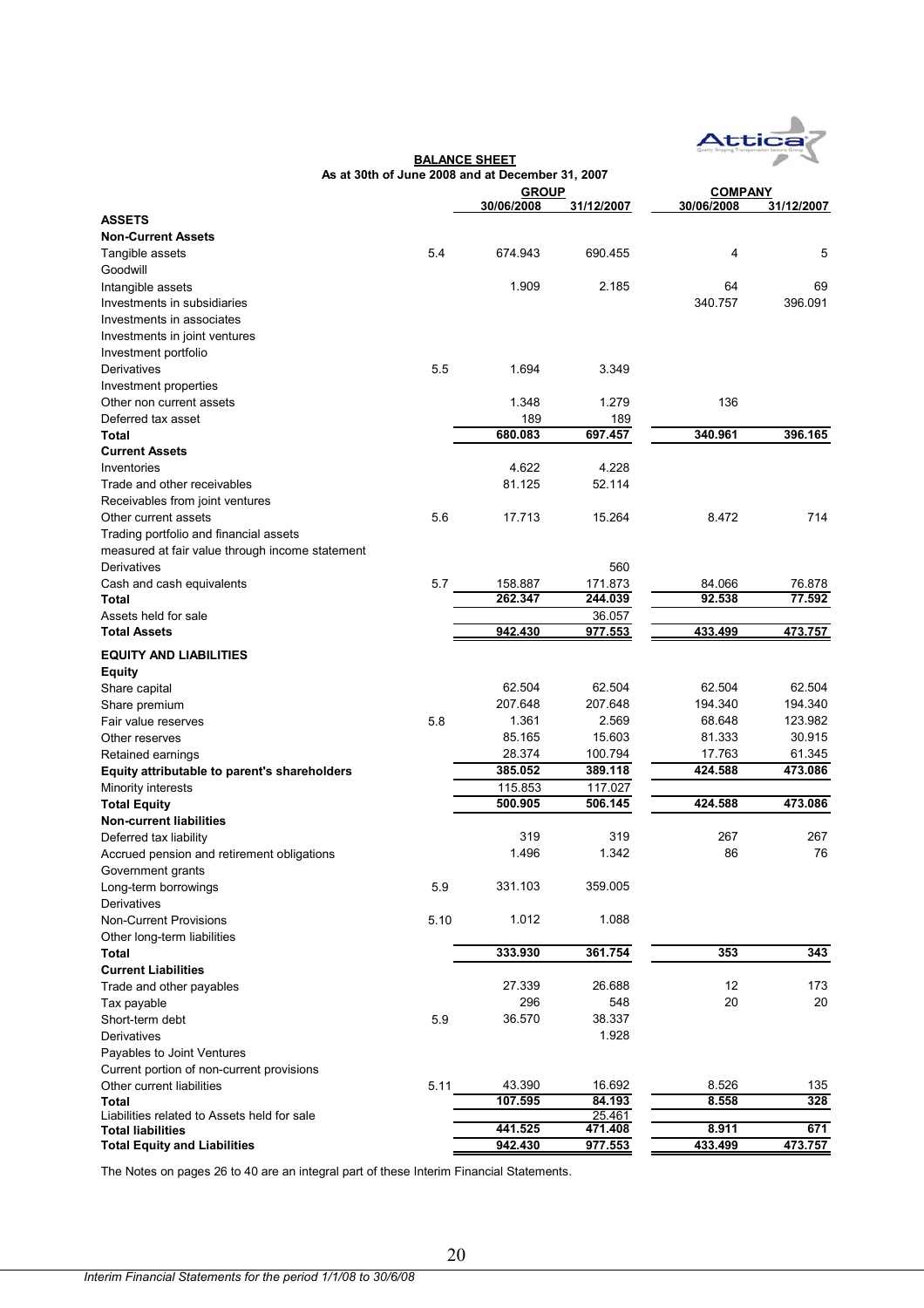

**GROUP**

#### **Statement of Changes in Equity**

For the Period 1/01-30/06/2008

|                                                                    | Number of<br>shares | <b>Share</b><br>capital | <b>Share</b><br>premium | <b>Revaluation of</b><br>financial<br>instruments | Other<br>reserves | <b>Retained</b><br>earnings | <b>Total equity</b><br>attributable to<br>equity holders of<br>the parent | <b>Minority</b><br>interests | <b>Total</b><br><b>Equity</b> |
|--------------------------------------------------------------------|---------------------|-------------------------|-------------------------|---------------------------------------------------|-------------------|-----------------------------|---------------------------------------------------------------------------|------------------------------|-------------------------------|
| <b>Balance at 1/1/2008</b>                                         | 104.173             | 62.504                  | 207.648                 | 2.569                                             | 15.603            | 100.794                     | 389.118                                                                   | 117.027                      | 506.145                       |
| Changes in accounting policies                                     |                     |                         |                         |                                                   |                   |                             |                                                                           |                              |                               |
| <b>Restated balance</b>                                            |                     | 62.504                  | 207.648                 | 2.569                                             | 15.603            | 100.794                     | 389.118                                                                   | 117.027                      | 506.145                       |
| Profit for the period                                              |                     |                         |                         |                                                   |                   | 5.509                       | 5.509                                                                     | 4.112                        | 9.621                         |
| Income recognised directly in equity                               |                     |                         |                         |                                                   |                   |                             |                                                                           |                              |                               |
| Gain on property revaluation                                       |                     |                         |                         |                                                   |                   |                             |                                                                           |                              |                               |
| Available-for-sale investments:                                    |                     |                         |                         |                                                   |                   |                             |                                                                           |                              |                               |
| Valuation gains/(losses) taken to equity                           |                     |                         |                         |                                                   |                   |                             |                                                                           |                              |                               |
| Transferred to profit or loss on sale                              |                     |                         |                         |                                                   |                   |                             |                                                                           |                              |                               |
| Cash flow hedges:                                                  |                     |                         |                         |                                                   |                   |                             |                                                                           |                              |                               |
| Gains/(losses) taken to equity                                     |                     |                         |                         | $-1.208$                                          |                   |                             | $-1.208$                                                                  | $-447$                       | $-1.655$                      |
| Transferred to profit or loss for the period                       |                     |                         |                         |                                                   |                   |                             |                                                                           |                              |                               |
| Transferred to initial carrying amount of hedged items             |                     |                         |                         |                                                   |                   |                             |                                                                           |                              |                               |
| Exchange differences on translating foreign operations             |                     |                         |                         |                                                   | $-33$             |                             | $-33$                                                                     |                              | $-33$                         |
| Tax on items taken directly to or transferred from equity          |                     |                         |                         |                                                   |                   |                             |                                                                           |                              |                               |
| Total recognised income and expense for the period                 |                     | $\mathbf{0}$            | 0                       | $-1.208$                                          | $-33$             | 5.509                       | 4.268                                                                     | 3.665                        | 7.933                         |
| Stock option plans                                                 |                     |                         |                         |                                                   |                   |                             |                                                                           |                              |                               |
| Issue of share capital (equity offering)                           |                     |                         |                         |                                                   |                   |                             |                                                                           |                              |                               |
| Decrease of share capital                                          |                     |                         |                         |                                                   |                   |                             |                                                                           |                              |                               |
| <b>Dividends</b>                                                   |                     |                         |                         |                                                   |                   | $-8.334$                    | $-8.334$                                                                  | $-4.839$                     | $-13.173$                     |
| Transfer between reserves and retained earnings                    |                     |                         |                         |                                                   | 69.595            | $-69.595$                   |                                                                           |                              |                               |
| Additional equity offering costs                                   |                     |                         |                         |                                                   |                   |                             |                                                                           |                              |                               |
| Purchase of treasury shares                                        |                     |                         |                         |                                                   |                   |                             |                                                                           |                              |                               |
| Sale of treasury shares                                            |                     |                         |                         |                                                   |                   |                             |                                                                           |                              |                               |
| Increase in Minorities due to purchase of interest in subsidiaries |                     |                         |                         |                                                   |                   |                             |                                                                           |                              |                               |
| Decrease in Minorities due to sale of interest in subsidiaries     |                     |                         |                         |                                                   |                   |                             |                                                                           |                              |                               |
| <b>Balance at 30/6/2008</b>                                        |                     | 62.504                  | 207.648                 | 1.361                                             | 85.165            | 28.374                      | 385.052                                                                   | 115.853                      | 500.905                       |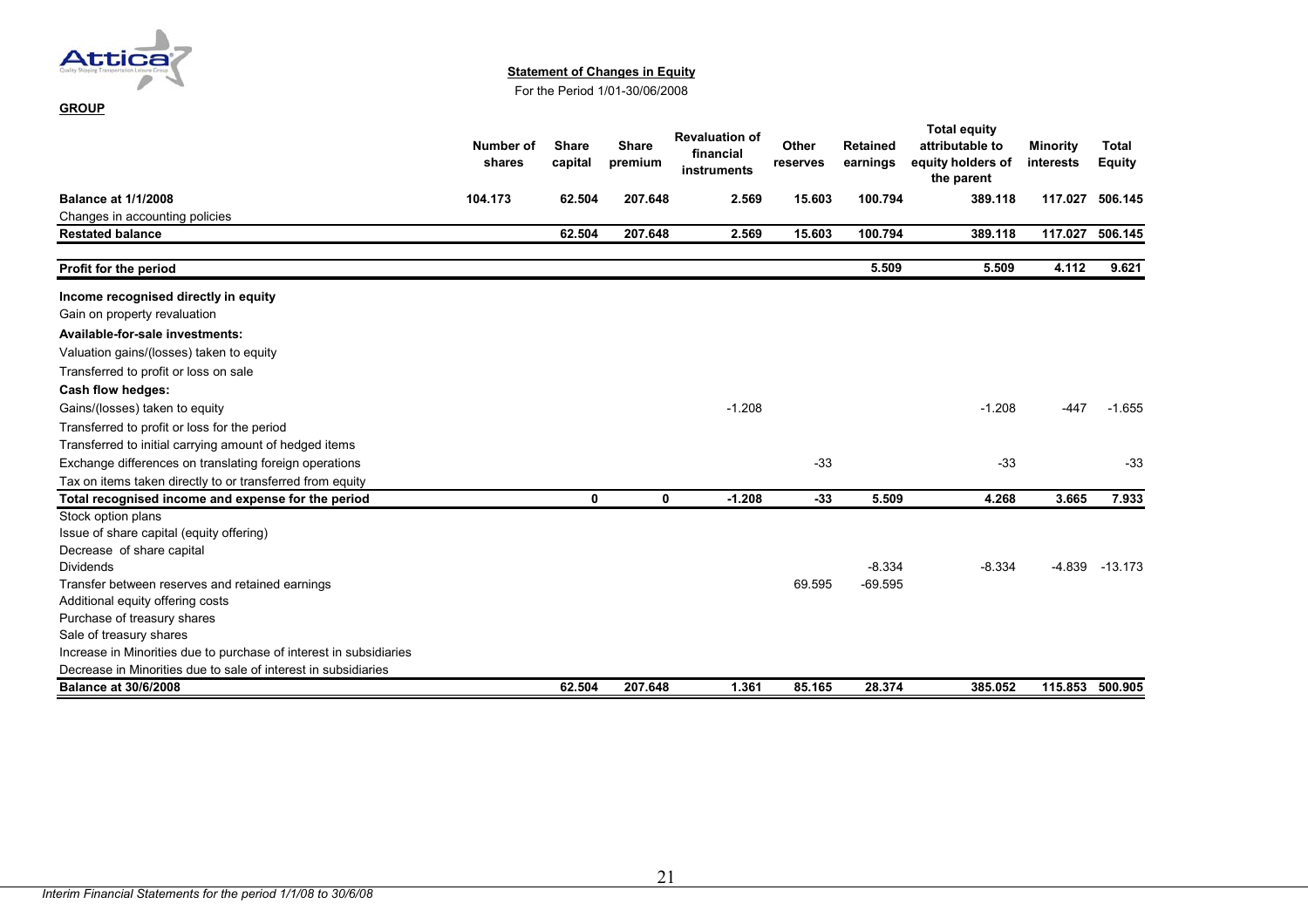

#### **Statement of Changes in Equity**

For the Period 1/01-30/06/2008

|                                                                        | Number of<br>shares | <b>Share</b><br>capital | <b>Share</b><br>premium | <b>Revaluation of</b><br>non-current<br>assets | Other<br>reserves | <b>Retained</b><br>earnings | <b>Total equity</b><br>attributable to<br>equity holders of<br>the parent | <b>Minority</b><br>interests | <b>Total</b><br><b>Equity</b> |
|------------------------------------------------------------------------|---------------------|-------------------------|-------------------------|------------------------------------------------|-------------------|-----------------------------|---------------------------------------------------------------------------|------------------------------|-------------------------------|
| <b>Balance at 1/1/2008</b>                                             | 104.173             | 62.504                  | 194.340                 | 123.982                                        | 30.915            | 61.345                      | 473.086                                                                   |                              | 473.086                       |
| Changes in accounting policies                                         |                     |                         |                         |                                                |                   |                             |                                                                           |                              |                               |
| <b>Restated balance</b>                                                |                     | 62.504                  | 194.340                 | 123.982                                        | 30.915            | 61.345                      | 473.086                                                                   |                              | 473.086                       |
| Profit for the period                                                  |                     |                         |                         |                                                |                   | 15.170                      | 15.170                                                                    |                              | 15.170                        |
| Income recognised directly in equity                                   |                     |                         |                         |                                                |                   |                             |                                                                           |                              |                               |
| Gain on property revaluation                                           |                     |                         |                         |                                                |                   |                             |                                                                           |                              |                               |
| Reserves from revaluation of investments in subsidiaries at fair value |                     |                         |                         | $-55.334$                                      |                   |                             | $-55.334$                                                                 |                              | $-55.334$                     |
| Available-for-sale investments:                                        |                     |                         |                         |                                                |                   |                             |                                                                           |                              |                               |
| Valuation gains/(losses) taken to equity                               |                     |                         |                         |                                                |                   |                             |                                                                           |                              |                               |
| Transferred to profit or loss on sale                                  |                     |                         |                         |                                                |                   |                             |                                                                           |                              |                               |
| Cash flow hedges:                                                      |                     |                         |                         |                                                |                   |                             |                                                                           |                              |                               |
| Gains/(losses) taken to equity                                         |                     |                         |                         |                                                |                   |                             |                                                                           |                              |                               |
| Transferred to profit or loss for the period                           |                     |                         |                         |                                                |                   |                             |                                                                           |                              |                               |
| Transferred to initial carrying amount of hedged items                 |                     |                         |                         |                                                |                   |                             |                                                                           |                              |                               |
| Exchange differences on translating foreign operations                 |                     |                         |                         |                                                |                   |                             |                                                                           |                              |                               |
| Tax on items taken directly to or transferred from equity              |                     |                         |                         |                                                |                   |                             |                                                                           |                              |                               |
| Total recognised income and expense for the period                     |                     | 0                       | 0                       | $-55.334$                                      | 0                 | 15.170                      | $-40.164$                                                                 | $\mathbf 0$                  | $-40.164$                     |
| Stock option plans                                                     |                     |                         |                         |                                                |                   |                             |                                                                           |                              |                               |
| Issue of share capital (equity offering)                               |                     |                         |                         |                                                |                   |                             |                                                                           |                              |                               |
| Decrease of share capital                                              |                     |                         |                         |                                                |                   |                             |                                                                           |                              |                               |
| <b>Dividends</b>                                                       |                     |                         |                         |                                                |                   | $-8.334$                    | $-8.334$                                                                  |                              | $-8.334$                      |
| Transfer between reserves and retained earnings                        |                     |                         |                         |                                                | 50.418            | $-50.418$                   |                                                                           |                              |                               |
| Additional equity offering costs                                       |                     |                         |                         |                                                |                   |                             |                                                                           |                              |                               |
| Purchase of treasury shares                                            |                     |                         |                         |                                                |                   |                             |                                                                           |                              |                               |
| Sale of treasury shares                                                |                     |                         |                         |                                                |                   |                             |                                                                           |                              |                               |
| Increase in Minorities due to purchase of interest in subsidiaries     |                     |                         |                         |                                                |                   |                             |                                                                           |                              |                               |
| Decrease in Minorities due to sale of interest in subsidiaries         |                     |                         |                         |                                                |                   |                             |                                                                           |                              |                               |
| <b>Balance at 30/6/2008</b>                                            |                     | 62.504                  | 194.340                 | 68.648                                         | 81.333            | 17.763                      | 424.588                                                                   |                              | 0 424.588                     |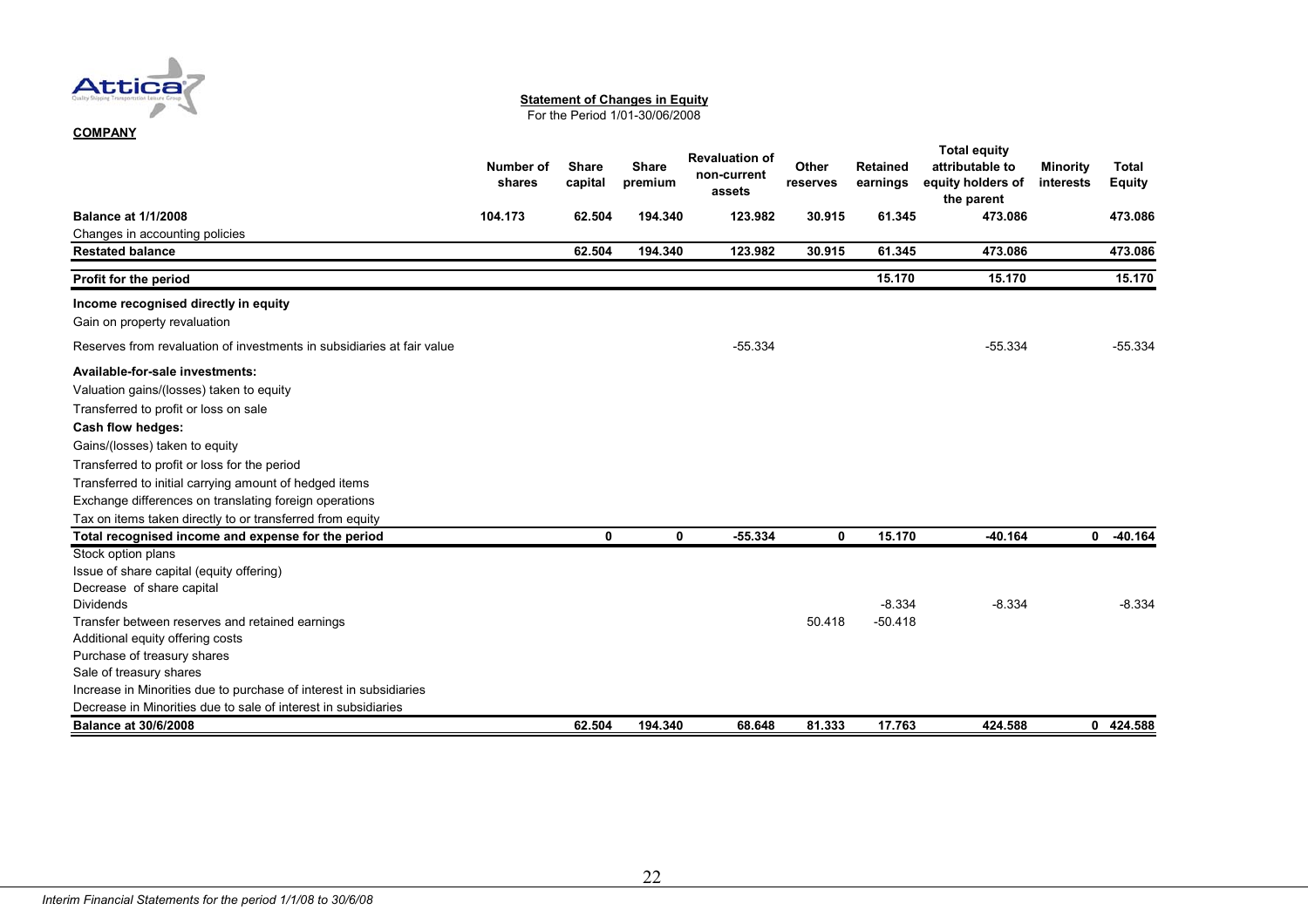

**Statement of Changes in Equity**

For the Period 1/01-30/06/2007

| <b>GROUP</b>                                                       |                     |                         |                         |                                                   |                   |                             |                                                                           |                              |                               |
|--------------------------------------------------------------------|---------------------|-------------------------|-------------------------|---------------------------------------------------|-------------------|-----------------------------|---------------------------------------------------------------------------|------------------------------|-------------------------------|
|                                                                    | Number of<br>shares | <b>Share</b><br>capital | <b>Share</b><br>premium | <b>Revaluation of</b><br>financial<br>instruments | Other<br>reserves | <b>Retained</b><br>earnings | <b>Total equity</b><br>attributable to<br>equity holders of<br>the parent | <b>Minority</b><br>interests | <b>Total</b><br><b>Equity</b> |
| <b>Balance at 1/1/2007</b>                                         | 104.173             | 62.504                  | 207.648                 |                                                   | 51.429            | 22.713                      | 344.294                                                                   | 110.107                      | 454.401                       |
| Changes in accounting policies                                     |                     |                         |                         |                                                   |                   |                             |                                                                           |                              |                               |
| <b>Restated balance</b>                                            |                     | 62.504                  | 207.648                 |                                                   | 51.429            | 22.713                      | 344.294                                                                   | 110.107                      | 454.401                       |
| Profit for the period                                              |                     |                         |                         |                                                   |                   | 42.054                      | 42.054                                                                    | 4.893                        | 46.947                        |
| Income recognised directly in equity                               |                     |                         |                         |                                                   |                   |                             |                                                                           |                              |                               |
| Gain on property revaluation                                       |                     |                         |                         |                                                   |                   |                             |                                                                           |                              |                               |
| Available-for-sale investments:                                    |                     |                         |                         |                                                   |                   |                             |                                                                           |                              |                               |
| Valuation gains/(losses) taken to equity                           |                     |                         |                         |                                                   |                   |                             |                                                                           |                              |                               |
| Transferred to profit or loss on sale                              |                     |                         |                         |                                                   |                   |                             |                                                                           |                              |                               |
| Cash flow hedges:                                                  |                     |                         |                         |                                                   |                   |                             |                                                                           |                              |                               |
| Gains/(losses) taken to equity                                     |                     |                         |                         |                                                   |                   | $-90$                       | -90                                                                       | -6                           | $-96$                         |
| Transferred to profit or loss for the period                       |                     |                         |                         |                                                   |                   |                             |                                                                           |                              |                               |
| Transferred to initial carrying amount of hedged items             |                     |                         |                         |                                                   |                   |                             |                                                                           |                              |                               |
| Exchange differences on translating foreign operations             |                     |                         |                         |                                                   |                   | $-1$                        | $-1$                                                                      |                              | $-1$                          |
| Tax on items taken directly to or transferred from equity          |                     |                         |                         |                                                   |                   |                             |                                                                           |                              |                               |
| Total recognised income and expense for the period                 |                     | 0                       | 0                       | 0                                                 | $\mathbf{0}$      | 41.963                      | 41.963                                                                    | 4.887                        | 46.850                        |
| Stock option plans                                                 |                     |                         |                         |                                                   |                   |                             |                                                                           |                              |                               |
| Issue of share capital (equity offering)                           |                     |                         |                         |                                                   |                   |                             |                                                                           |                              |                               |
| Decrease of share capital                                          |                     |                         |                         |                                                   |                   |                             |                                                                           |                              |                               |
| <b>Dividends</b>                                                   |                     |                         |                         |                                                   |                   | $-8.334$                    | $-8.334$                                                                  | $-4.839$                     | $-13.173$                     |
| Transfer between reserves and retained earnings                    |                     |                         |                         |                                                   | $-31.582$         | 31.582                      |                                                                           |                              |                               |
| Additional equity offering costs                                   |                     |                         |                         |                                                   |                   |                             |                                                                           |                              |                               |
| Purchase of treasury shares                                        |                     |                         |                         |                                                   |                   |                             |                                                                           |                              |                               |
| Sale of treasury shares                                            |                     |                         |                         |                                                   |                   |                             |                                                                           |                              |                               |
| Increase in Minorities due to purchase of interest in subsidiaries |                     |                         |                         |                                                   |                   |                             |                                                                           |                              |                               |
| Decrease in Minorities due to sale of interest in subsidiaries     |                     |                         |                         |                                                   |                   |                             |                                                                           |                              |                               |
| <b>Balance at 30/6/2007</b>                                        |                     | 62.504                  | 207.648                 | 0                                                 | 19.847            | 87.924                      | 377.923                                                                   |                              | 110.155 488.078               |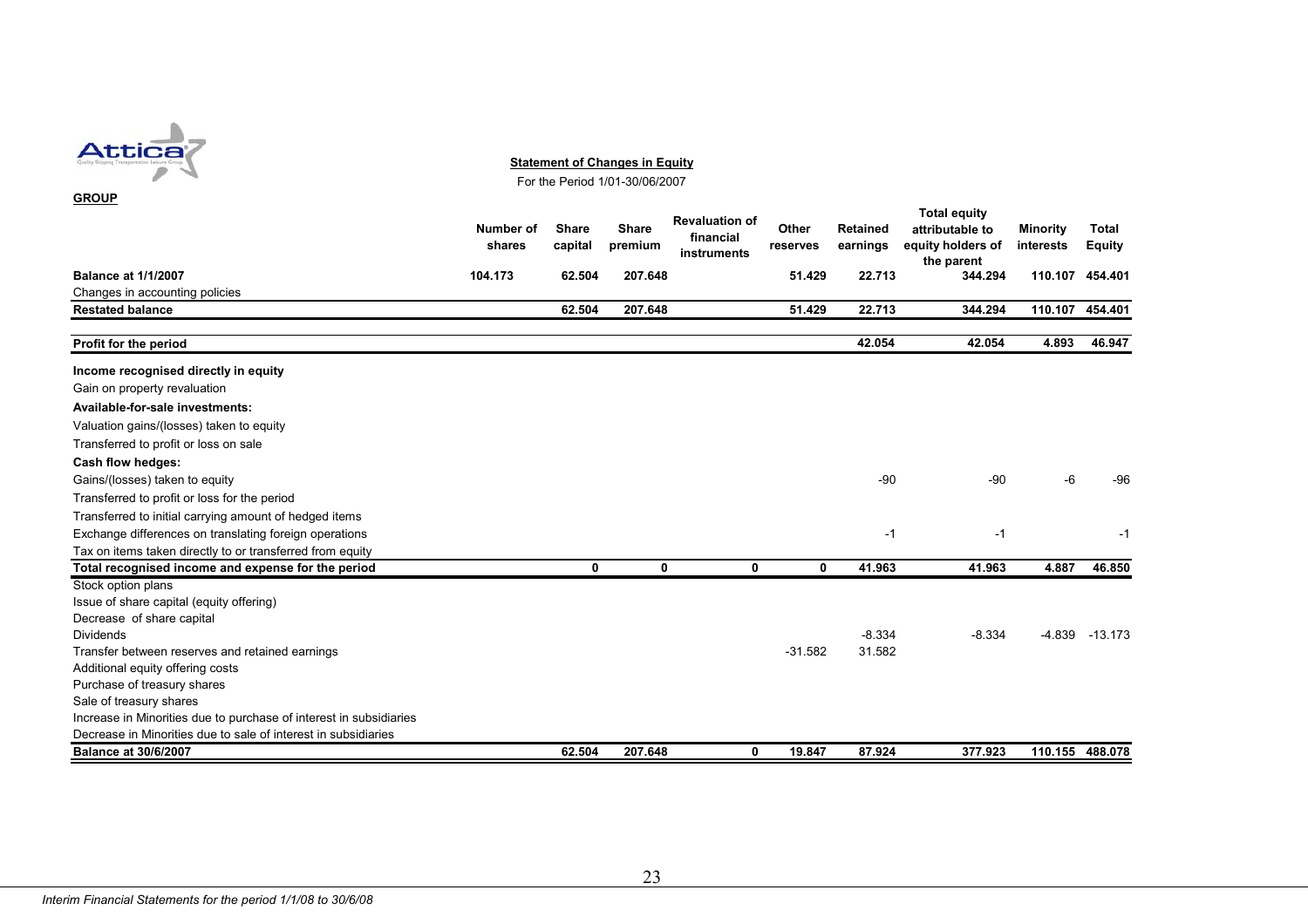

**Statement of Changes in Equity**

For the Period 1/01-30/06/2007

#### **COMPANY**

|                                                                        | Number of<br>shares | <b>Share</b><br>capital | <b>Share</b><br>premium | <b>Revaluation of</b><br>non-current<br>assets | Other<br>reserves | <b>Retained</b><br>earnings | <b>Total equity</b><br>attributable to<br>equity holders of<br>the parent | <b>Minority</b><br>interests | <b>Total</b><br><b>Equity</b> |
|------------------------------------------------------------------------|---------------------|-------------------------|-------------------------|------------------------------------------------|-------------------|-----------------------------|---------------------------------------------------------------------------|------------------------------|-------------------------------|
| <b>Balance at 1/1/2007</b>                                             | 104.173             | 62.504                  | 194.340                 | $-167.893$                                     | 17.949            | 21.738                      | 128.638                                                                   |                              | 128.638                       |
| Changes in accounting policies                                         |                     |                         |                         | 272.224                                        |                   |                             | 272.224                                                                   |                              | 272.224                       |
| <b>Restated balance</b>                                                |                     | 62.504                  | 194.340                 | 104.331                                        | 17.949            | 21.738                      | 400.862                                                                   | 0                            | 400.862                       |
|                                                                        |                     |                         |                         |                                                |                   |                             |                                                                           |                              |                               |
| Profit for the period                                                  |                     |                         |                         |                                                |                   | 55.639                      | 55.639                                                                    |                              | 55.639                        |
| Income recognised directly in equity                                   |                     |                         |                         |                                                |                   |                             |                                                                           |                              |                               |
| Gain on property revaluation                                           |                     |                         |                         |                                                |                   |                             |                                                                           |                              |                               |
| Reserves from revaluation of investments in subsidiaries at fair value |                     |                         |                         | 56.031                                         |                   |                             | 56.031                                                                    |                              | 56.031                        |
| Available-for-sale investments:                                        |                     |                         |                         |                                                |                   |                             |                                                                           |                              |                               |
| Valuation gains/(losses) taken to equity                               |                     |                         |                         |                                                |                   |                             |                                                                           |                              |                               |
| Transferred to profit or loss on sale                                  |                     |                         |                         |                                                |                   |                             |                                                                           |                              |                               |
| Cash flow hedges:                                                      |                     |                         |                         |                                                |                   |                             |                                                                           |                              |                               |
| Gains/(losses) taken to equity                                         |                     |                         |                         |                                                | 9.560             |                             | 9.560                                                                     |                              | 9.560                         |
| Transferred to profit or loss for the period                           |                     |                         |                         |                                                |                   |                             |                                                                           |                              |                               |
| Exchange differences on translating foreign operations                 |                     |                         |                         |                                                |                   |                             |                                                                           |                              |                               |
| Tax on items taken directly to or transferred from equity              |                     |                         |                         |                                                |                   |                             |                                                                           |                              |                               |
| Total recognised income and expense for the period                     |                     | 0                       | $\mathbf{0}$            | 56.031                                         | 9.560             | 55.639                      | 121.230                                                                   |                              | 0 121.230                     |
| Stock option plans                                                     |                     |                         |                         |                                                |                   |                             |                                                                           |                              |                               |
| Issue of share capital (equity offering)                               |                     |                         |                         |                                                |                   |                             |                                                                           |                              |                               |
| Decrease of share capital                                              |                     |                         |                         |                                                |                   |                             |                                                                           |                              |                               |
| <b>Dividends</b>                                                       |                     |                         |                         |                                                |                   | $-8.334$                    | $-8.334$                                                                  |                              | $-8.334$                      |
| Transfer between reserves and retained earnings                        |                     |                         |                         |                                                | 21.637            | $-21.637$                   |                                                                           |                              |                               |
| Additional equity offering costs                                       |                     |                         |                         |                                                |                   |                             |                                                                           |                              |                               |
| Purchase of treasury shares                                            |                     |                         |                         |                                                |                   |                             |                                                                           |                              |                               |
| Sale of treasury shares                                                |                     |                         |                         |                                                |                   |                             |                                                                           |                              |                               |
| Increase in Minorities due to purchase of interest in subsidiaries     |                     |                         |                         |                                                |                   |                             |                                                                           |                              |                               |
| Decrease in Minorities due to sale of interest in subsidiaries         |                     |                         |                         |                                                |                   |                             |                                                                           |                              |                               |
| <b>Balance at 30/6/2007</b>                                            |                     | 62.504                  | 194.340                 | 160.362                                        | 49.146            | 47.406                      | 513.758                                                                   |                              | 0 513.758                     |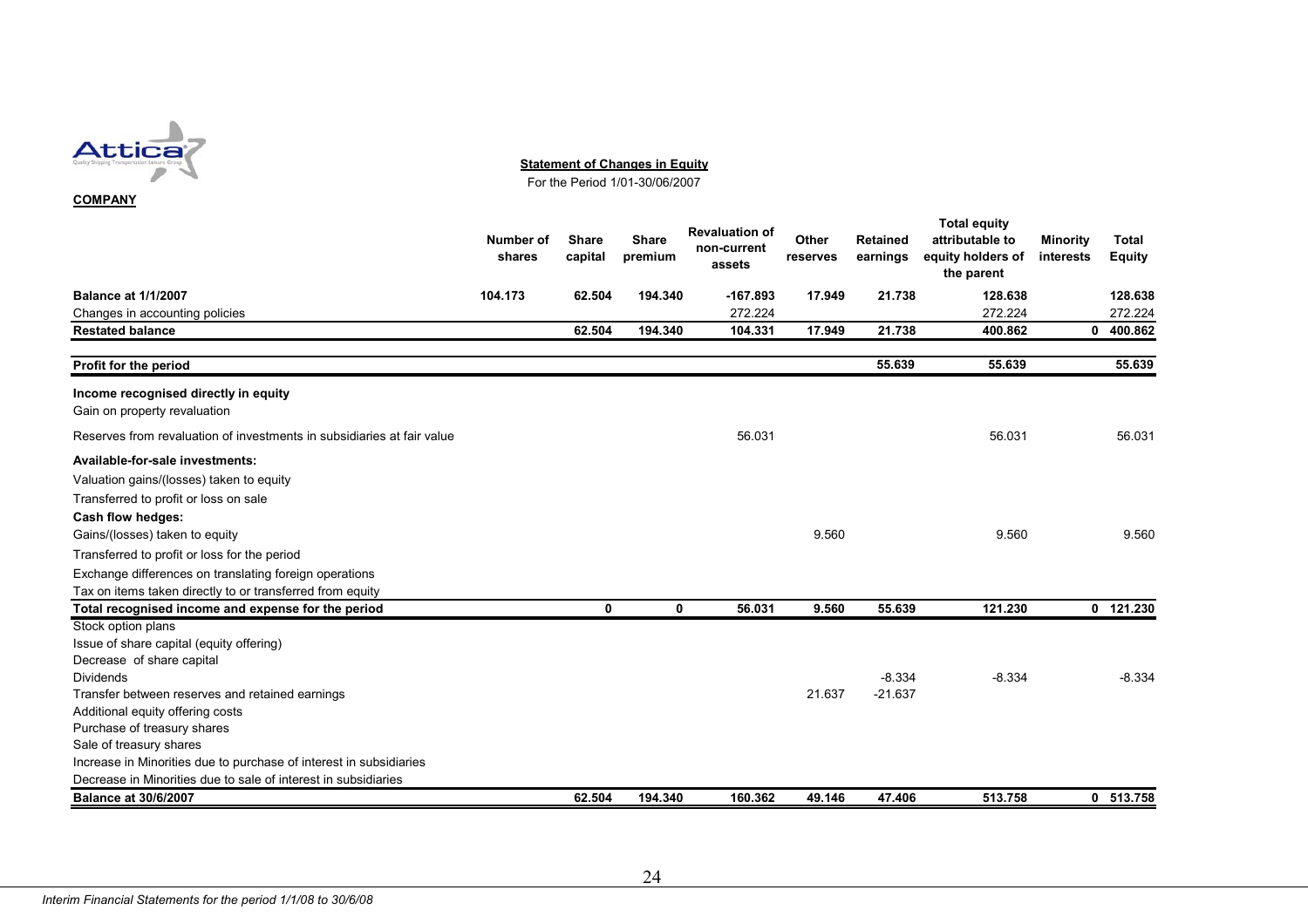

## **CASH FLOW STATEMENT**

For the period 1/1-30/6 2008 & 2007

|                                                           | <b>GROUP</b>                |           | <b>COMPANY</b>              |               |  |
|-----------------------------------------------------------|-----------------------------|-----------|-----------------------------|---------------|--|
|                                                           | 1/1-30/6/2008 1/1-30/6/2007 |           | 1/1-30/6/2008 1/1-30/6/2007 |               |  |
| <b>Cash flow from Operating Activities</b>                |                             |           |                             |               |  |
| Profit/(Loss) Before Taxes                                | 9.741                       | 47.064    | 15.170                      | 55.659        |  |
| <b>Adjustments for:</b>                                   |                             |           |                             |               |  |
| Depreciation & amortization                               | 12.926                      | 13.339    | 7                           | 6             |  |
| Deferred tax expense                                      |                             |           |                             |               |  |
| Provisions                                                | 123                         | 1.724     | 7                           | 386           |  |
| Foreign exchange differences                              | 2.111                       | 170       | 651                         |               |  |
| Net (profit)/Loss from investing activities               | $-14.336$                   | $-43.711$ | $-8.159$                    | $-58.058$     |  |
| Interest and other financial expenses                     | 11.543                      | 11.867    | 5                           | 1.275         |  |
| Plus or minus for Working Capital changes:                |                             |           |                             |               |  |
| Decrease/(increase) in Inventories                        | $-394$                      | 257       |                             |               |  |
| Decrease/(increase) in Receivables                        | $-28.788$                   | $-19.600$ | $-1.266$                    | $-128$        |  |
| (Decrease)/increase in Payables (excluding banks)         | 14.328                      | 19.759    | $-9.340$                    | 102           |  |
| Less:                                                     |                             |           |                             |               |  |
| Interest and other financial expenses paid                | $-11.685$                   | $-12.564$ | $-2$                        | $-1.529$      |  |
| Taxes paid                                                | $-66$                       | $-202$    |                             |               |  |
| Operating cash flows of discontinued operations           |                             |           |                             |               |  |
|                                                           |                             |           |                             |               |  |
| Total cash inflow/(outflow) from operating activities (a) | $-4.497$                    | 18.103    | $-2.927$                    | $-2.287$      |  |
| <b>Cash flow from Investing Activities</b>                |                             |           |                             |               |  |
| Acquisition of subsidiaries, associated companies, joint  |                             |           |                             |               |  |
| ventures and other investments                            |                             | $-30.338$ |                             | $-30.338$     |  |
|                                                           | $-3.906$                    | $-2.965$  |                             |               |  |
| Purchase of tangible and intangible assets                |                             |           |                             | -4<br>113.744 |  |
| Proceeds from sale of tangible and intangible assets      | 52.475                      | 206.395   |                             |               |  |
| Derivtives' result<br>Interest received                   |                             | 2.213     | 1.531                       | 434           |  |
|                                                           | 3.215                       |           |                             |               |  |
| Dividends received                                        |                             |           | 8.611                       | 29.887        |  |
| Investing cash flows of discontinued operations           |                             |           |                             |               |  |
| Total cash inflow/(outflow) from investing activities (b) | 51.784                      | 175.305   | 10.142                      | 113.723       |  |
| <b>Cash flow from Financing Activities</b>                |                             |           |                             |               |  |
| Proceeds from issue of Share Capital                      |                             |           |                             |               |  |
| Proceeds from Borrowings                                  |                             |           |                             |               |  |
| Payments of Borrowings                                    | $-55.273$                   | $-84.494$ |                             |               |  |
| Payments of finance lease liabilities                     | $-135$                      | $-286$    |                             |               |  |
| Dividends paid                                            | $-4.865$                    |           | $-26$                       |               |  |
| Equity return to shareholders                             |                             |           |                             |               |  |
| Financing cash flows of discontinued operations           |                             |           |                             |               |  |
| Total cash inflow/(outflow) from financing activities (c) | $-60.273$                   | $-84.780$ | $-26$                       |               |  |
| Net increase/(decrease) in cash and cash equivalents      |                             |           |                             | 0             |  |
|                                                           |                             |           |                             |               |  |
| $(a)+(b)+(c)$                                             | $-12.986$                   | 108.628   | 7.189                       | 111.436       |  |
| Cash and cash equivalents at beginning of period          | 171.873                     | 105.449   | 76.877                      | 13.888        |  |
| Cash and cash equivalents at end of period                | 158.887                     | 214.077   | 84.066                      | 125.324       |  |

The method used for the preparation of the above Cash Flow Statement is the Indirect Method. The Notes on pages 26 to 40 are an integral part of these Interim Financial Statements.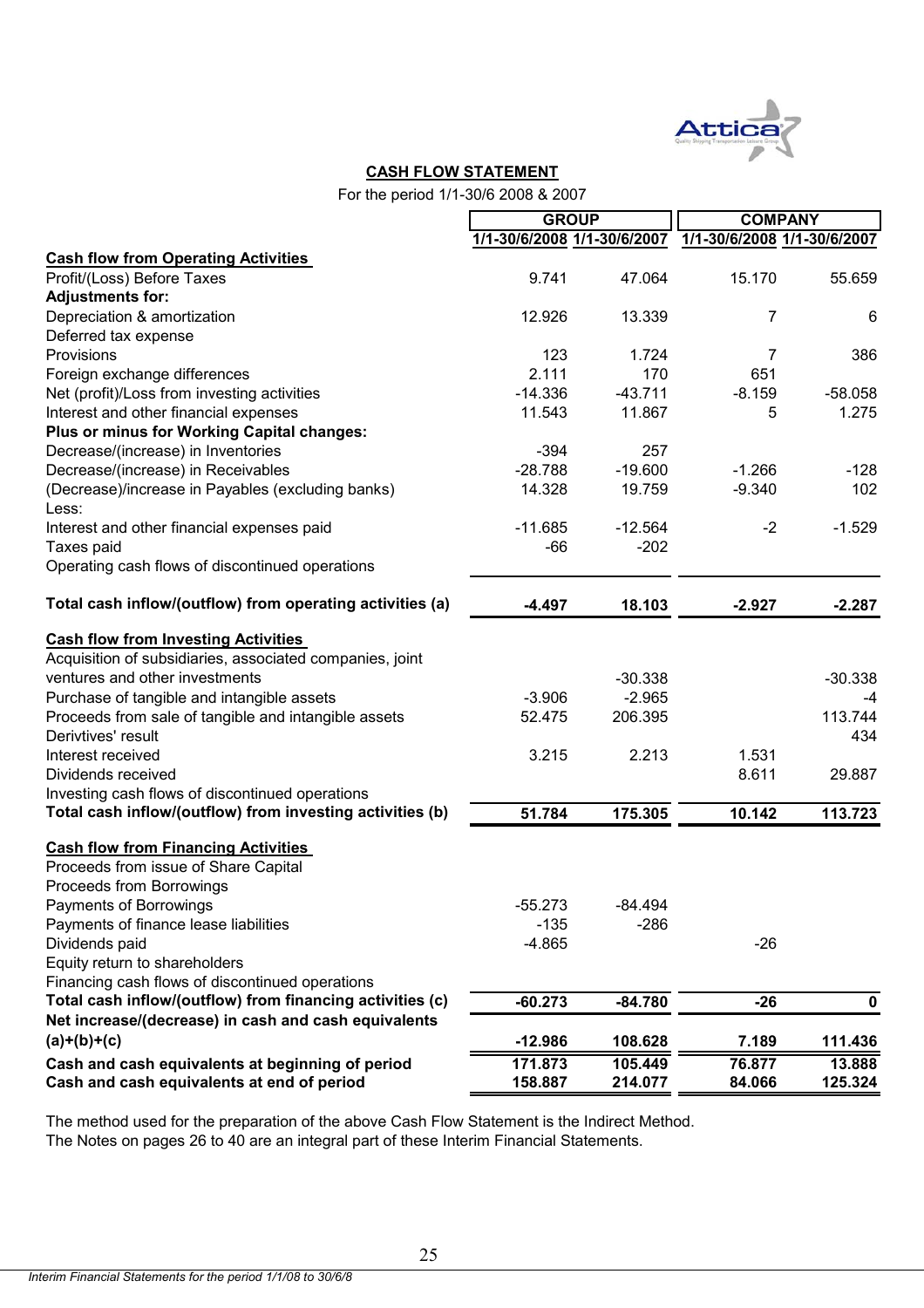

## **NOTES TO THE FINANCIAL STATEMENTS**

## **1. General information**

ATTICA HOLDINGS S.A. ("ATTICA GROUP") is a Holding Company and as such does not have trading activities of its own. The Company, through its subsidiaries, mainly operates in passenger shipping and in travel agency services.

The headquarters of the Company are in Athens, Greece, C. Karamanli Avenue 157, 16673, Voula.

The number of employees, at period end, was 6 for the parent company and 1.274 for the Group, while at 30/6/2007 was 9 and 1.354 respectively.

Attica Holdings S.A. shares are listed in the Athens Stock Exchange under the ticker symbol ATTICA.

The corresponding ticker symbol for Bloomberg is ATTEN GA and for Reuters is EPA.AT.

The total number of common nominal shares outstanding as at 30 June 2008 was 104.173.680. Each share carries one voting right. The total market capitalization was  $\epsilon$  479.199 thousand approximately.

The financial statements of Attica Holdings S.A. are included, using the full consolidation method, in the consolidated financial statements of MARFIN INVESTMENT GROUP HOLDINGS S.A. whose total participation in the company (directly & indirectly), was 89,8%.

The interim financial statements of the Company and the Group for the period ending at 30 June 2008 were approved by the Board of Directors on August 27, 2008.

*Due to rounding there may be minor differences in some amounts.* 

## **2. Significant Group accounting policies**

The accounting policies used by the Group for the preparation of the financial statements for the period 1/1-30/6/2008 are the same with those used for the preparation of the financial statements for the fiscal year 2007.

The financial statements have been prepared in accordance with the International Financial Reporting Standards (IFRS) which have been issued by the International Accounting Standards Board (IASB) and the interpretations which have been issued by the International Financial Reporting Interpretations Committee as adopted by the European Union. More specifically, for the preparation of the current period's Financial Statements the Group has applied IAS 34 "Interim Financial Reporting".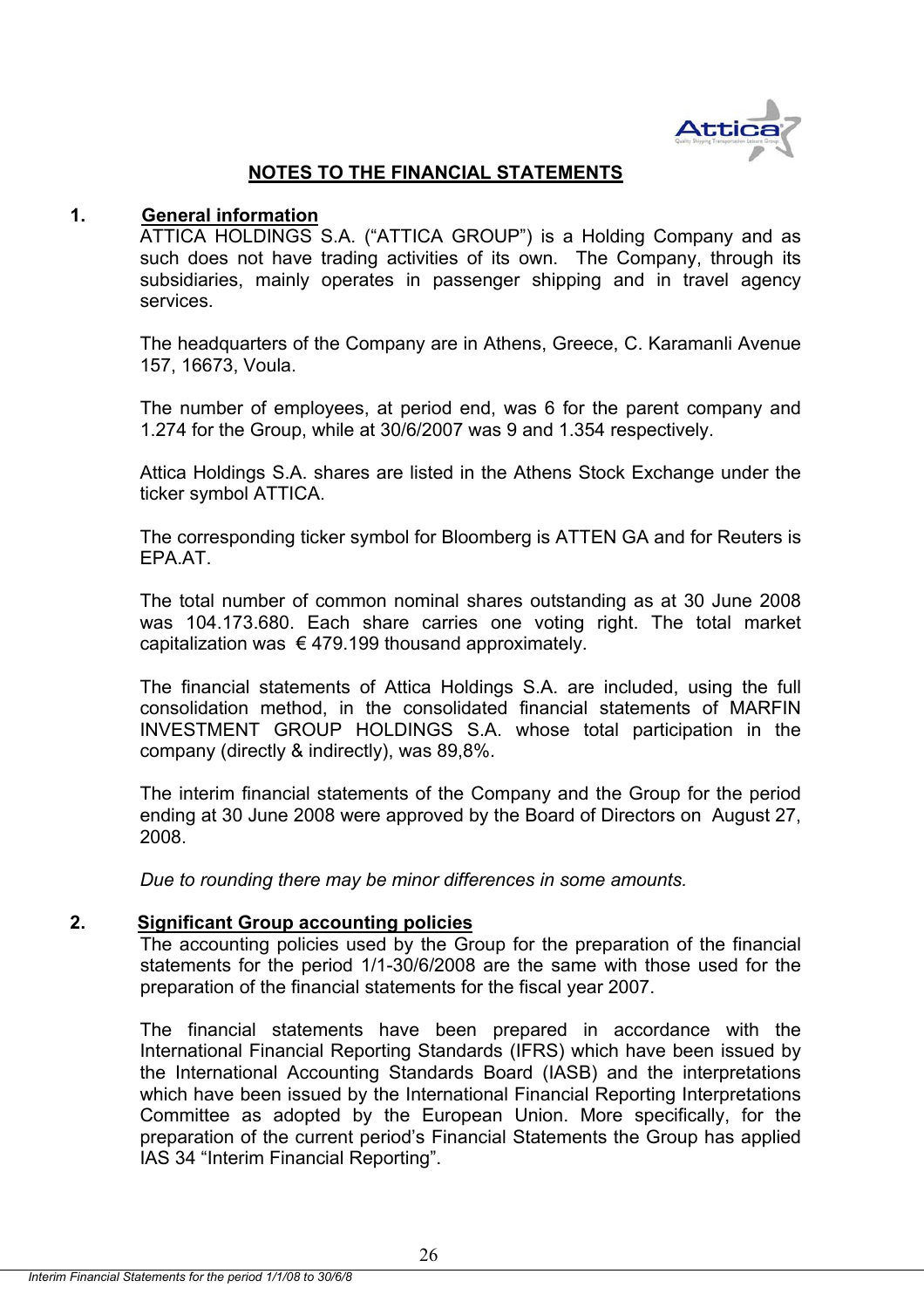

In addition, the Group has prepared the financial statements in compliance with the historical cost principle, the going concern principle, the accrual basis principle, the consistency principle, the materiality principle and the accrual basis of accounting.

The Management of the Group considers that the financial statements present fairly the company's financial position, financial performance and cash flows.

The preparation of the financial statements calls for the use of estimates and assumptions which must be in line with the provisions of generally accepted accounting principles. The above estimates are based οn the knowledge and the information available to the Management of the Group until the date of approval of the financial statements for the period ended June 30, 2008.

## 2.1. Major accounting judgements and main sources of uncertainty for accounting estimations

The Management must make judgements and estimates regarding the value of assets and liabilities which are uncertain. Estimates and associated assumptions are based mainly on past experience. Actual results may differ from these estimates. Estimates and associated assumptions are continually reviewed.

The accounting judgements that the Management has made in implementing the Company's accounting policies and which have the greatest impact on Company financial statements are:

Management examines whether there is an indication of impairment on the value of investments in subsidiaries, and if so, assesses the extent pursuant to the Company's accounting policy on this subject. The recoverable amount of the examined cash generating unit is determined on the basis of value in use and is based on estimates and underlying assumptions.

In addition, on an annual basis the Management examines, on the basis of assumptions and estimates the following items:

- useful lives and recoverable vessels' values

- the amount of provisions for staff retirement compensation, for disputes in litigation and for labour law disputes.

On the financial statements preparation date, the sources of uncertainty for the Company, which may have impact on the stated assets and liabilities values, concern:

- Unaudited years of the Company, insofar as it is possible that the future audits will result in additional taxes and charges being imposed that cannot be estimated at the time with reasonable accurancy.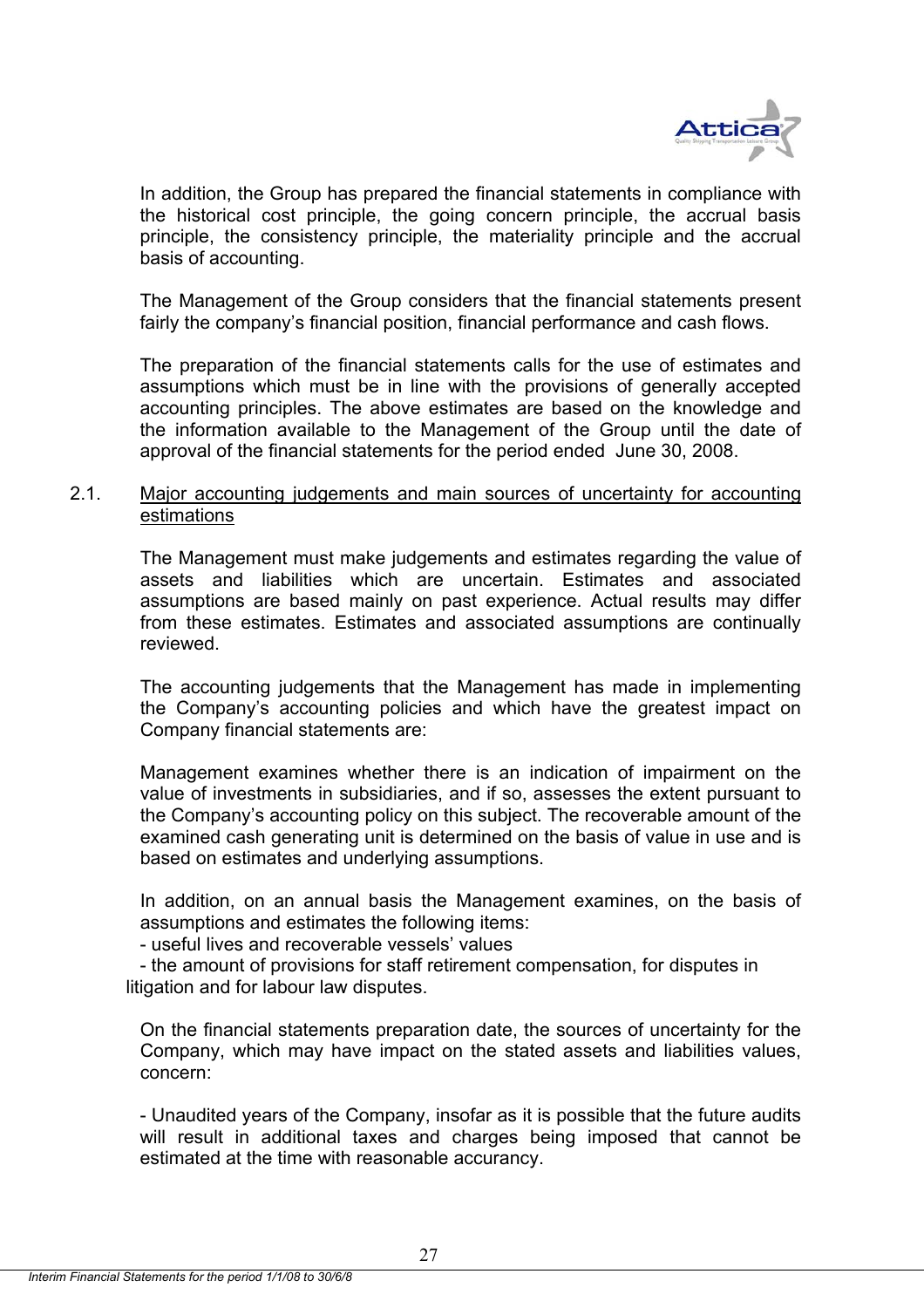

 - Estimates on the recoverability of contingent losses from pending court cases and doubtful debts.

The above estimates are based οn the knowledge and the information available to the Management of the Group until the date of approval of the financial statements for the period ended June 30, 2008.

## **3. Consolidation**

The following (1) directly and (2) indirectly subsidiaries are being consolidated using the full consolidation method.

|                                                             | 30/06/2008         |                         |         |                            |                                |                                         |
|-------------------------------------------------------------|--------------------|-------------------------|---------|----------------------------|--------------------------------|-----------------------------------------|
| <b>Subsidiary</b>                                           | Carrying<br>amount | $%$ of<br>participation | Country | Nature of<br>Relationship  | Consolidation<br><b>Method</b> | <b>Unaudited</b><br><b>Fiscal Years</b> |
| 1. Directly subsidiaries                                    |                    |                         |         |                            |                                |                                         |
| SUPERFAST FERRIES MARITIME S.A.                             | 167.214            | 100%                    | Greece  | <b>Direct</b>              | Full                           | 2007-2008                               |
| SUPERFAST EPTA MC.*                                         | 44                 | 100%                    | Greece  | <b>Direct</b>              | Full                           | 2007-2008                               |
| SUPERFAST OKTO MC.*                                         | 44                 | 100%                    | Greece  | <b>Direct</b>              | Full                           | 2007-2008                               |
| SUPERFAST ENNEA MC.*                                        | 4.823              | 100%                    | Greece  | <b>Direct</b>              | Full                           | 2007-2008                               |
| SUPERFAST DEKA MC.*                                         | 1.104              | 100%                    | Greece  | <b>Direct</b>              | Full                           | 2007-2008                               |
| NORDIA MC.                                                  | 12.800             | 100%                    | Greece  | <b>Direct</b>              | Full                           | 2007-2008                               |
| <b>MARIN MC.</b>                                            | 3.516              | 100%                    | Greece  | <b>Direct</b>              | Full                           | 2007-2008                               |
| <b>ATTICA CHALLENGE LTD</b>                                 | 4.500              | 100%                    | Malta   | <b>Direct</b>              | Full                           |                                         |
| <b>ATTICA SHIELD LTD</b>                                    | 4.500              | 100%                    | Malta   | <b>Direct</b>              | Full                           |                                         |
| ATTICA PREMIUM S.A.                                         | 2.854              | 100%                    | Greece  | <b>Direct</b>              | Full                           | 2006-2008                               |
| BLUE STAR MARITIME S.A.                                     | 139.359            | 48,795%                 | Greece  | <b>Direct</b>              | Full                           | 2006-2008                               |
| 2. Indirectly subsidiaries                                  |                    |                         |         |                            |                                |                                         |
| SUPERFAST DODEKA (HELLAS) INC. & CO<br><b>JOINT VENTURE</b> |                    |                         | Greece  | Under common<br>management | Full                           | 2007-2008                               |
| SUPERFAST FERRIES S.A.                                      | 1                  | 100%                    | Liberia | Indirect                   | Full                           | 2007-2008                               |
| SUPERFAST PENTE INC.                                        | 41.390             | 100%                    | Liberia | Indirect                   | Full                           | 2007-2008                               |
| SUPERFAST EXI INC.                                          | 42.130             | 100%                    | Liberia | Indirect                   | Full                           | 2007-2008                               |
| SUPERFAST ENDEKA INC.                                       | 38.054             | 100%                    | Liberia | Indirect                   | Full                           | 2007-2008                               |
| SUPERFAST DODEKA INC.                                       | 45.640             | 100%                    | Liberia | Indirect                   | Full                           | 2007-2008                               |
| BLUE STAR FERRIES MARITIME S.A.                             | 317.335            | 48,795%                 | Greece  | Indirect                   | Full                           | 2006-2008                               |
| BLUE STAR FERRIES JOINT VENTURE                             |                    |                         | Greece  | Under common<br>management | Full                           | 2006-2008                               |
| <b>BLUE STAR FERRIES S.A.</b>                               | 1                  | 48,795%                 | Liberia | Indirect                   | Full                           | 2006-2008                               |
| <b>WATERFRONT NAVIGATION COMPANY *</b>                      | 1                  | 48,795%                 | Liberia | Indirect                   | Full                           |                                         |
| THELMO MARINE S.A. *                                        | 1                  | 48,795%                 | Liberia | Indirect                   | Full                           |                                         |
| BLUE ISLAND SHIPPING INC. *                                 | 1                  | 48,795%                 | Panama  | Indirect                   | Full                           |                                         |
| STRINTZIS LINES SHIPPING LTD. *                             | 51                 | 48,795%                 | Cyprus  | Indirect                   | Full                           | 2006-2008                               |

\* Inactive companies, for which the Management of the Company considers that there is no indication of impairment for its investments in subsidiaries.

For all the companies of the Group, there are no changes of the method of consolidation.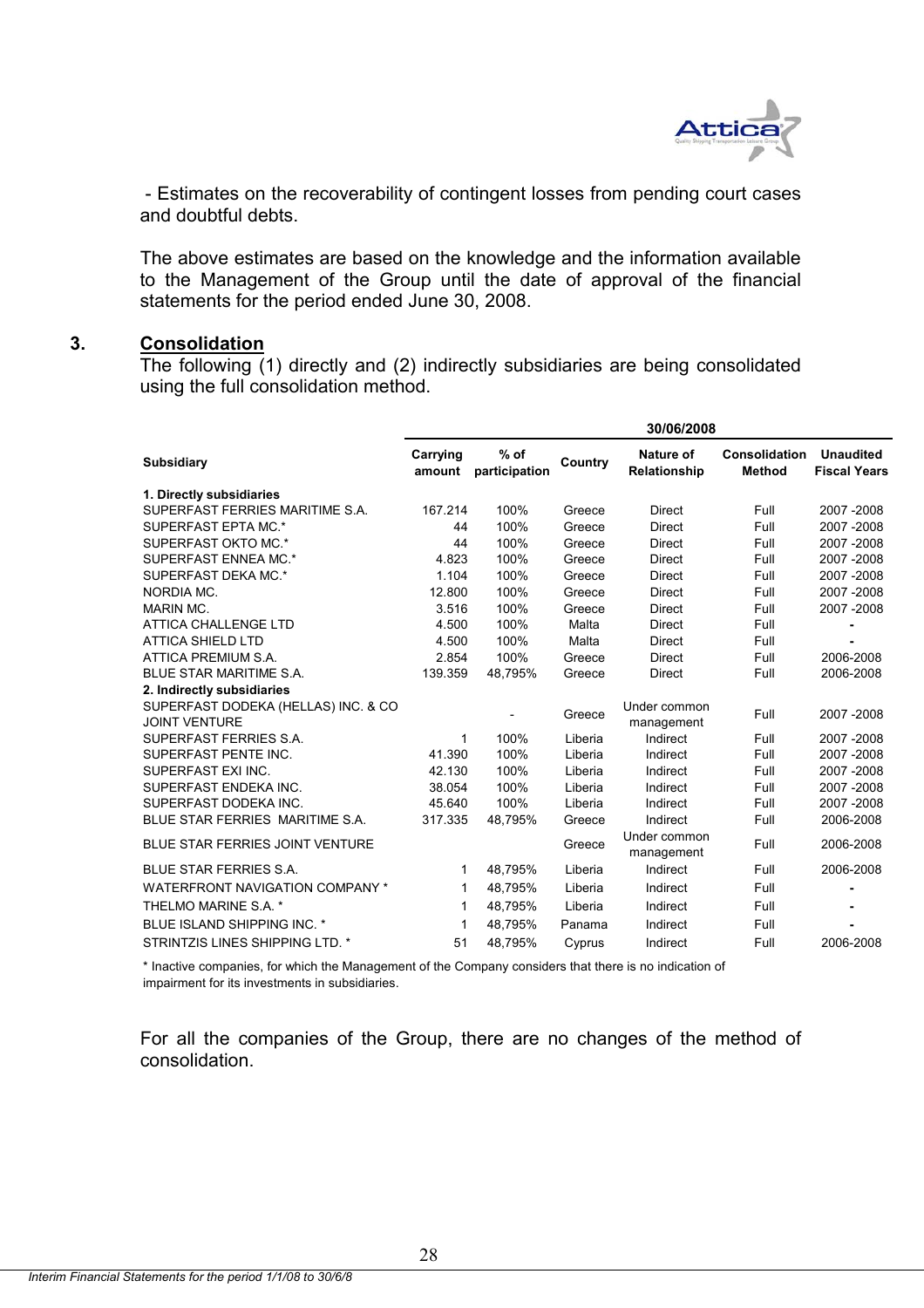

There are neither companies which have been consolidated, for the first time, in the consolidated financial statements in the present period nor companies which have not been consolidated in the present period while they have been consolidated either in the previous period or in the same period of the fiscal year 2007. The exception to the above are the 100% subsidiaries ATTICA CHALLENGE LTD and ATTICA SHIELD LTD that have been established in October 2007 due to the acquisition of the vessels CHALLENGE and SHIELD respectively and because of that they have not been consolidated in the same period of the last fiscal year.

There are no companies of the Group which have not been consolidated in the consolidated financial statements.

## **4 Related Party disclosures**

4.1. Intercompany transactions between ATTICA HOLDINGS S.A. and other companies of Attica Group

For the period 1/1-30/6/2008, the capital transactions of the parent company with the subsidiary companies of the Group are the following:

- 1. The company received as dividend of fiscal year 2007, the amount of  $\epsilon$ 4.000 thousand from its 100% subsidiary Superfast Ferries Maritime S.A. and the amount of  $\epsilon$  4.611 thousand from its 48,795% subsidiary Blue Star Maritime S.A. Furthermore, the company has an amount of  $\epsilon$  6.628 thousand as receivable dividends arising from the subsidiary companies of the Group. These amounts are written-off in the consolidated accounts of ATTICA GROUP.
- 2. The intercompany transactions, of total value  $\epsilon$  1 thousand, between the parent company and its subsidiaries relate to services (i.e. issuance of airline tickets) provided by the 100% subsidiary Attica Premium S.A

There are no intercompany transactions between the shipowning companies of Superfast Group and the shipowning companies of Blue Star Group.

The intercompany balances as at 30/6/2008 between the Group's companies arising from its corporate structure ( see § 4.1. of the financial statements at 31/12/2007) are the following:

- a) Between the Superfast Group's entities stood at  $\epsilon$  543.676 thousand. This amount is written-off in the consolidated accounts.
- b) Between the Blue Star Group's entities stood at € 1.415.840 thousand. This amount is written-off in the consolidated accounts.
- c) Purchases, sales and balances of Attica Premium S.A. arising from its transactions with the Group's entities, which are written-off in the consolidated accounts, are the following: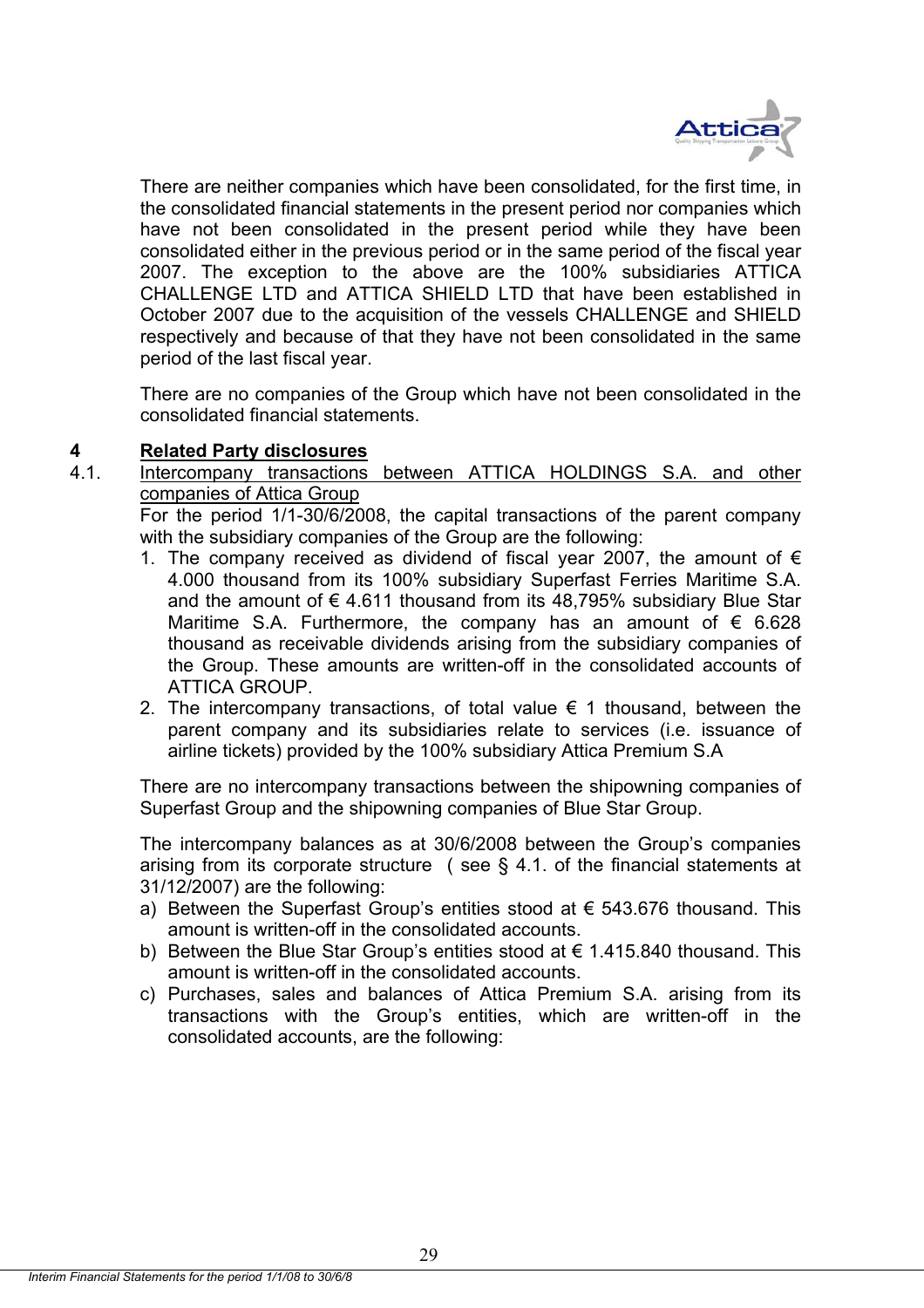

#### **ATTICA PREMIUM S.A.**

| <b>COMPANIES</b>                          | Sales        | Purchases | Receivables Payables<br>from | to             |
|-------------------------------------------|--------------|-----------|------------------------------|----------------|
| Superfast Group<br><b>Blue Star Group</b> | 1.909<br>576 | 73<br>14  |                              | 8.116<br>2.909 |
| Attica Holdings S.A.                      |              |           |                              |                |
|                                           | 2.486        | 87        |                              | 11 025         |

The transactions between Attica Premium S.A. and the other companies of Attica Group have been priced with market terms.

d) The intercompany transactions between Superfast Dodeka (Hellas) Inc. and Co Joint Venture and Blue Star Group amounting € 10.093 thousand approximately. This amount is written-off in the consolidated accounts.

## 4.1.1. Intercompany transactions between ATTICA HOLDINGS S.A. and the companies of MARFIN INVESTMENT Group

| <b>COMPANIES</b>                  | Sales | Purchases | Receivables Payables<br>from | to  |
|-----------------------------------|-------|-----------|------------------------------|-----|
| GEFSIPLOIA S.A.                   | 1.999 |           | 600                          |     |
| <b>VIVARTIA S.A.</b>              | 149   |           |                              |     |
| S. NENDOS S.A.                    |       | 17        |                              | 11  |
| HELLENIC CATERING S.A.            |       | 91        |                              | 65  |
| HELLENIC FOOD SERVICE PATRON S.A. |       | 336       |                              | 164 |
|                                   | 2.148 | 444       | 600                          | 240 |

## 4.1.2. Intercompany transactions between ATTICA HOLDINGS S.A. and MARFIN POPULAR BANK

|                                                | Group      | Company    |
|------------------------------------------------|------------|------------|
|                                                | 30/06/2008 | 30/06/2008 |
| Cash and cash equivalents<br><b>Borrowings</b> | 85.422     | 63.829     |
| Financial income                               | 2.245      | 1.569      |
| Financial expenses                             |            |            |

## 4.2. Guarantees

 The parent company has guaranteed to lending banks the repayment of loans of the Superfast and Blue Star vessels amounting  $\epsilon$  205.953 thousand and  $\epsilon$ 200.000 thousand respectively.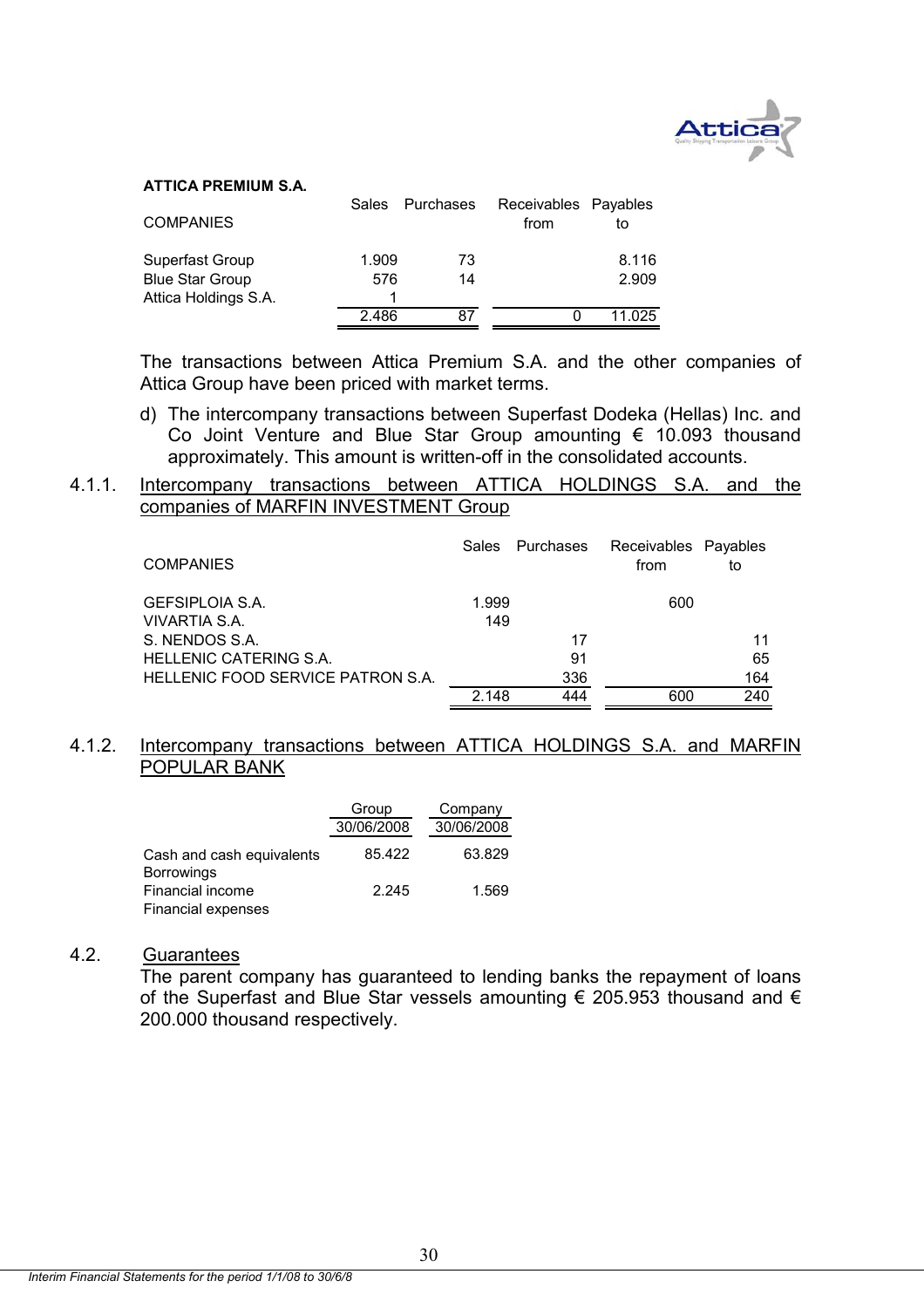

## 4.3. Board of Directors and Executive Directors' Fees

#### **Key management compensation**

|                                     | Amounts in $\epsilon$ |            |
|-------------------------------------|-----------------------|------------|
|                                     | 30/06/2008            | 30/06/2007 |
| Salaries & other employees benefits | 1.524                 | 768        |
| Social security costs               | 125                   | 125        |
| <b>B.O.D. Remuneration</b>          | 401                   | 346        |
| <b>Termination benefits</b>         |                       |            |
| Other long-term benefits            |                       |            |
| Share-based payments                |                       |            |
| Total                               | 2.050                 | 1.239      |
|                                     | 30/06/2008            | 30/06/2007 |
| Number of key management personnel  | 14                    | 16         |

Key management personnel are those persons having authority and responsibility for planning, directing and controlling the activities of the entity, directly or indirectly, including any director (whether executive or otherwise) of that entity.

## **5. General information for the Financial Statements (period 1-1 to 30-06- 2008)**

The figures of the period  $1/1 - 30/6/2008$  are not fully comparable with the corresponding figures of continuing operations of the previous year because:

- a) the vessel Blue Star 1 operates in North Sea during the whole period of the first half of 2008, while in the first quarter of 2007 has been deployed from February 2007 replacing the vessel SUPERFAST X, which has been sold in the same period.
- b) the freight-only RoRo Marin has been deployed until 07/02/2008, date where it was sold, while has been deployed for the whole fiscal year 2007.
- c) the freight-only RoRo Nordia has been deployed until 07/04/2008, date where it was sold, while has been deployed for the whole fiscal year 2007.
- d) the RoRo vessels Challenge and the Shield have been deployed until February 2008.The above vessels, which were owned by the Group from October 2007, have been sold in the same month.

The period 1/1-30/6/2007, the above vessels have not been owned by the Group.

## 5.1. Revenue Analysis and Geographical Segments Report

The Group has decided to provide information based on the geographical segmentation of its operations.

The Group operates in the Greek Domestic Routes, in Adriatic Sea and in North Sea. The Group's vessels provide transportation services to passengers, private vehicles and freight.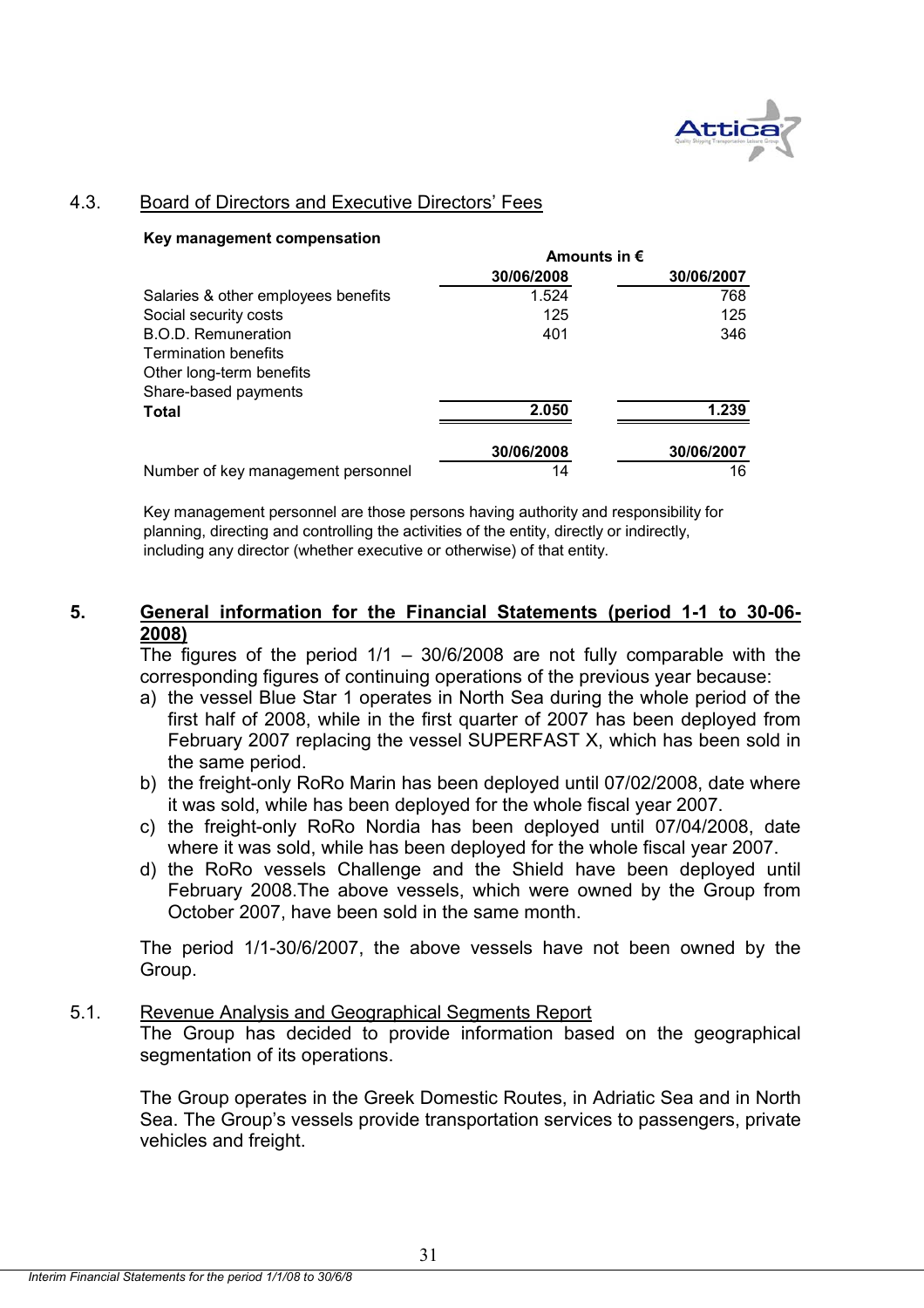

**Seasonality** 

The Company's sales are highly seasonal. The highest traffic for passengers and vehicles is observed during the months July, August and September while the lowest traffic for passengers and vehicles is observed between November and February. On the other hand, freight sales are not affected significantly by seasonality.

The Company, as a holding company, does not have any sales activity and for this reason there is no revenue analysis by geographical segment.

The consolidated results and other information per segment for the period 1/01 – 30/06 2008 are as follows:

|                                                                         | <b>GROUP</b>       |                  |              |                    |                  |  |  |  |
|-------------------------------------------------------------------------|--------------------|------------------|--------------|--------------------|------------------|--|--|--|
|                                                                         | 1/1-30/6/2008      |                  |              |                    |                  |  |  |  |
| <b>Geographical Segment</b>                                             | Domestic<br>Routes | Adriatic<br>Sea  | North<br>Sea | Other*             | Total            |  |  |  |
| <b>Revenue from Fares</b>                                               | 62.852             | 65.976           | 10.276       | 2.185              | 141.289          |  |  |  |
| <b>On-board Sales</b>                                                   | 4.019              | 10.006           | 645          | 4                  | 14.674           |  |  |  |
| <b>Travel Agency Services</b>                                           |                    |                  |              | 516                | 516              |  |  |  |
| <b>Total Revenue</b>                                                    | 66.871             | 75.982           | 10.921       | $\overline{2.705}$ | 156.479          |  |  |  |
|                                                                         |                    |                  |              |                    |                  |  |  |  |
| Gross profit/(loss)                                                     | 25.557             | 8.571            | $-450$       | 1.116              | 34.794           |  |  |  |
| <b>Financial results</b>                                                | $-2.730$           | $-5.912$         | $-1.168$     | 618                | $-9.192$         |  |  |  |
| Earnings before taxes, investing<br>and financial results, depreciation |                    |                  |              |                    |                  |  |  |  |
| and amortization                                                        | 19.157             | 4.705            | $-702$       | $-950$             | 22.210           |  |  |  |
| Profit/(Loss) before Taxes                                              | 11.666             | $-7.630$         | $-3.516$     | 9.221              | 9.741            |  |  |  |
| Profit/(Loss) after Taxes                                               | 11.653             | $-7.670$         | $-3.528$     | 9.166              | 9.621            |  |  |  |
| Vessels' Book Value at 1/1<br>Improvements / Additions                  | 221.144<br>1.114   | 380.979<br>2.705 | 86.833       | 36.937             | 725.893<br>3.819 |  |  |  |
| Vessel acquisitions in the present period                               |                    |                  |              |                    |                  |  |  |  |
| Vessels' Disposals                                                      |                    | $-6.768$         |              | $-36.057$          | $-42.825$        |  |  |  |
| Depreciation for the Period                                             | $-4.521$           | $-6.266$         | $-1.587$     | -51                | $-12.425$        |  |  |  |
| Net Book Value of vessels at 30/6                                       | 217.737            | 370.650          | 85.246       | 829                | 674.462          |  |  |  |
|                                                                         |                    |                  |              |                    |                  |  |  |  |
| Long-term and Short-term liabilities                                    | 103.813            | 219.993          | 43.807       | 60                 | 367.673          |  |  |  |

\* The column "Other" includes the parent company, the shipowning companies of the chartered RoRo NORDIA, CHALLENGE and SHIELD and the 100% subsidiary ATTICA PREMIUM S.A.

#### Agreements sheet of Assets and Liabilities at 30/06/2008

| Net Book Value of vessels            | €674.462 |
|--------------------------------------|----------|
| <b>Unallocated Assets</b>            | €267.968 |
| <b>Total Assets</b>                  | €942.430 |
| Long-term and Short-term liabilities | €367.462 |
| <b>Unallocated Liabilities</b>       | € 74.063 |
| <b>Total Liabilities</b>             | €441.525 |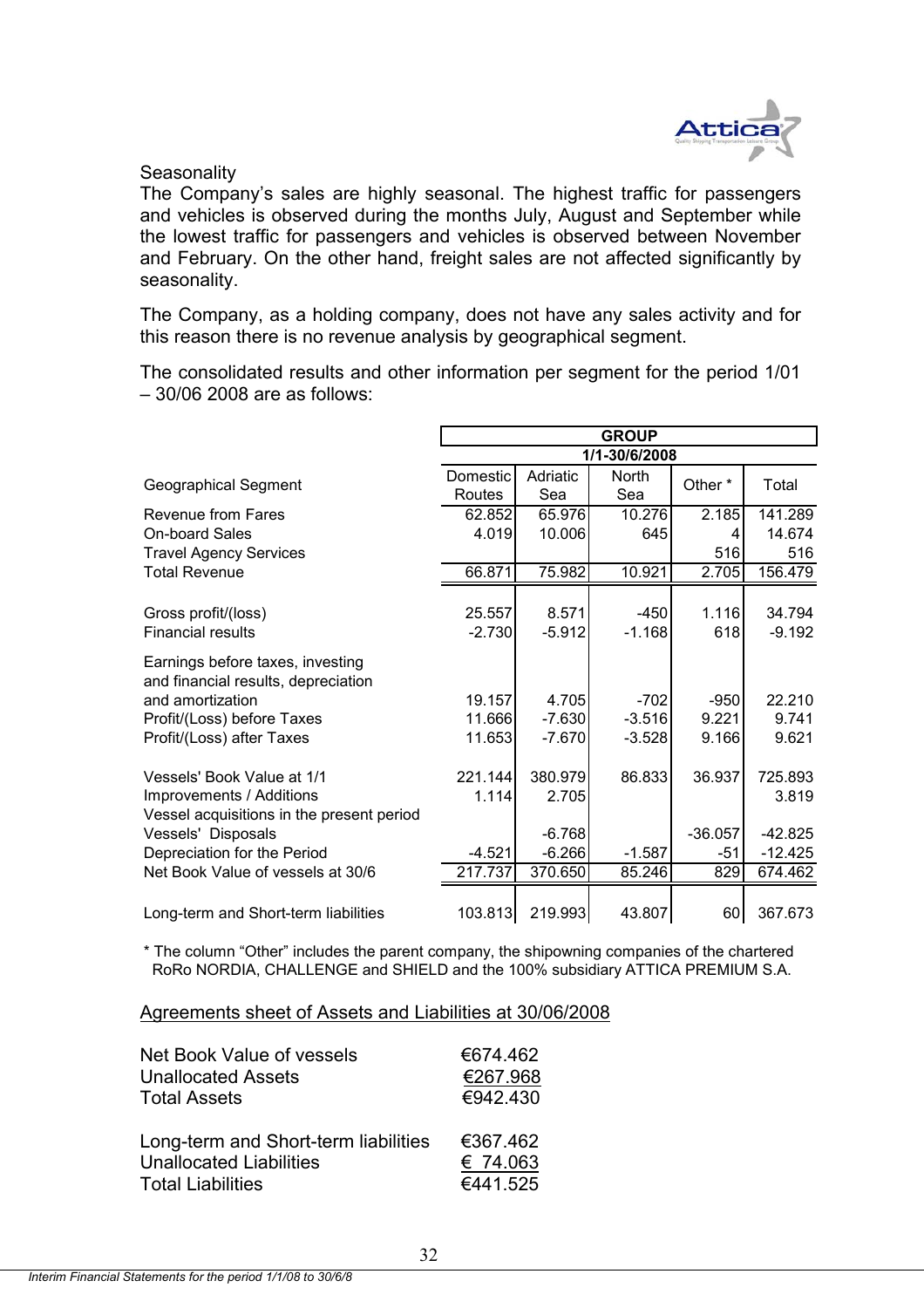

The vessels owned by the Group have been mortgaged as security of long term borrowings for an amount of Euro 670 mln.

Revenue from Fares in Domestic routes includes the grants received for public services performed under contracts with the Ministry of Mercantile Marine, Aegean and Island Policy amounting  $\epsilon$  2.621 thousand for the period 1/01 – 30/06/2008 and € 1.729 thousand for the period 1/01 – 30/06/2007.

The consolidated results and other information per segment for the period 1/01 – 30/06 2007 are as follows:

|                                                                                                                                                        | <b>GROUP</b>               |                                |                                        |                         |                               |  |  |  |
|--------------------------------------------------------------------------------------------------------------------------------------------------------|----------------------------|--------------------------------|----------------------------------------|-------------------------|-------------------------------|--|--|--|
|                                                                                                                                                        | 1/01-30/06/2007            |                                |                                        |                         |                               |  |  |  |
| <b>Geographical Segment</b>                                                                                                                            | <b>Domestic</b><br>Routes  | Adriatic<br>Sea                | North Sea                              | Other <sup>*</sup>      | Total                         |  |  |  |
| Revenue from Fares<br><b>On-board Sales</b><br><b>Travel Agency Services</b>                                                                           | 53.901<br>3.772            | 61.079<br>10.371               | 11.638<br>747                          | 1.995<br>1.310          | 128.612<br>14.893<br>1.310    |  |  |  |
| <b>Total Revenue</b>                                                                                                                                   | 57.673                     | 71.450                         | 12.385                                 | 3.308                   | 144.815                       |  |  |  |
| Gross profit/(loss)<br><b>Financial results</b>                                                                                                        | 23.803<br>$-2.620$         | 13.868<br>$-5.345$             | 1.805<br>$-1.254$                      | 1.841<br>27.038         | 41.317<br>17.819              |  |  |  |
| Earnings before taxes, investing<br>and financial results, depreciation<br>and amortization<br>Profit/(Loss) before Taxes<br>Profit/(Loss) after Taxes | 18.779<br>11.425<br>11.425 | 10.189<br>$-1.924$<br>$-1.990$ | 898<br>10.537<br>10.525                | 214<br>27.025<br>26.987 | 30.080<br>47.064<br>46.947    |  |  |  |
| Vessels' Book Value at 01/01**<br>Improvements / Additions<br>Vessels' redeployment<br>Vessels' Disposals                                              | 228.139<br>1.441           | 476.349<br>$-82.410$           | 98.002<br>1.309<br>88.620<br>$-98.002$ | 13.340<br>$-6.210$      | 815.830<br>2.750<br>$-98.002$ |  |  |  |
| Depreciation for the Period                                                                                                                            | $-4.505$                   | $-6.525$                       | $-1.532$                               | $-155$                  | $-12.717$                     |  |  |  |
| Net Book Value of vessels at 30/06                                                                                                                     | 225.075                    | 387.414                        | 88.397                                 | 6.975                   | 707.862                       |  |  |  |
| Long-term and Short-term liabilities                                                                                                                   |                            | 120.256 247.997                | 47.072                                 | 38.401                  | 453.726                       |  |  |  |

 subsidiary ATTICA PREMIUM S.A. \* Other includes the parent company, the shipowning company of RoRo NORDIA and the 100%

\*\* Includes the sold vessel SUPERFAST X.

## Agreements sheet of Assets and Liabilities at 30/06/2007

| Net Book Value of vessels | € 707.862  |
|---------------------------|------------|
| Unallocated Assets        | € 312.693  |
| Total Assets              | €1.020.555 |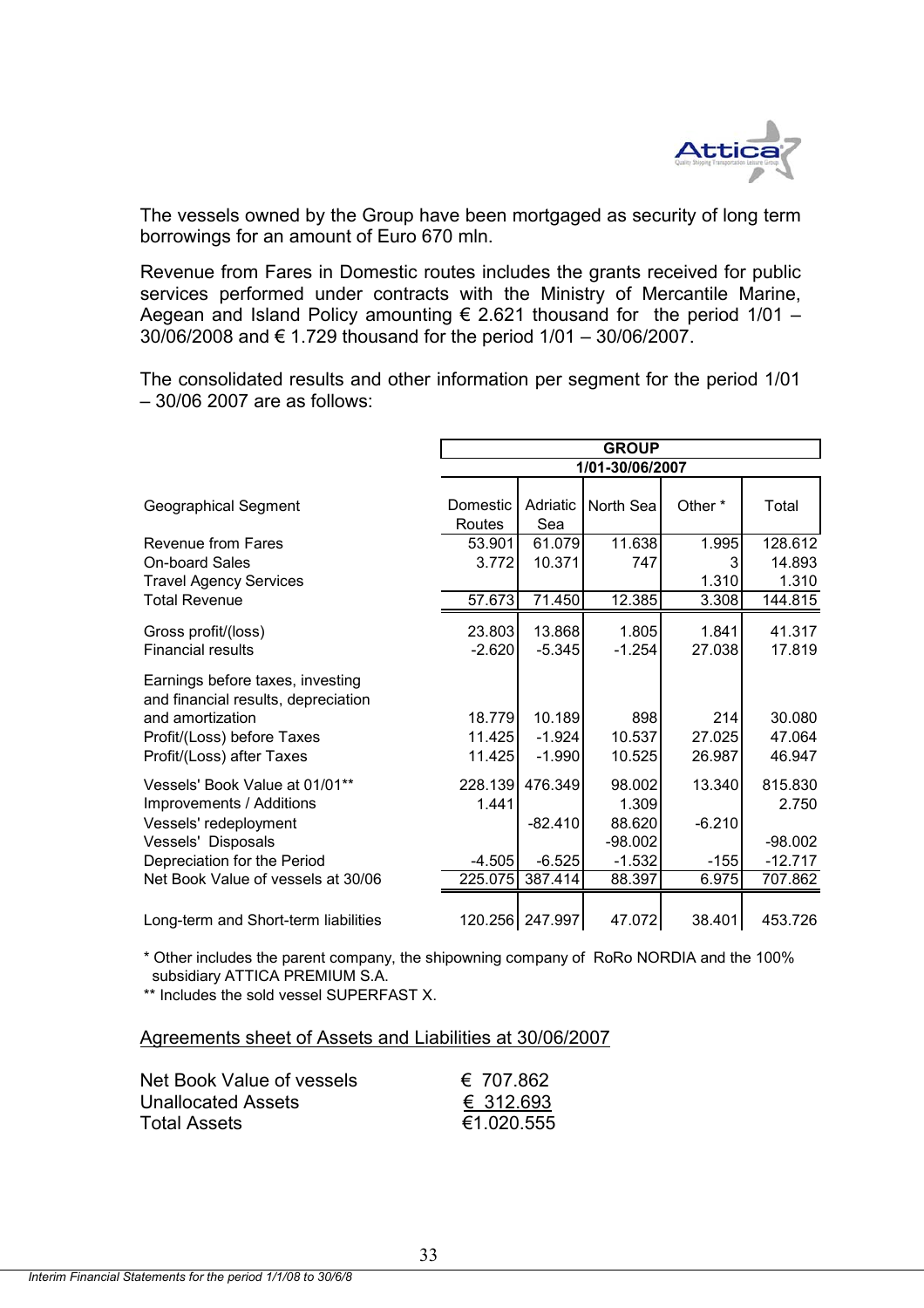

| Long-term and Short-term liabilities | €453.726 |
|--------------------------------------|----------|
| Unallocated Liabilities              | € 78.751 |
| <b>Total Liabilities</b>             | €532.477 |

## 5.2. Cost of sales

Cost of sales has been negatively affected by  $\epsilon$  19.106 thousand. Approximately compared to the previous period due to the higher fuel oil prices. This negative development has also affected the items "Earnings before taxes, investing and financial results, depreciation and amortization", "Profit/(loss) before taxes" and "Profit/(loss) after taxes".

## 5.3. Profit/(Loss) from sale of tangible assets

In the course of the first half of 2008, the Group sold the RoRo vessels, Marin, Challenge, Shield and Nordia for  $\epsilon$  52.475 thousand net value. The profit from this transaction stood at  $\epsilon$  9.649 thousand.

### 5.4. Tangible assets

Tangible assets decreased compared to 31/12/2007. This decrease was due to the sale of the RoRo vessels Marin, Challenge, Shield and Nordia as well as due to the depreciations of the period 1/1 – 30/6/2008.

## 5.5. Derivatives

Refer to the interest rate hedging contract of the Group.

## 5.6. Other current assets

 Other current assets increased compared to 31/12/2007. This increase was due to the insurance expenses of the vessels.

## 5.7. Cash and cash equivalents

 Cash and cash equivalents that are presenting in the balance sheet include the amount of  $\epsilon$  15.600 thousand, which has been pledged. The above pledge refers to an agreement for the acquisition by the Group of two new vessels (see § 7b). For the first half of the year the group paid the amount of  $€4.838$ thousand as dividend for the year 2007 and also the amount of €8.500 thousand for the total repayment of the loan on the vessel "DIAGORAS".

## 5.8. Fair value reserves

In the statements of changes in equity and particularly in "Gains/(losses) taken to equity", the change that is presenting refers to the interest rate cash flow hedges of the Group's loan. The adjustment of the Total Equity of the Parent Company is caused by the valuation of the participation of 48,795% in its subsidiary BLUE STAR MARITIME S.A.

## 5.9. Long – term and Short – term liabilities

Long – term and Short – term liabilities decreased compared to 31/12/2007. This decrease was due to the repayment, with equity, of the loan of the car passenger ferry Diagoras, the sale of the RoRo vessels Marin, Challenge, Shield and Nordia and consequently to the repayment of their loans.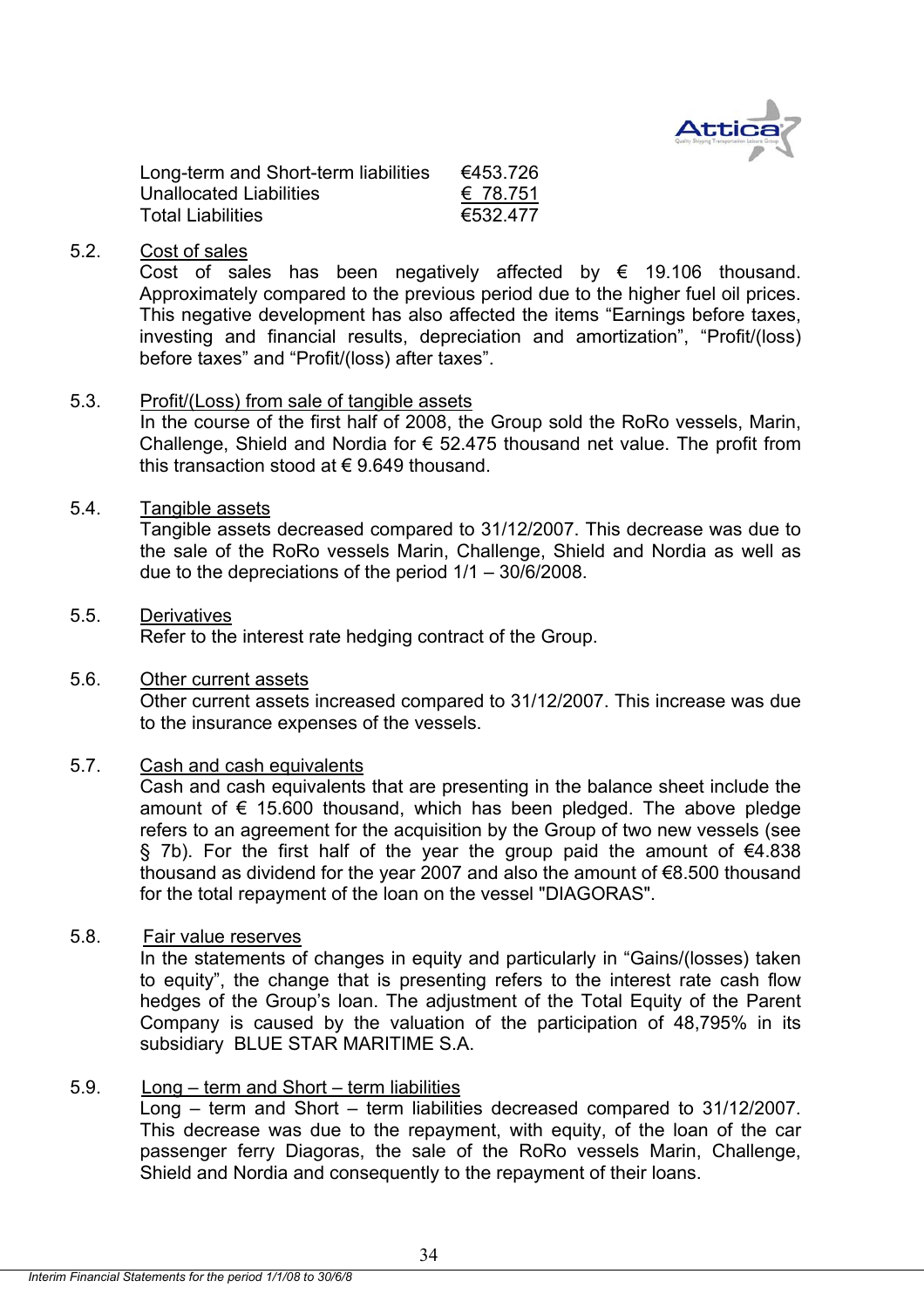

## 5.10. Non – current provisions

Non-current provisions refer to:

Superfast Group which has made a provision amounting  $\epsilon$  462 thousand which concerns claim for compensation from the crew that was employed on board the sold vessels previously deployed in the Baltic Sea. The case is under litigation. The 48,795% subsidiary Blue Star Maritime S.A. which has made a provision amounting  $\epsilon$  550 thousand which concerns a claim for compensation from the Buyer of the vessel Blue Aegean. The case is in arbitration.

## 5.11. Other short – term liabilities

"Other short-term liabilities" increased mainly due to the "Deferred income" which refer to passenger tickets issued but not yet travelled until 30/6/2008, € 14.068 thousand, to the interest paid on loans € 3.728 thousand, as well as to the dividends payable  $\epsilon$  8.334 thousand were approved by the Annual General Meeting of Shareholders on June 17, 2008.

## 6. Other information

## 6.1. Unaudited fiscal years

The parent company and all the companies included in the consolidation of Superfast Group have been audited by tax authorities until the fiscal year 2006. Particularly, for the parent company, the additional amount of  $\epsilon$  1.900 has been posted in the first quarter of 2008 results while for all the companies included in the consolidation of Superfast Group the total taxes charged amount  $\epsilon$ 84.779,60. The above companies had already made a tax provision of  $\epsilon$ 100.000. All the companies included in the consolidation of Blue Star Group and Attica Premium S.A. have been audited by tax authorities until the fiscal year 2005. The subsidiaries of ATTICA HOLDINGS S.A. have already made a tax provision of €228 thousand for the unaudited fiscal years. A tax provision for the parent company has not been made. For the subsidiaries registered outside the European Union, which do not have an establishment in Greece, there is no obligation for taxation audit.

## 6.2. Stock options

The Extraordinary General Meeting of Shareholders, on  $12<sup>th</sup>$  February 2008 approved the establishment of a five-year stock option plan for the members of the Board of Directors, the Company's staff and the staff of affiliated companies. The options pertain to shares whose nominal value will amount to  $1/10<sup>th</sup>$  of the share capital. The strike price of the stock options was fixed at  $\epsilon$  6,20 per share.

## 6.3. Payments of borrowings

During the period 1/1-30/6/2008, the Group has paid the amount of  $\epsilon$  55.273 thousand against its long-term borrowings.

Furthermore, the Group paid the amount of  $\epsilon$  135 thousand against finance leases.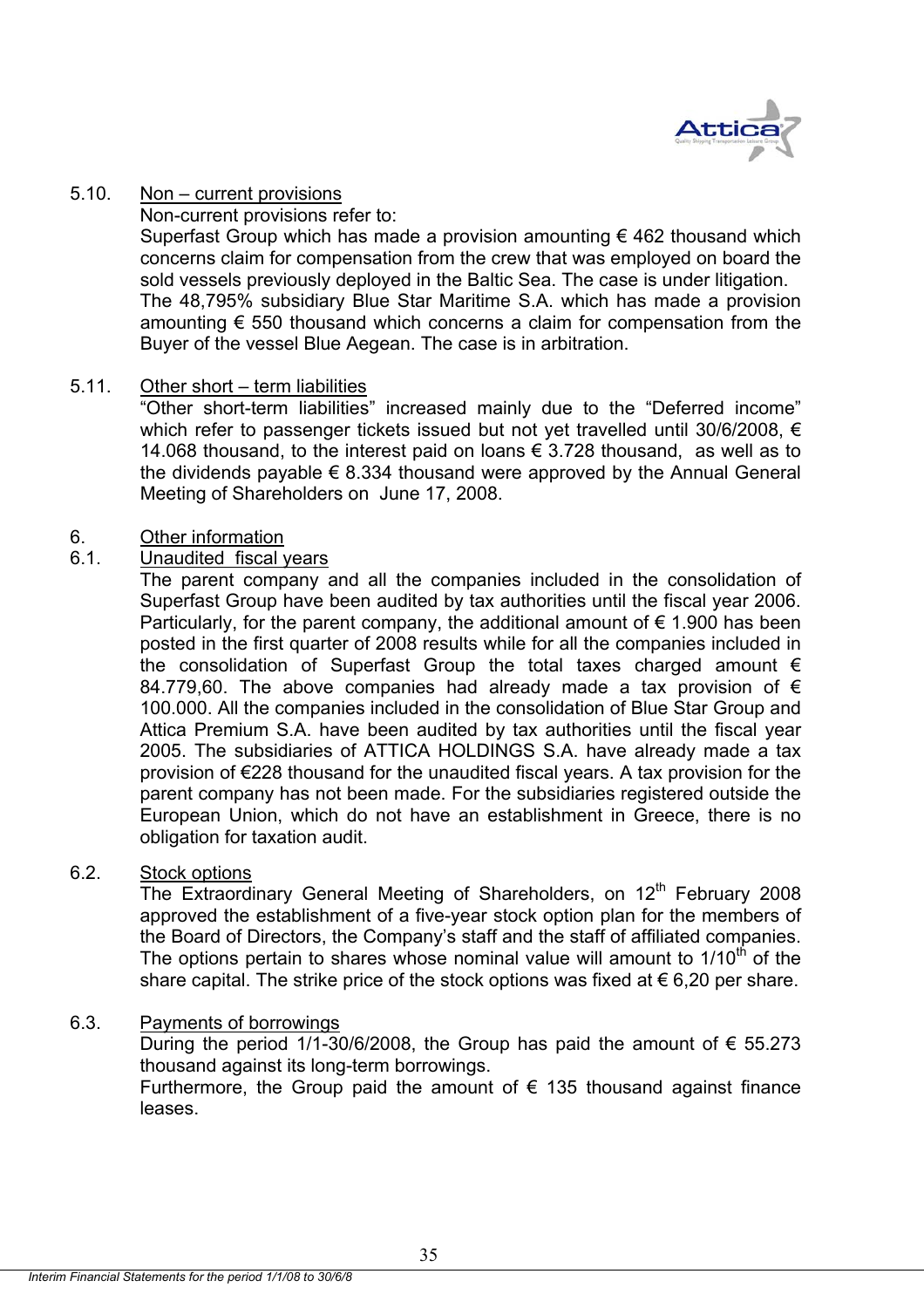

## 6.4. Payments of finance and operating leases

The finance leases that have been recognized in the income statement of the period  $1/1$  - 30/06/2008, amount  $\epsilon$  162 thousand.

The operating leases that have been recognized in the income statement of the period 1/1 - 30/06/2008, amount € 947 thousand.

The operating leases refer to office rent and have been contracted with market terms. The only exception is the rental agreement of Attica Premium's offices for which an advance equal to 3 years rent has been paid in November 2006.

The parent company does not have any long-term or short-term bank liabilities.

## 6.5. Contingent assets and liabilities

## a) Granted guarantees

The following letters of guarantee have been provided to secure liabilities of the Group and the Company and were in force on 30/06/2008:

|                    | <b>GROUP</b><br>30/06/2008 | <b>COMPANY</b><br>30/06/2008 |  |
|--------------------|----------------------------|------------------------------|--|
| Granted guarantees | 1.388                      |                              |  |

b) Commitments for purchases and capital expenditure Purchase contracts, in force on 30/06/2008, are as follow:

|                    | <b>GROUP</b><br>30/06/2008 | <b>COMPANY</b><br>30/06/2008 |  |
|--------------------|----------------------------|------------------------------|--|
| Purchase contracts | 10.799                     | ---                          |  |

## c) Undertakings

On 30/06/2008 the Group and the Company have the following liabilities which derive from the operating lease agreements and are payable as follows:

|                      | <b>GROUP</b><br>30/06/2008 | <b>COMPANY</b><br>30/06/2008 |
|----------------------|----------------------------|------------------------------|
| Within 1 year        | 153                        |                              |
| Between 2 to 5 years | 356                        |                              |
| Over 5 years         | 133                        |                              |
|                      | 641                        |                              |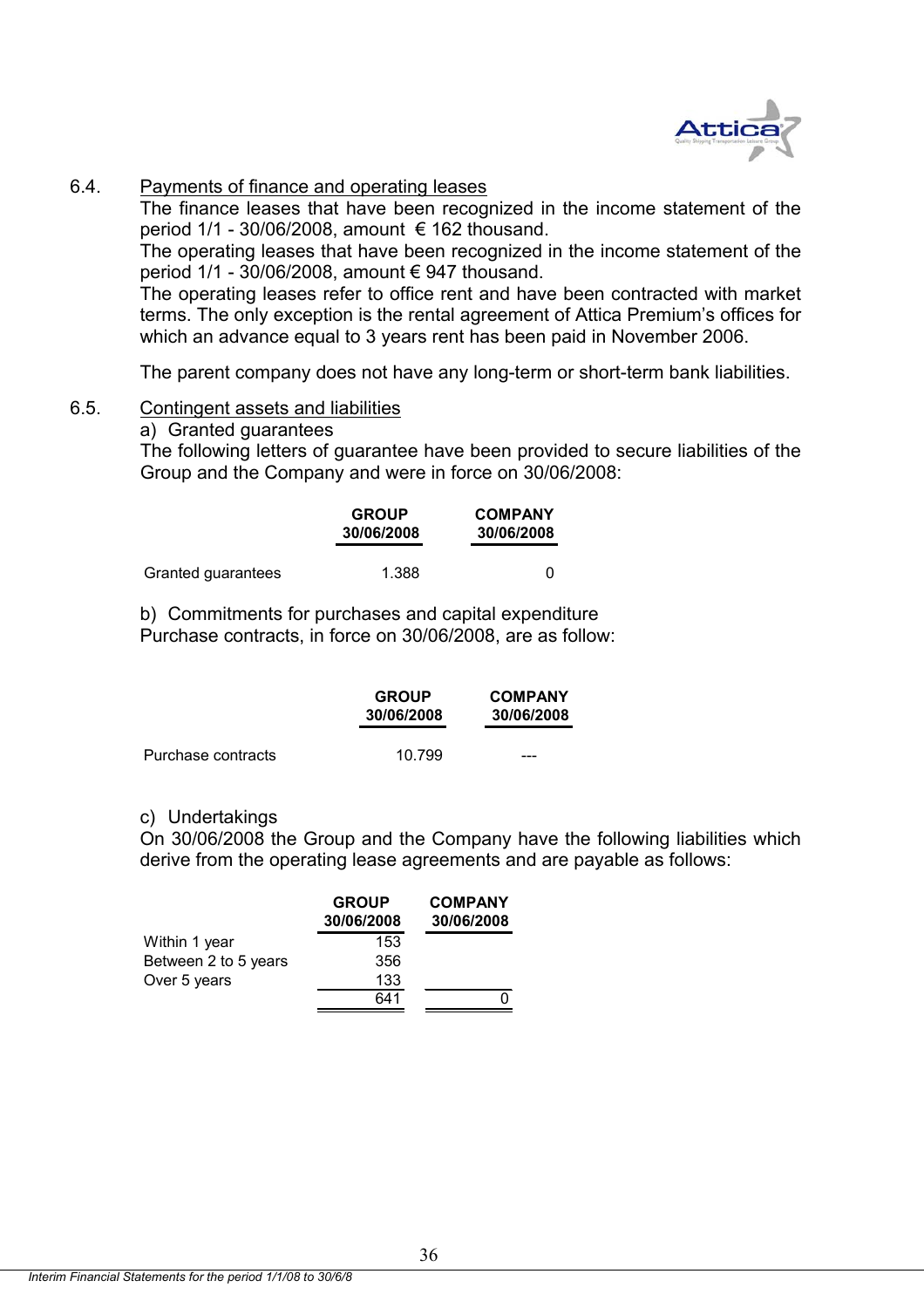

## d) Financial lease commitments

On 30/06/2008 the Group and the Company have the following liabilities which derive from the operating lease commitments and are payable as follows:

|                      | <b>GROUP</b><br>30/06/2008 | <b>COMPANY</b><br>30/06/2008 |
|----------------------|----------------------------|------------------------------|
| Within 1 year        | 217                        |                              |
| Between 2 to 5 years | 68                         |                              |
| Over 5 years         |                            |                              |
|                      | 284                        |                              |

## **7. Presentation and analysis of reclassified items of the period 1-1 to 31-12- 2007**

A reclassification was made on certain published balance sheet's figures of 31/12/2007 as well as on the income statement of the period 1/1-30/6/2007 in order to be comparable with the corresponding figures of the period 1/1- 30/6/2008.

From this reclassification there was no effect to any sums of the balance sheet.

Furthermore, there was no effect to the basic figures of the income statement of the period 1/1-30/6/2007, namely to revenue, to gross profit, to earnings before taxes, investing and financial results, depreciation and amortization (EBITDA), to profit/(loss) before taxes and profit/(loss) after taxes and minority interests.

More specifically:

.

- 1. "Other financial assets",  $\epsilon$  3.909 thousand, at 31/12/2007 are presented at 30/6/2008 as "Derivatives". As "Non-current assets", € 3.349 thousand and as "Current assets", € 560 thousand.
- 2. "Tax receivables",  $\acute{\text{e}}$  1.610 thousand, "Other receivables", € 3.629 thousand, "Deferred expenses",  $\epsilon$  9.330 thousand and "Accrued income",  $\epsilon$  695 thousand, at 31/12/2007 are presented at 30/6/2008 as "Other current assets", € 15.264 thousand.
- 3. "Reserves" and "Retained earnings" at 31/12/2007 are presented at 30/6/2008 more analytically. Namely, "Share premium" € 207.648 thousand, "Fair value reserves" € 2.569 thousand, "Other reserves"  $\epsilon$  15.603 thousand and "Retained earnings" € 100.794 thousand.
- 4. "Secured loans", € 358.883 thousand and "Finance leases", € 122 thousand at 31/12/2007, are presented at 30/6/2008 as "Long-term borrowings",  $\epsilon$ 359.005 thousand.
- 5. "Current portion of long-term liabilities",  $\epsilon$  38.069 thousand as well as the figure of financial leasing,  $\epsilon$  268 thousand that is included in "Trade and other payables" at 31/12/2007, are presented at 30/6/2008 as "Short-term debt", € 38.337 thousand.
- 6. From the figure "Tax liabilities", € 2.406 thousand at 31/12/2007 the amount of € 548 thousand is presented at 30/6/2008 as "Tax payable" and the amount of € 1.858 thousand is included in "Other short-term liabilities".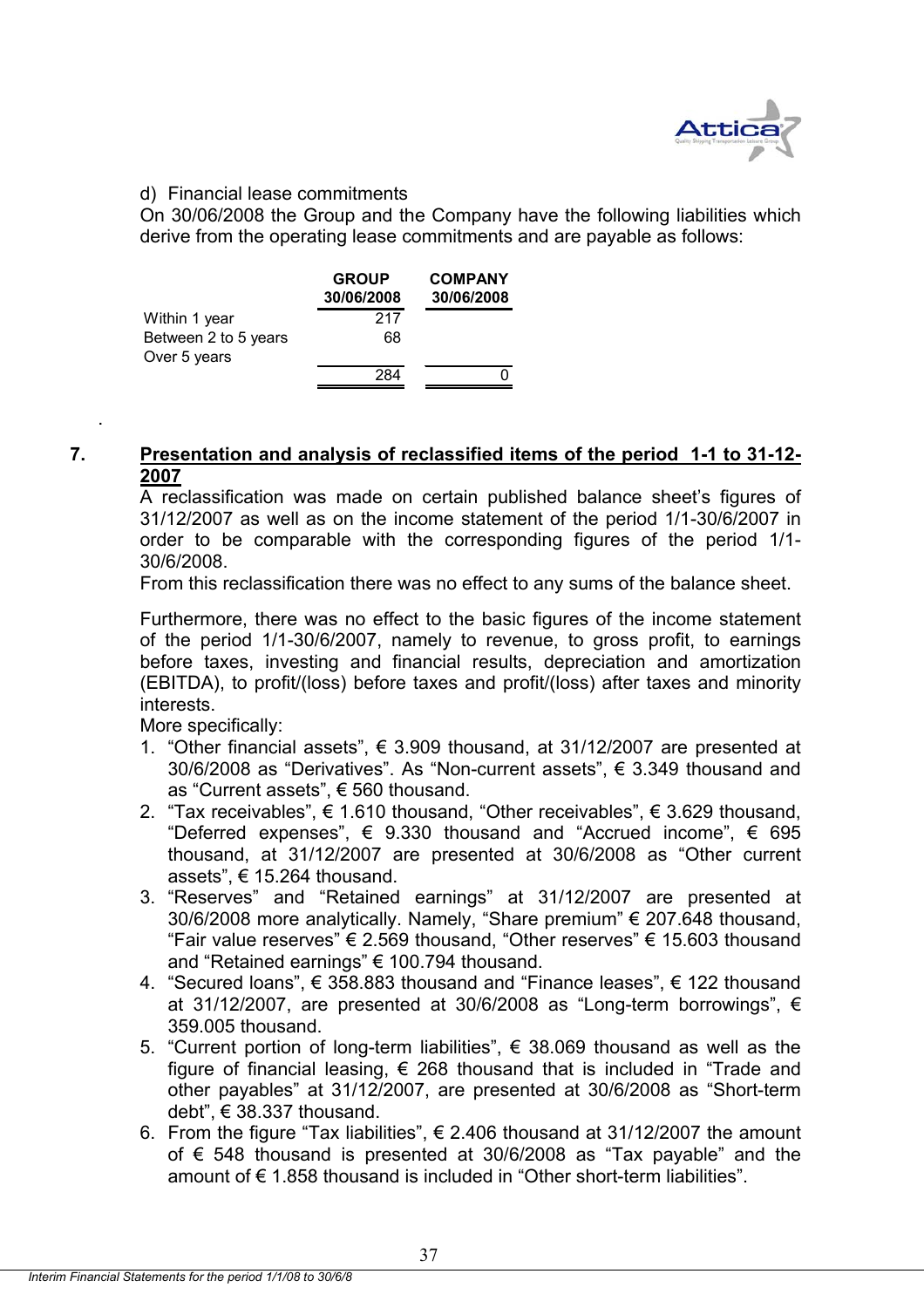

- 7. The amount of  $\epsilon$  1.928 thousand from the figure "Trade and other payables" at 31/12/2007 are presented at 30/6/2008 as "Derivatives".
- 8. "Deferred income",  $\epsilon$  3.002 thousand, "Accrued expenses",  $\epsilon$  7.120 thousand, the amount of  $\epsilon$  1.858 thousand from the figure "Tax liabilities" as well as the amount of  $\epsilon$  4.712 thousand from the figure "Trade and other payables" at 31/12/2007 are presented at 30/6/2008 as "Other current liabilities", € 16.692 thousand.
- 9. "Dividend income/Profit from sale of investments", € 27.670 thousand, "Foreign exchange differences",  $\epsilon$  170 thousand, "Profit/(loss) from revaluation of investments in subsidiaries – associated companies",  $- \in 27$ thousand and "Interest and other financial expenses", € 398 thousand at 30/06/2007 are presented at 30/6/2008 as "Other financial results", € 27.846 thousand and "Share in net profit (loss) of companies consolidated with the equity method",  $\in$  25 thousand.

## **8. Significant events**

a) The Board of Directors decided to merge by absorption the Athens Exchange listed 100% and 48,795% subsidiaries Superfast Ferries Maritime S.A. and Blue Star Maritime S.A. respectively. The Transformation Balance Sheet date will be  $30<sup>th</sup>$  June, 2008.

b) In June 2008, Attica Group agreed to acquire from Grimaldi Holding S.p.A, of Genoa, Italy two Ro-Pax vessels currently under construction at Nuovi Cantieri Apuania, Italy. The first new building will be delivered in autumn 2008 and the second in the summer/autumn 2009.

c) In May 2008, the Board of Directors of the subsidiary company Blue Star FERRIES Maritime S.A. decided to discontinue the operation of its vessel Blue Star 1 on the Rosyth – Zeebrugge service on  $14<sup>th</sup>$  September 2008. The above vessel will be deployed on the Dodecanese Islands and Cyclades routes.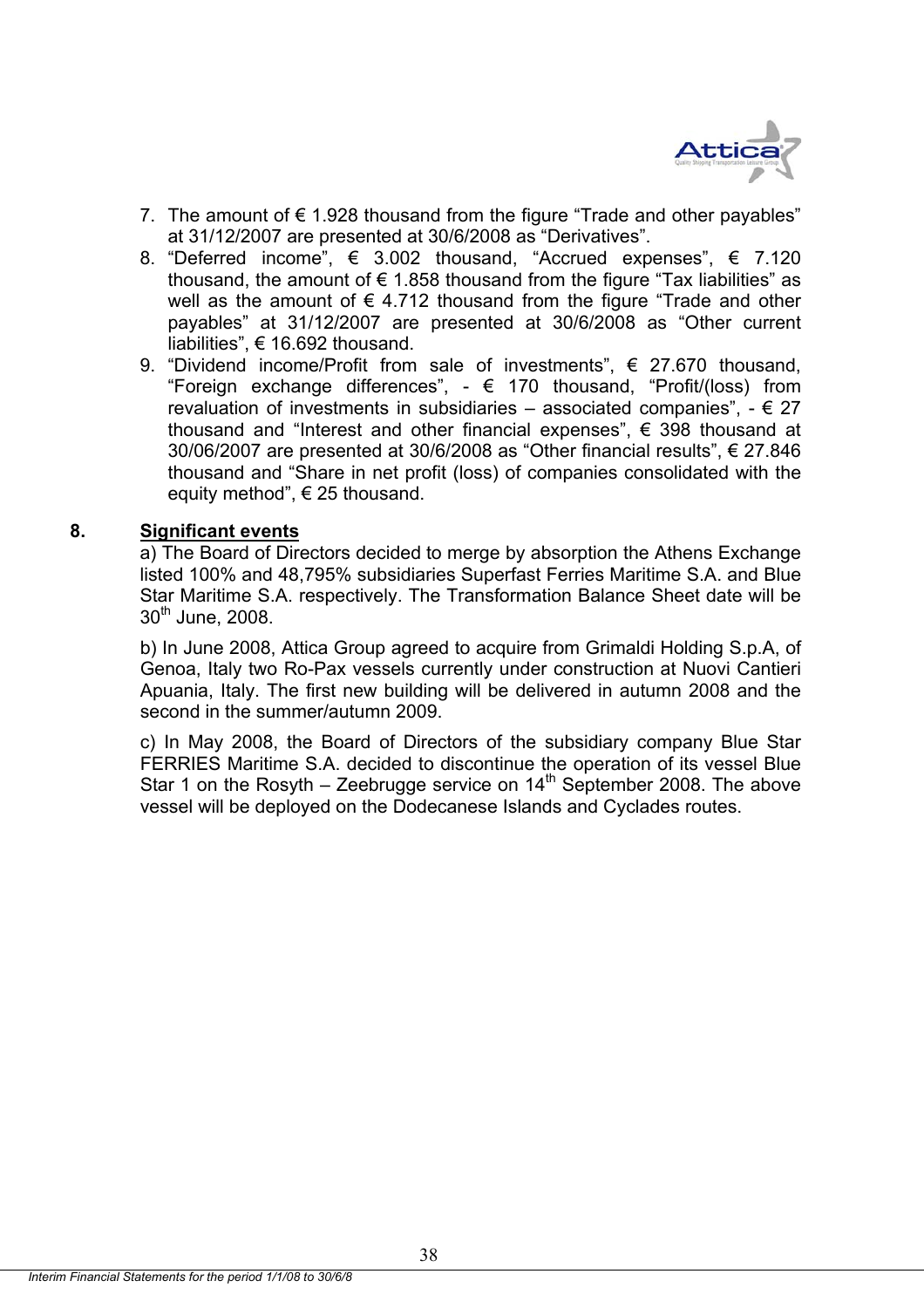

### **9. Events after the Balance Sheet date**

There are no events after the Balance Sheet Date.

Voula, August 26, 2008

 MANAGING DIRECTOR FINANCIAL **DIRECTOR** DIRECTOR **DIRECTOR** 

PETROS VETTAS SPIROS PASCHALIS NIKOLAOS TAPIRIS